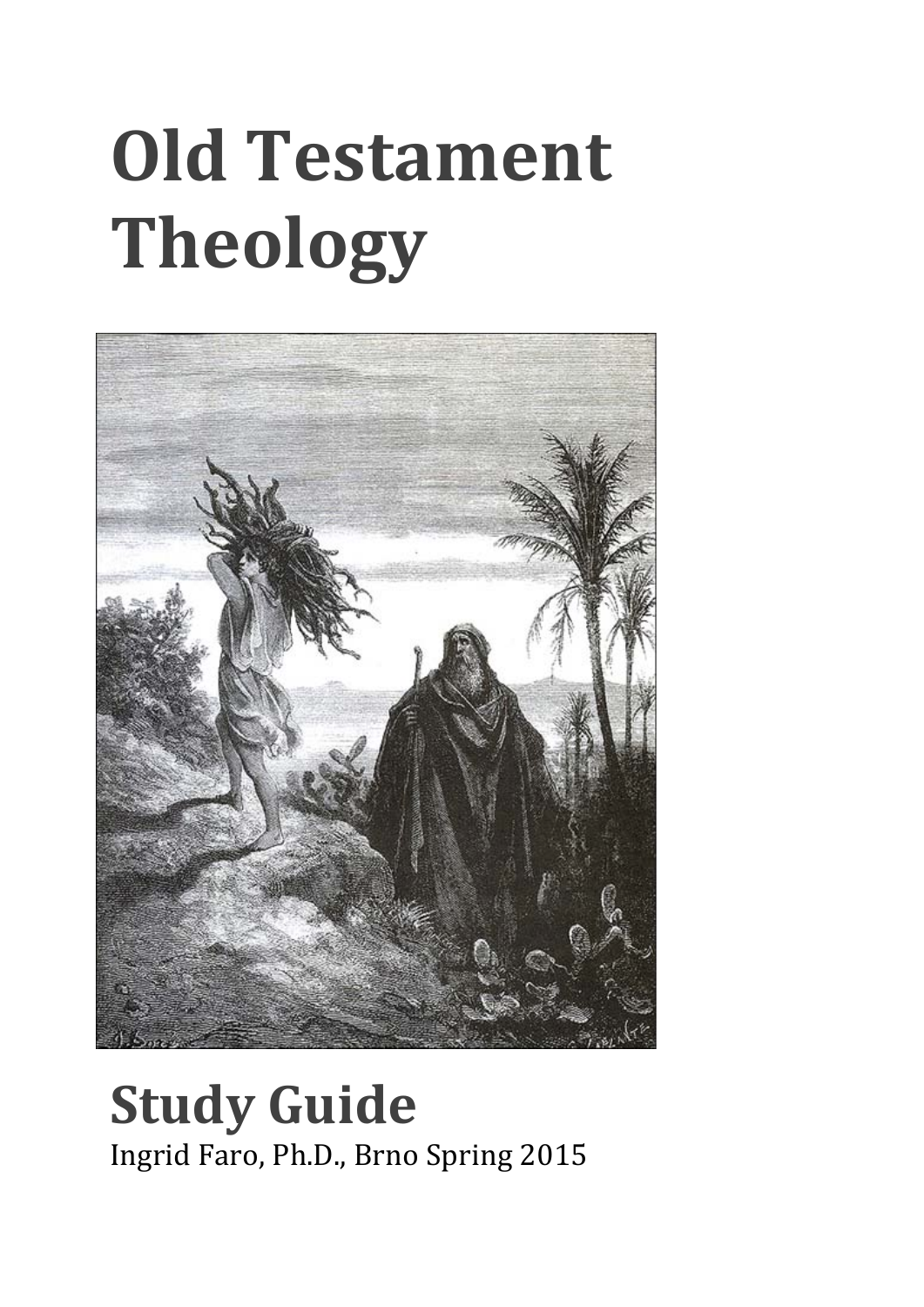### Contents

|  | A. Introduction to Old Testament Theology |                                                                       |  |  |  |  |
|--|-------------------------------------------|-----------------------------------------------------------------------|--|--|--|--|
|  |                                           |                                                                       |  |  |  |  |
|  |                                           |                                                                       |  |  |  |  |
|  |                                           |                                                                       |  |  |  |  |
|  |                                           | Authority and Unity of Scripture                                      |  |  |  |  |
|  |                                           | The Canon                                                             |  |  |  |  |
|  |                                           | 4. Perspective for Doing Old Testament Theology  15                   |  |  |  |  |
|  |                                           | The Old Testament and the Christian                                   |  |  |  |  |
|  |                                           | Reading the Law                                                       |  |  |  |  |
|  |                                           | Reading the Prophetic Message                                         |  |  |  |  |
|  |                                           |                                                                       |  |  |  |  |
|  |                                           | Plan, purpose, and plot                                               |  |  |  |  |
|  |                                           | Introduction to major themes                                          |  |  |  |  |
|  |                                           | B. Thematic Approach: Major Theological Themes of the Old Testament   |  |  |  |  |
|  |                                           |                                                                       |  |  |  |  |
|  |                                           | Creator, Monotheism, Names of God and LORD                            |  |  |  |  |
|  |                                           | God-Spirit-Word                                                       |  |  |  |  |
|  |                                           | Presence: Garden, Theophanies, Tabernacle, Temple, Immanuel           |  |  |  |  |
|  |                                           | 7. Creation                                                           |  |  |  |  |
|  |                                           | Creation by God's Word and Wisdom                                     |  |  |  |  |
|  |                                           | Creation as God's Sanctuary: Tabernacle, Temple                       |  |  |  |  |
|  |                                           | Creation as humanity's nest                                           |  |  |  |  |
|  |                                           |                                                                       |  |  |  |  |
|  |                                           | Image of God                                                          |  |  |  |  |
|  |                                           | Identity, Purpose, and Responsibility                                 |  |  |  |  |
|  |                                           | Sin, distorting the image of God: cause and consequences              |  |  |  |  |
|  |                                           |                                                                       |  |  |  |  |
|  |                                           | Election: Blessed to be a blessing (Noah, Abraham-Israel, Moses,      |  |  |  |  |
|  |                                           | David, Jesus, Church)                                                 |  |  |  |  |
|  |                                           | Covenant and Relationship: the Covenants of God (Noah, Abraham,       |  |  |  |  |
|  |                                           | Israel, Moses, David, Jesus, Church)                                  |  |  |  |  |
|  |                                           | Sacrifice and Atonement: Always about grace through faith             |  |  |  |  |
|  |                                           | Reconciliation: the purpose of redemption                             |  |  |  |  |
|  |                                           | New Creation: the completion of redemption                            |  |  |  |  |
|  |                                           | C. History of Redemption Approach: The Mission of God through         |  |  |  |  |
|  |                                           | the Old Testament                                                     |  |  |  |  |
|  |                                           |                                                                       |  |  |  |  |
|  |                                           | Key Ideas: The biblical story of redemption begins with creation, and |  |  |  |  |
|  |                                           | humanity as the image and representative of God                       |  |  |  |  |
|  |                                           | Major theological themes: Monotheism, Creation, Image of God,         |  |  |  |  |

Abraham, Covenant, Land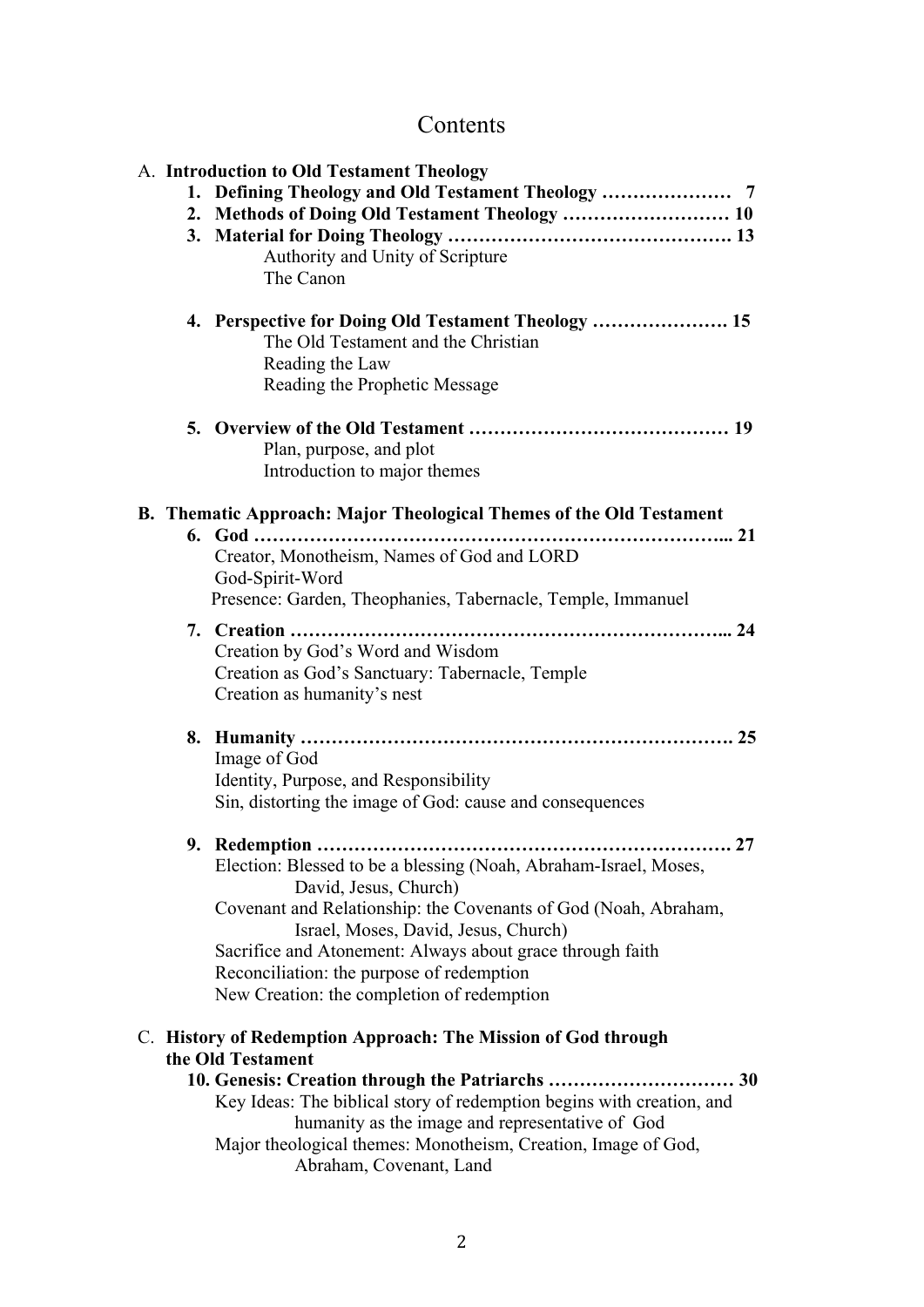| 11. Exodus-Deuteronomy: Slavery, Exodus and the Wilderness  32                                                                                                                                                                                                                        |  |  |  |  |  |
|---------------------------------------------------------------------------------------------------------------------------------------------------------------------------------------------------------------------------------------------------------------------------------------|--|--|--|--|--|
| Key Ideas: Know the LORD, Exodus as a redemptive event, Covenant<br>commitment and renewal, Holiness of God and implication<br>for His people, Wilderness as a testing event, Tabernacle as<br>God's presence (with pillar of fire and cloud cover),<br>Priesthood and representation |  |  |  |  |  |
| Major theological themes: Who is the LORD (protector, provider,<br>holy, only God), Presence of God and Human Representation<br>(image and intercessor), Reversal of sin (faith, sacrifice,<br>obedience) and redemption                                                              |  |  |  |  |  |
| 12. Joshua-Judges: Promised Land through the Judges  32<br>Key Ideas: God's faithfulness in fulfilling His covenant promises,<br>Conquest of the land, Obedience and Failure, God's<br>justice and grace, Role of the Spirit of the Lord                                              |  |  |  |  |  |
| Major theological themes: Covenant and Land, Presence of God<br>(God's involvement in history), Conflict of Good and Evil<br>(Doing evil or right in the eyes of the Lord)                                                                                                            |  |  |  |  |  |
| 13. Samuel and Kings: Monarchy through the Exile  33                                                                                                                                                                                                                                  |  |  |  |  |  |
| Key Ideas: Divine kingship, Human kingship (good and evil),                                                                                                                                                                                                                           |  |  |  |  |  |
| Covenant with David, Prophetic voice as divine conscience,                                                                                                                                                                                                                            |  |  |  |  |  |
| Worship of the LORD versus Baal (and other gods),                                                                                                                                                                                                                                     |  |  |  |  |  |
| Covenant blessings (through repentance and restoration)                                                                                                                                                                                                                               |  |  |  |  |  |
| and curses (judgment and exile from the Land)                                                                                                                                                                                                                                         |  |  |  |  |  |
| Major theological themes: Covenant (Ark of the Covenant, and                                                                                                                                                                                                                          |  |  |  |  |  |
| Davidic Covenant), Kingship, Presence of God, Charismatic                                                                                                                                                                                                                             |  |  |  |  |  |
| Leadership, Pre-classical and Classical Prophecy                                                                                                                                                                                                                                      |  |  |  |  |  |
| 14. Major and Minor Prophets: History through the Eyes of<br>33<br>Isaiah                                                                                                                                                                                                             |  |  |  |  |  |
| Key Ideas: LORD alone is God, Trustworthiness of the Lord,                                                                                                                                                                                                                            |  |  |  |  |  |
| Divine sovereignty in judgment and deliverance                                                                                                                                                                                                                                        |  |  |  |  |  |
| Major theological themes: Holy One of Israel, Servant of the                                                                                                                                                                                                                          |  |  |  |  |  |
| Lord, Redeemer, Eschatology                                                                                                                                                                                                                                                           |  |  |  |  |  |
| Jeremiah                                                                                                                                                                                                                                                                              |  |  |  |  |  |
| Key Ideas: Law in the heart, God as potter, Exile                                                                                                                                                                                                                                     |  |  |  |  |  |
| Major theological themes: God's presence, God's justice and<br>righteousness, New Covenant, False Prophets                                                                                                                                                                            |  |  |  |  |  |
| Ezekiel: God's Eye View of History                                                                                                                                                                                                                                                    |  |  |  |  |  |
| Key Ideas: Lord's sovereignty over the nations, Divine judgment                                                                                                                                                                                                                       |  |  |  |  |  |
| and human responsibility, Exile, Restoration of Israel<br>under Davidic king                                                                                                                                                                                                          |  |  |  |  |  |
| Major theological themes: "Son of Man," Vision, Human                                                                                                                                                                                                                                 |  |  |  |  |  |
| Responsibility, Apocalypse and Eschatology                                                                                                                                                                                                                                            |  |  |  |  |  |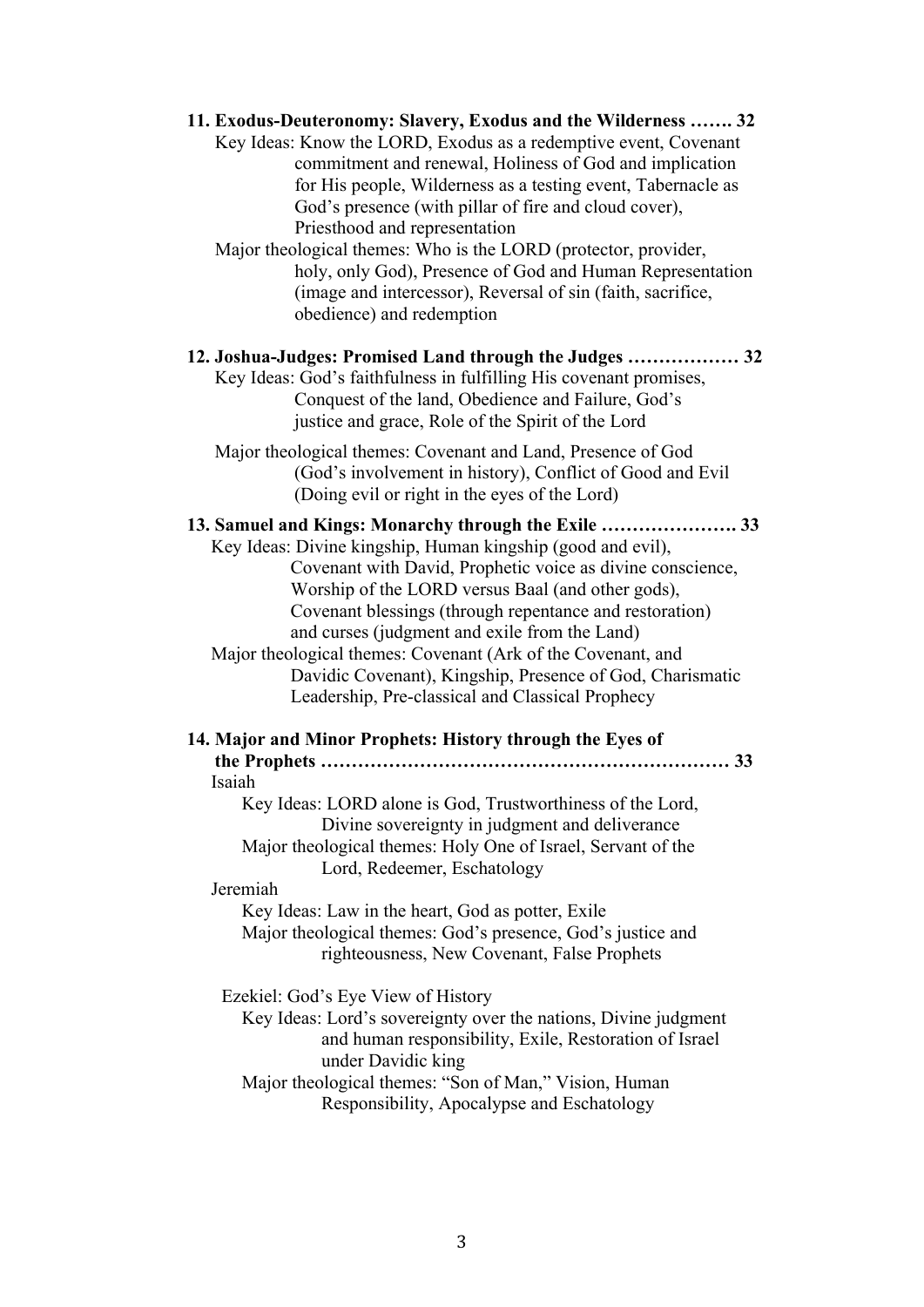Minor Prophets: Echoes and Visions of That Day Key Ideas: God's faithfulness and justice, Judgment on Israel and all nations (all nations held accountable to God), Pouring out of the Spirit, Day of the LORD, Social justice, Remnant will be saved, Restoration of Israel Major theological themes: Covenant, Justice, Faith, and Righteousness, Redemption and Restoration

#### **15. Psalms and Wisdom Books: Living and Reflecting on the Faith … 34** Psalms

Key Ideas: Torah faithfulness, Kingship of God, Praise and Worship of God, Creation revealing God.

Major theological themes: Davidic Kingdom, Kingdom of God, Creation, Worship, Ultimate victory of God over evil

#### Job

Key Ideas: Suffering and Sovereignty, Fear of the Lord, Major theological themes: Creation, Problem of evil, Knowing God

Proverbs, Ruth, Song of Songs, Ecclesiastes, Lamentations Key Ideas: Wisdom, Covenant love, Faithfulness, Person of Excellence, Vanity, Practical theology Major theological themes: Fear of the Lord, Trust in the Lord, Love the Lord, All other gods vain

Esther, Daniel, Ezra, Nehemiah

Key Ideas: God working in history even when seems hidden, Endings and New Beginnings, Leadership in Crisis, Spirit empowerment, Practical and spiritual wisdom Major theological themes: Exile and Return, Coming Kingdom

Chronicles: "Let them go up!"

Key Ideas: Centrality of Temple worship, Role of Priests and Prophets in the kingdom, Evaluation of kings,

Major theological themes: Worship, Faithfulness, Exile and Return

#### **D. Worldview Approach: How to live in a fallen world**

**16. God's Mission through Humanity: The Plot Conflict of Good and Evil ……………………………………………………………… 36**

Theodicy: theological and philosophical problem of evil Goal: provide a framework for facing, evaluating, and responding to evil Biblical theology, beginning in Genesis: (at least) four major principles

#### **17. Principle of Action-Consequence ………………………………….. 36** Biblical imagery: seed Principle: actions have consequences, unless intervention to alter their outcome Part of natural law God built into creation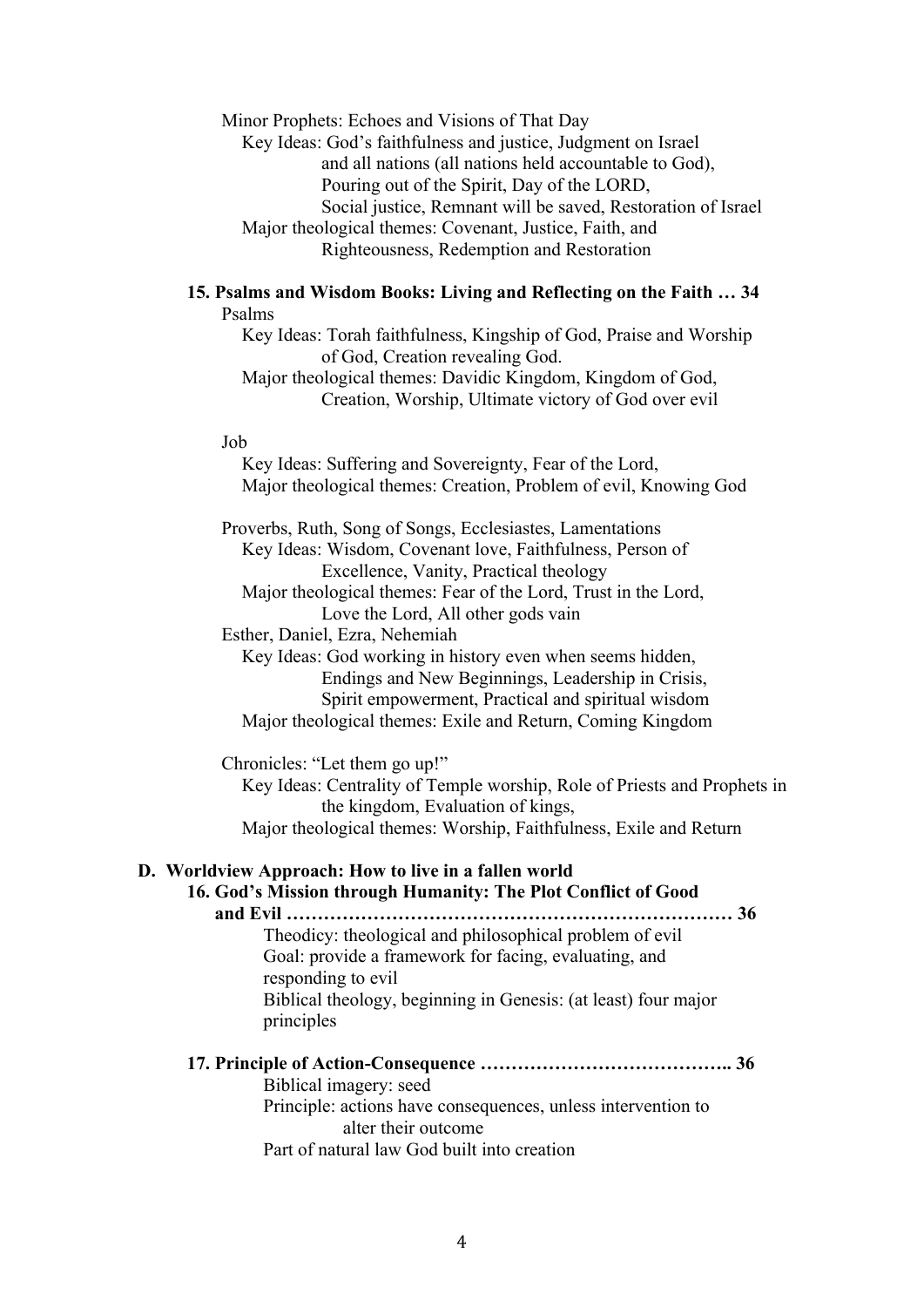|                                                                | 18. Principle of Authority and Responsibility  37                |  |  |  |
|----------------------------------------------------------------|------------------------------------------------------------------|--|--|--|
|                                                                | Biblical imagery: the image and likeness of God                  |  |  |  |
|                                                                | Principle: humanity given key authority and responsibility to    |  |  |  |
|                                                                | uphold God's rule in all realms of life in this universe         |  |  |  |
|                                                                | Given by God, betrayed and yielded to Satan, image and choice    |  |  |  |
|                                                                | remain, restored through Christ, available by being              |  |  |  |
|                                                                | transformed into the image of Christ                             |  |  |  |
|                                                                | Important key to overcoming evil                                 |  |  |  |
|                                                                | 19. Principle of Natural Law and Malevolent Forces  37           |  |  |  |
| Biblical imagery: sea monster (Gen 1:21) and serpent (Gen 3:1) |                                                                  |  |  |  |
|                                                                | Principle: some things are part of natural law that are good but |  |  |  |
|                                                                | can cause harm, others are part of dark spiritual forces         |  |  |  |
|                                                                | with evil intent                                                 |  |  |  |
|                                                                | Response to threat by natural law, natural disasters, "wild"     |  |  |  |
|                                                                | animals, or other environmental factors                          |  |  |  |
|                                                                | Response to malevolent forces beyond natural law, recognize      |  |  |  |
|                                                                | the source behind the evil coming through human or               |  |  |  |
|                                                                | spiritual entities                                               |  |  |  |
|                                                                |                                                                  |  |  |  |
|                                                                | Biblical imagery: a covering (kutonet), a covenant, and a sign   |  |  |  |
|                                                                | This principle trumps (overrules) the other three: God gives     |  |  |  |
|                                                                | mercy to the repentant, and grace to the faithful                |  |  |  |
|                                                                | From Genesis 3 through the rest of Scripture, this principle is  |  |  |  |
|                                                                | foundational to the character and will of God, to                |  |  |  |
|                                                                | bring salvation, redemption, and reconciliation                  |  |  |  |
|                                                                | 21. How Then Should We Live: Restoring the Image of God  38      |  |  |  |
| E. Messianic Approach                                          |                                                                  |  |  |  |
|                                                                |                                                                  |  |  |  |
|                                                                | Old Testament: the "Holy Scriptures" in the New Testament        |  |  |  |
|                                                                | The promise and plan of God                                      |  |  |  |
|                                                                |                                                                  |  |  |  |
|                                                                | Genesis 1-3 and Jesus                                            |  |  |  |
|                                                                | In Genesis, Foreshadowed Noah, Abraham, Judah                    |  |  |  |
|                                                                | Predicted by Balaam                                              |  |  |  |
|                                                                | <b>Exodus and Jesus</b>                                          |  |  |  |
|                                                                | Foreshadowed in the Davidic Monarchy                             |  |  |  |
|                                                                | Messiah in Ninth and Eighth century prophets                     |  |  |  |
|                                                                | Messiah in Isaiah (Eighth century prophet)                       |  |  |  |
|                                                                | Messiah in Jeremiah, Ezekiel (seventh century prophets)          |  |  |  |
|                                                                | Messiah in Daniel (sixth century prophet)                        |  |  |  |
|                                                                | Messiah in Zechariah and Malachi                                 |  |  |  |
|                                                                | 24. New Covenant fulfillment of the Old Covenant  41             |  |  |  |
|                                                                | The Abrahamic Covenant is fulfilled in the New Covenant –        |  |  |  |
|                                                                | personal or family level covenant                                |  |  |  |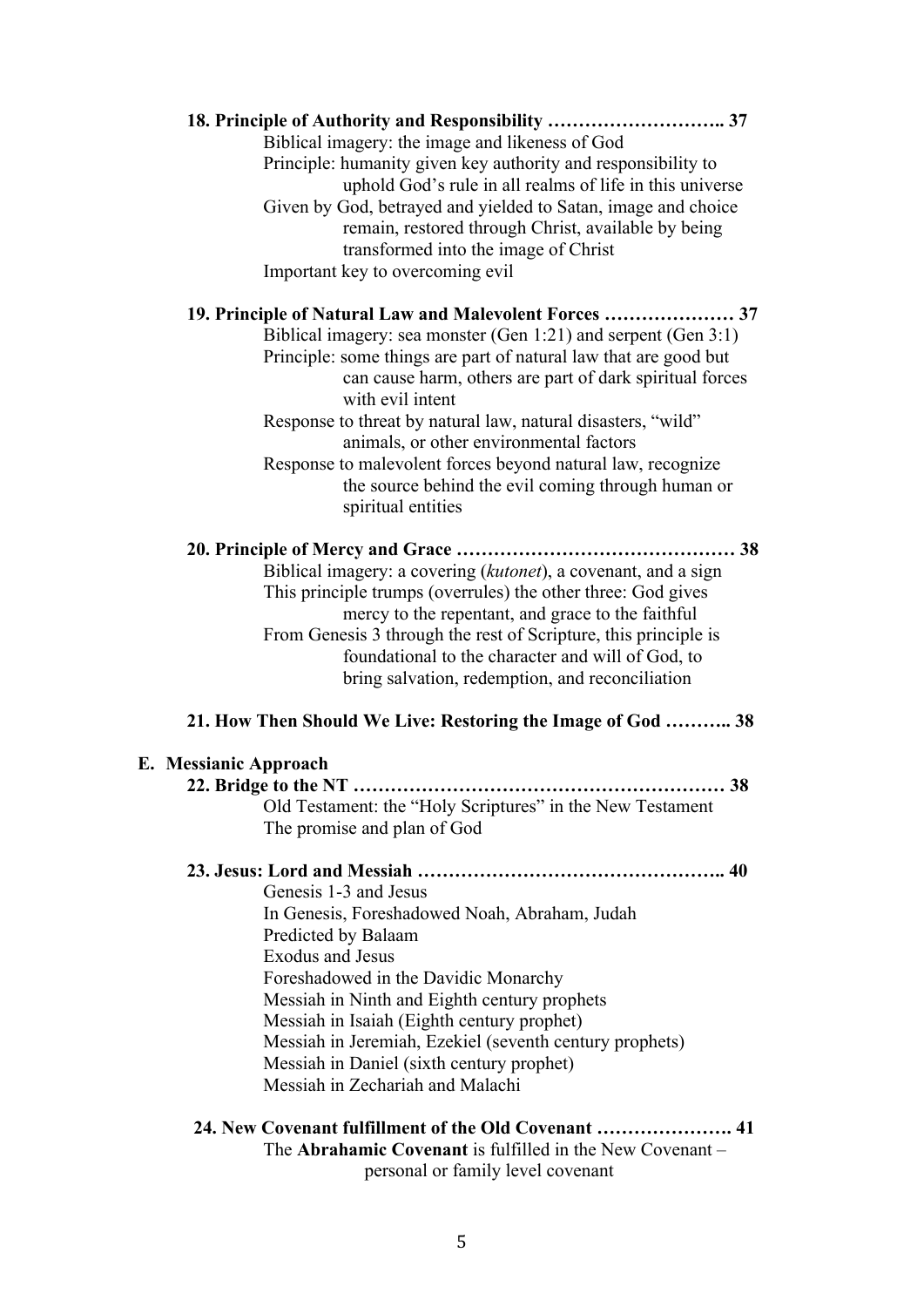#### The **Mosaic Covenant** is fulfilled in the New Covenant – national level covenant The **Davidic Covenant** is fulfilled in the New Covenant – dynastic, monarchial

25. **Future Hope ………………………………………………………… 43** Shadows and Cycles: The best of all possible worlds is yet to come Isaiah and the End of Sorrow and Conflict Daniel and the Coming Kingdom

#### **F. Conclusions**

Students' Personal Reflection: write about something you have learned that has been significant to you this week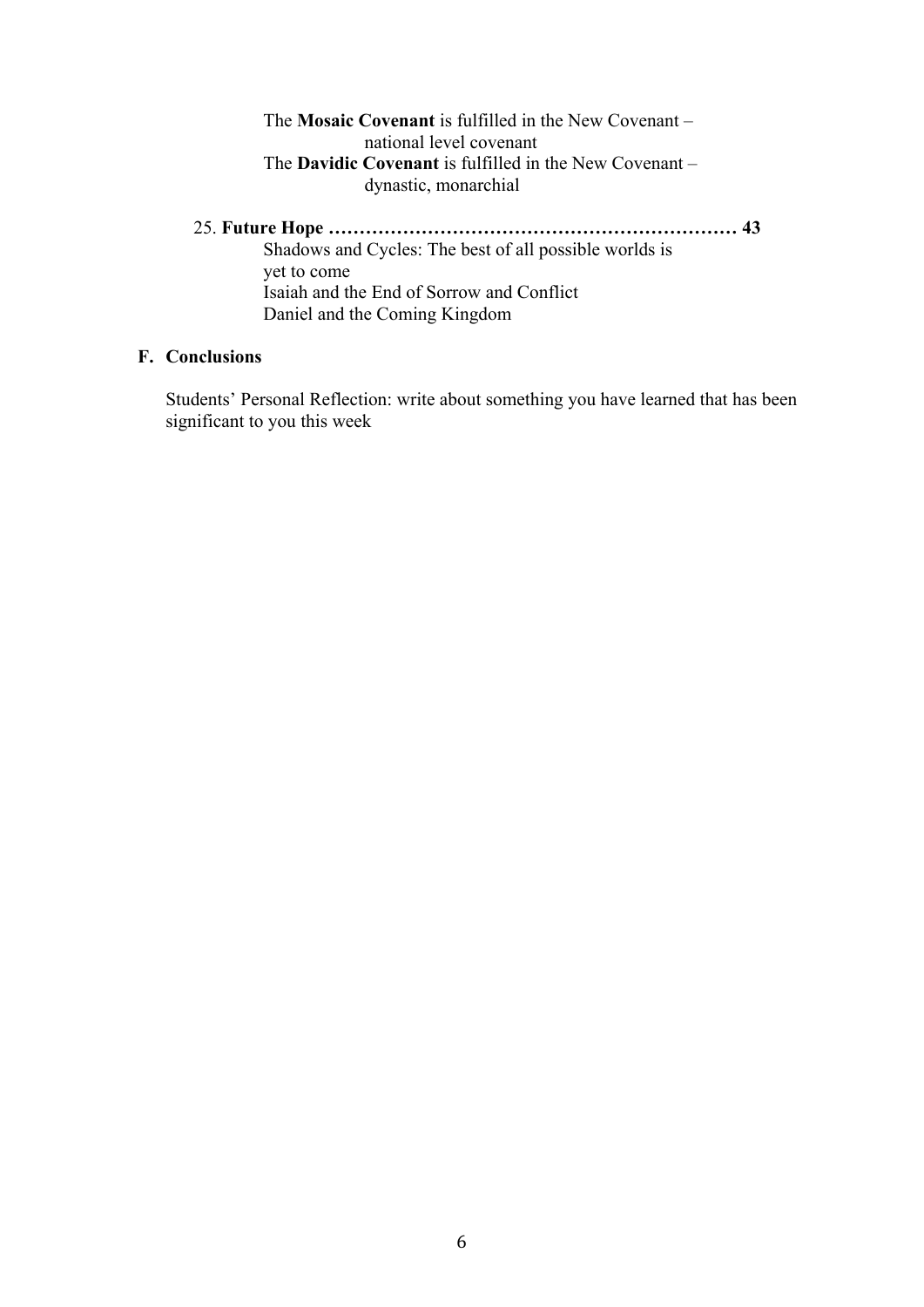#### **A. Introduction to Old Testament Theology**

#### **1. Defining Theology and Old Testament Theology**

Alselm of Canterbury famously coined a meaning of theology in his motto "faith seeking understanding." (*fides quaerens intellectum*) which "means something like an active love of God seeking a deeper knowledge of God."<sup>1</sup> For those who love the Lord, this indeed is our goal in theology, and in studying the Bible as God's Word.

- ! What is Theology? (This first page is a slightly modified review taken from Anders Gerdmar's New Testament Theology Study Guide, Fall 2014)<sup>2</sup>
	- o Theology means 'knowledge about God', *theos*, *logos*
	- o For a secular academic, theology is the systematic study of the thought of e.g., in the Old Testament or a certain text
	- o For us, theology *is* the knowledge about God
		- $\triangleright$  theology is not only knowing what someone else said about God—even if that is interesting,
		- $\triangleright$  it is 1) knowing *about* God and 2) knowing *God*
- ! However, we believe that we get to know God basically through the Bible—and never against the Bible
	- o God has given us a Biblical framework for our relationship with him, to 1) know *about* Him and 2) to know *Him* (cf. the Hebrew work *yada*, used for both 'knowledge' and e.g., the intimate relationship between husband and wife, Gen 4:1; Matt 1:25)
	- o In scholarly exegetical work, we study what the Bible says about him.
	- o Thus, theology is also a human intellectual work:
		- $\triangleright$  we formulate questions (What is the Old Testament theology of atonement? Of covenant? etc);
		- $\triangleright$  we make exegetical investigations (e.g., word study, analyses of the overarching ideas, historical background study) to answer those questions
		- $\triangleright$  we systematise, and even if we want to let the Old Testament govern the way we do it, our brains and traditions affect the systems we develop.
	- o "Work with the Word of the Lord" (Acts 6:3) has happened from the first day of the Church, and you who are called to the ministry has to become a work (wo)man of the Word (2Tim 2:15)
	- o Paul sets for us an example of a worker in 'Old Testament Theology': Paul studied hard. The 'scrolls' and text Paul had to study from was the Jewish Bible, our Old Testament. (2 Tim 3:16: Acts 26:24). He had a lifestyle of study (2Tim 4:13), at the same time as he nurtured a close relationship with God.
	- o That is, there is a dialectic between study of the Bible and life in the Spirit

 

<sup>1</sup>"Saint Anselm," Stanford Encyclopedia of Philosophy, revised Sept 25, 2007. Accessed Feb 2, 2015. http://plato.stanford.edu/entries/anselm/#FaiSeeUndChaPurAnsThePro

 $2\overline{P}$  Except review from Anders Gerdmar, "Study Guide for NT Theology," Brno, Fall 2014.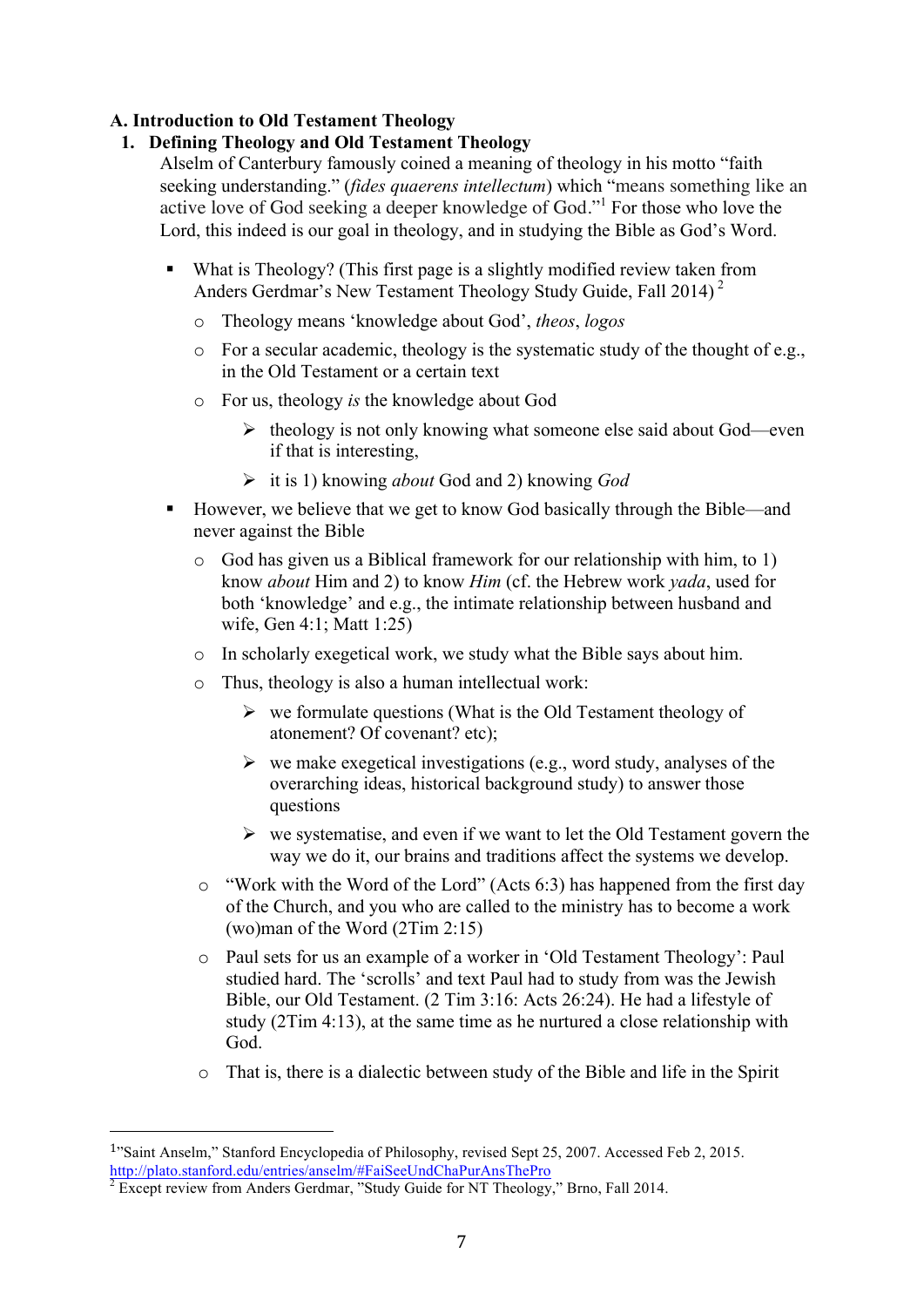- o N.B. There is no opposition between solid exegesis of the texts and your knowing God intimately by the Spirit.
- ! *What is Biblical Theology, Old Testament Theology, New Testament Theology, and Jewish Biblical Theology***?**
	- o Although we as Christians divide the Bible into New Testament theology and Old Testament theology, we must remember the Bible is one complete, unified book.
	- o *Biblical* theology, deals with the whole Bible as one document through which God has revealed himself to us.
	- o What is the difference between Biblical theology, New Testament theology and Old Testament theology?
		- $\triangleright$  Biblical theology, basically, systematises the entire Biblical material into one system
		- $\triangleright$  New Testament theology systematises the theologies of New Testament authors individually and together. New Testament theology tries to see what's 'new' in the revelation about God, that was often a mystery or a shadow in the Old Testament (Eph 3:8-11; Heb 8:4), written for our instruction and hope (Rom 15:4; 1 Cor 10:6-11).
			- New does not mean that it never was there, only that it has been revealed (*apo-kaluptô*)
		- > Old Testament theology systematises the Old Testament themes and ideas in the different books of the OT separately, and together part of the whole canon of Scripture.
		- o What is the difference between Biblical Theology and Systematic Theology
			- $\triangleright$  Johan Gabler initiated a separation between "biblical and dogmatic theology" in 1787. He also began the division between historical/human concerns and divine/universal concerns.
				- $\overline{\text{F}}$  For Gabler, doctrines of God, sin, and salvation were divine/universal concerns, which should be separated from issues of historical concern or their relationship to modern events. This essentially segregated the Academy from the Church. (We will not be separating these in our study of Theology!)
				- $\overline{\text{+}}$  This also created a divide between the Old Testament and the New Testament, often segregating the OT to historical studies and the NT to divine concerns. This divide was deepened by this historical oriented source-critical research, especially identified with Julius Wellhausen toward the end of the 1800's that continued through the last century and on into today.
				- $\overline{\text{This system also robot parts of the Bible of their authoritative}}$ status: if some of Scripture was viewed as "only" historical and less important, less authoritative and more questionable than other parts, than the canon of Scripture itself was divided and the divine nature of the Word of God weakened.
				- $\overline{\phantom{a}}$  Systematic theology ideally gathers information from Biblical studies, history of church and dogma, but also includes the horizon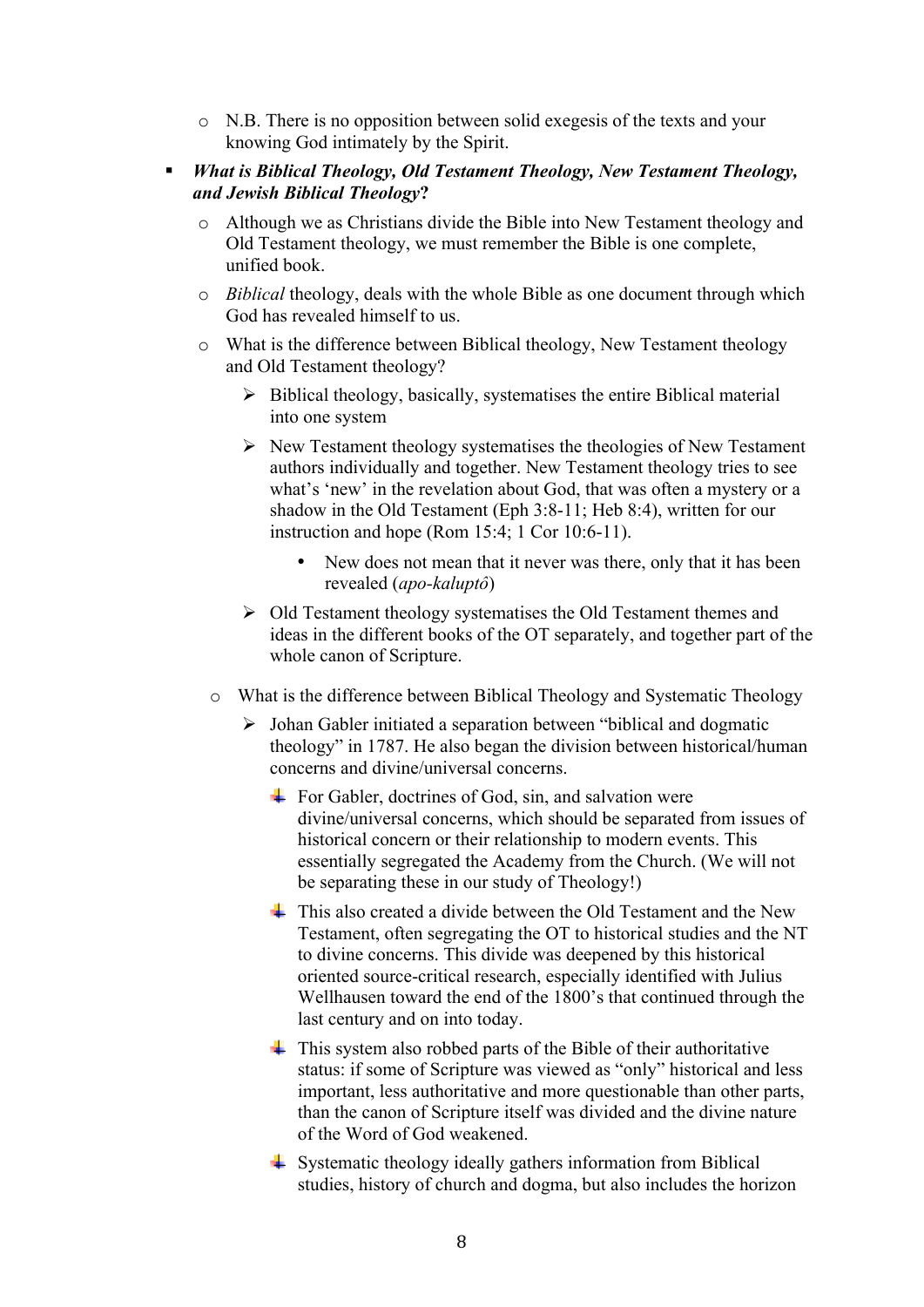out of which we do theology. A key goal is to identify major tenets of the faith. Dogmatics, ethics, and the philosophy of religion are considered subdisciplines of systematic theology.

- $\overline{\phantom{a} \phantom{a}}$  Biblical theology is focused on detailed exegesis of passages that contributes to the overall interpretation of the books and authors of the biblical text of the canon, and unveiling revelation of God. A key goal is to identify the major themes and key ideas in the story of God.
- $\overline{\phantom{a}}$  Systematic theology is more dogmatic-prescriptive categorization and itemized list. Biblical Testament theology is more historicaldescriptive big picture.
- o What is the difference between Old Testament Theology and Jewish Theology (Theology of the Tanakh)?
	- $\triangleright$  Much of Christian Theology has held the New Testament as more important than the Old Testament for various reasons, or has treated the Old Testament as unnecessary for reading or interpreting the NT, sometimes producing anti-Jewish readings of both the OT and NT.
	- $\triangleright$  Marvin Sweeney states, "Fundamentally, Judaism is committed to a relationship with G-d as defined through divine Torah whereas Christianity is committed to the notion that its relationship with G-d is defined through Jesus Christ."3
	- $\triangleright$  Some of the differences are demonstrated in the order of the canon. Although they are the same books, the order of books in the two canon shapes the reading by the Jewish and the Christian communities.
		- $\downarrow$  Jewish canon reflects the Jewish commitment to the Torah as the foundation of divine relationship with God. The Former Prophets (Historical Books) disrupts the ideal of this divine relationship, for which the Latter Prophets lament, rebuke, call for return, and forsee the ideal. The Writings attempt to restore the ideal embodied in the Torah, begin with the Psalms which is structured into 5 Books that recall the Torah, and end with Chronicles and a return to the Land of Promise, "let them go up!" to the Land.
		- $\overline{\text{F}}$  The Christian canon reflects the Christian commitment to the coming and second coming of Jesus Christ, ending with the Minor Prophets who, while warning, look to "that day" and end with Malachi "the sun of righteousness will arise with healing in his wings ..."
		- $\overline{\text{F}}$  The structure of the Tanakh points to the cyclical patterns of the ideal life, disruption of life, and restoration of the ideal.
		- $\overline{\text{I}}$  The structure of the Old Testament points historically and prophetically to the revelation of Jesus Christ as the culmination of human history. Sweeney observes:
	- o Pentateuch recounts the early history of the world from creation through the patriarchs

<sup>&</sup>lt;sup>3</sup> Marvin A. Sweeney, *Tanak: A Theological and Critical Introduction to the Jewish Bible. Minneapolish, MN:* Fortress, 2012.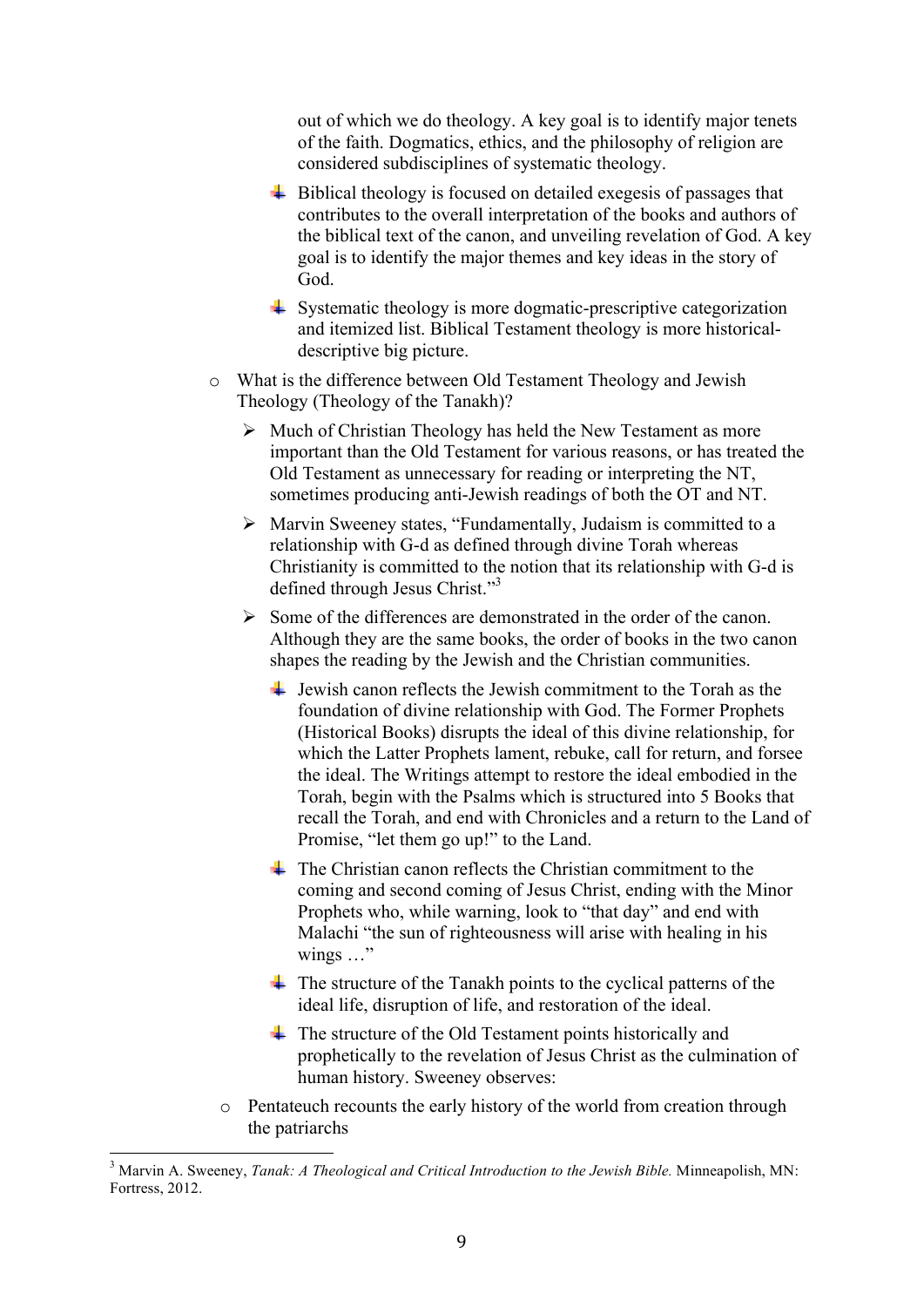- o Historical Books recount Israel's later history from Exodus to Promised Land to Exile (Joshua through the Persian Empire)
- o The Wisdom and Poetic Books address "an eternal present in which the questions of the meaning of life and worship of the divine are addressed"
- o The Prophets speak of Israel's punishment for disobedience and "look forward to the time of redemption."4
	- $\triangleright$  The Tanakh is read by Jewish people in relation to the Jewish traditions including rabbinic writings, with attention to defining their identity as a unique and holy people.
	- $\triangleright$  The Christian Old Testament tends to be read first in relationship to the New Testament, with a focus on fitting the OT into the themes of the NT (a Systematic Theological approach, or Historical Redemptive approach), often referred to as a Christologic or a teleologic perspective.
- o Problem of stripping the NT of its Semitic roots
- o Problem of reading Jesus and the NT as Greco-Roman rather than Jewish
	- $\triangleright$  Considerations in reading the Old Testament as Tanakh.

#### **2. Methods of Doing Old Testament Theology5**

What is theology and how is it understood. Is biblical theology a tool of the church or of the academy, or both. What is the approach behind the different methodologies?

#### ! *Five Major Types of Biblical Theology***:**



#### ! **Theory and practice differ between these Five Types of Biblical Theology**

- o Type 1: Biblical Theology as Historical Description
	- $\triangleright$  Purely historical and descriptive. No concern for application or relation to the present day faith or Christian practice. It is purely looking to discover and describe what the biblical text meant in its original, historical context (or, its assumptions or conclusions about what the original historical context may have been).

<sup>&</sup>lt;sup>4</sup> Sweeney, "The Task of Jewish Biblical Theology," location 790-791.<br><sup>5</sup> This section is largely from Edward W. Klink III and Darian R. Lockett, *Understanding Biblical Theology: A Comparison of Theory and Practice (Gran* 

<sup>&</sup>lt;sup>6</sup> Klink and Lockett, *Understanding Biblical Theology*, Chart and descriptions from "Introduction."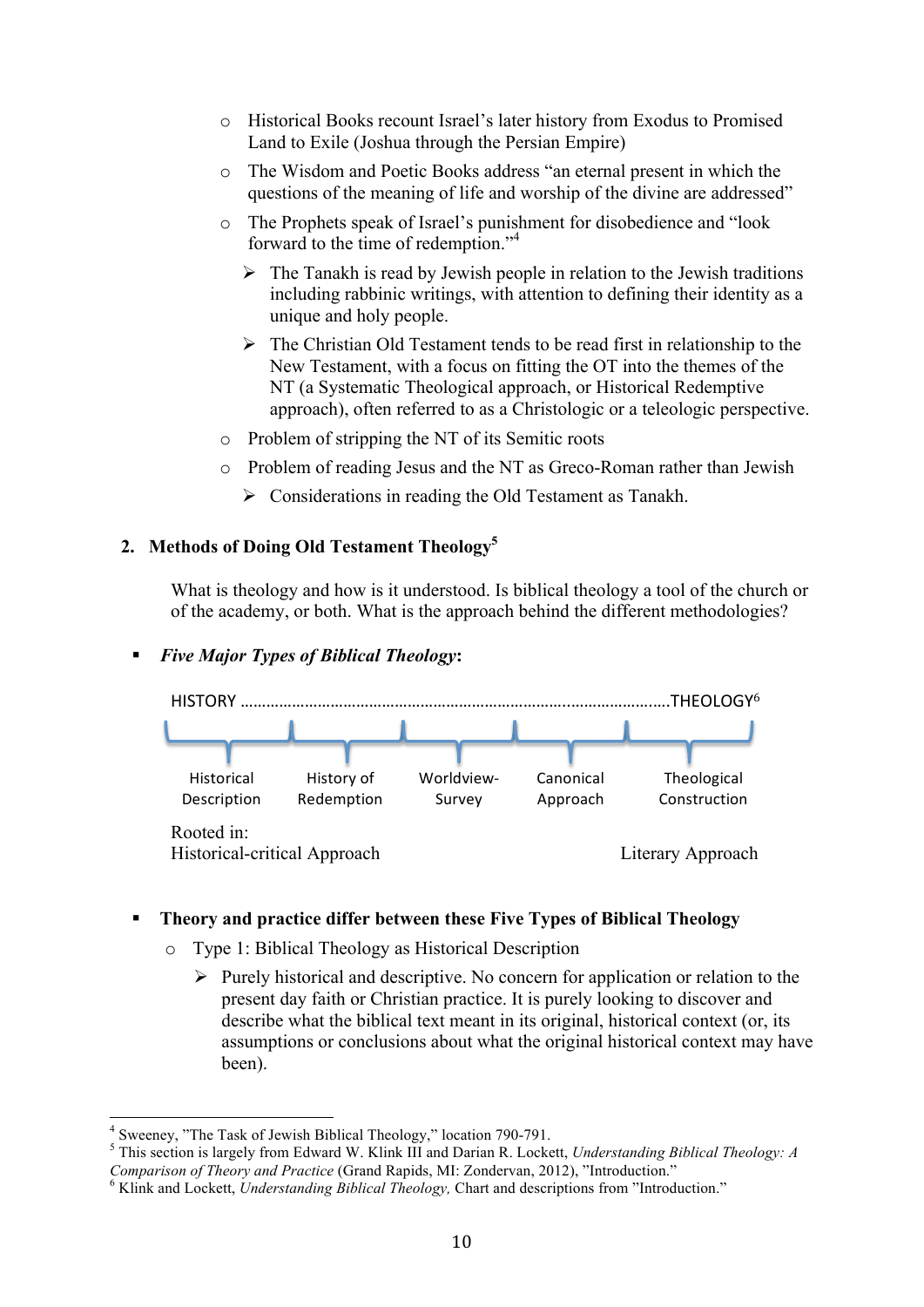- $\triangleright$  The goal is to seek and describe the theology, beliefs, and practices of the people "back then," within their time, language, and culture. A canonical approach is not part of this method, nor a literary approach which considers the Bible as a whole, unified text. The Old Testament and New Testament are not considered in light of each other.
- $\triangleright$  This type of theology can only be done within the academy, drawing from historical, archaeological, and material culture and studies as an exegetical task rooted in the biblical language.
- $\triangleright$  Its positive elements include:
	- $\ddot{+}$  James Barr, John Barton and many others consider this to be the first step, not the only step, in the theological process: we have to know what the text *meant* before we can rightly know what it *means*.
	- $\overline{\text{+}}$  Krister Stendahl sees the preacher's task as being able to translate first the socio-historical language of the ancient text (the work done by the academics) into the modern social location (the work done by the church, with the preacher representing the church).
- $\triangleright$  Problems with this approach

 

- $\perp$  Can be presumptuous: we can be overly confident in our ability to analyze the thoughts, intents, and worldview of ancient cultures
- $\pm$  Can neglect the larger corpus of the canon, either Jewish or Christian
- $\overline{\phantom{a}}$  Can read too much into other ANE literature, or give too much weight to non-biblical sources in making interpretations, or reading back into the biblical text.
- $\overline{\phantom{a}}$  Stendahl criticizes scholars who emphasize this Historical descriptive approach as being subjectively convinced that they are capable of being objective scholars who only see the facts.
- o Type 2: Biblical Theology as the History of Redemption (Redemptive-Historical)<sup>7</sup>
	- $\triangleright$  This approach looks to history as it unfolds through Scripture to reveal the purposes of God in a progressive process of revelation through time.
	- $\triangleright$  Primary interest is the overall theological message of the Bible for the church. Requires sensitivity to literary reading. Christocentric focus. Requires view of the Bible as a unified narrative whole.
	- $\triangleright$  Although this type is strongly historical, it is rooted in the concept of redemptive history of the entire biblical canon. This approach follows the linear, or chronological, development of the history of the story of redemption book by book through the Bible.
	- $\triangleright$  The major themes often followed in this approach may include creation, sin, covenant, land, kingdom, redemption, and restoration, traced through the biblical text.

<sup>7</sup> In the textbook by Klink and Lockett, this approach is descriptive of D. A. Carson, similar to Geerhardus Vos, and Rosner.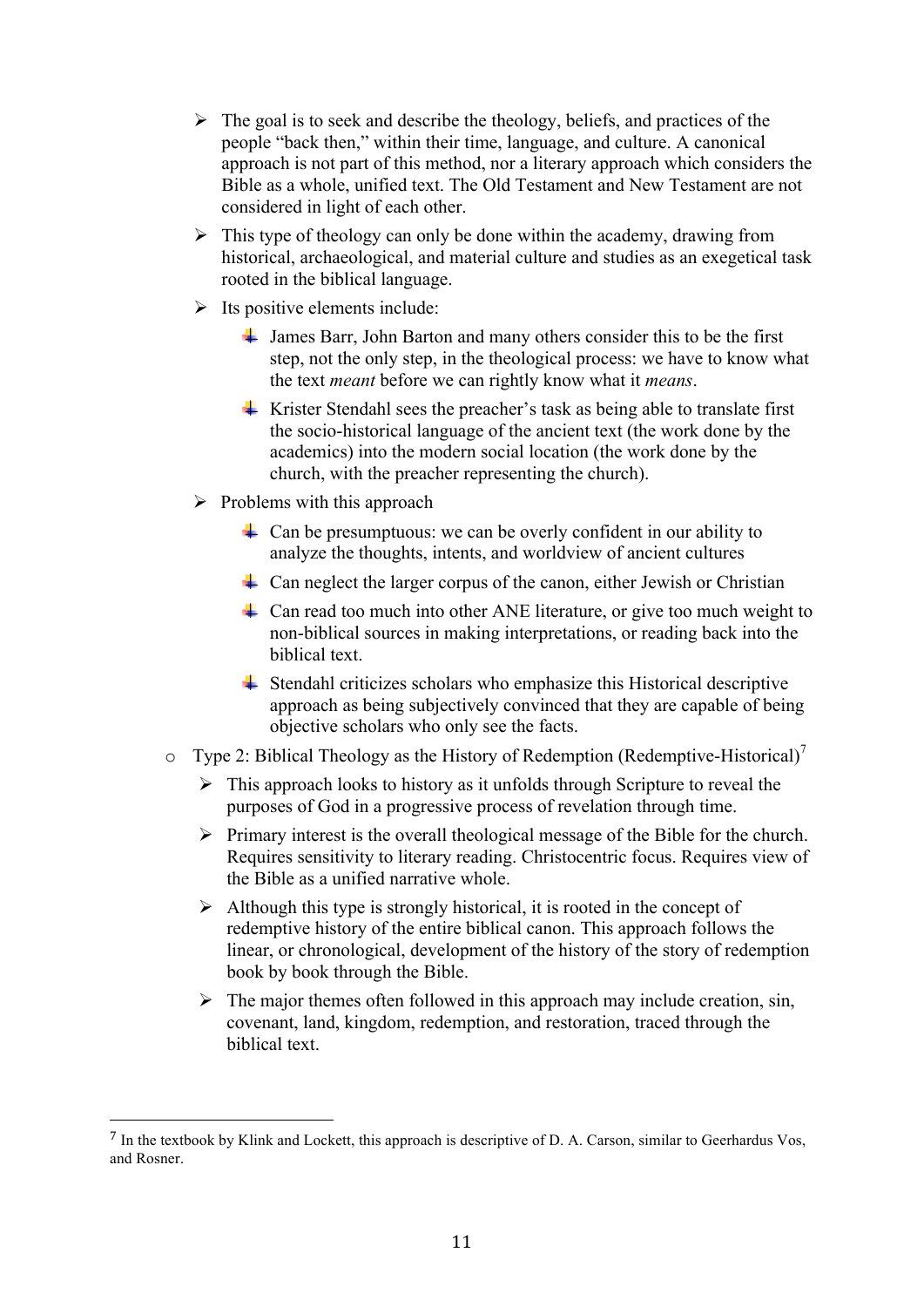- $\triangleright$  This is also a scholarly, exegetical task, like Type 1, but has a focus also upon application for the church. The key themes are seen to all progress of God's self-revelation leading towards the story of redemption.
- $\triangleright$  Dependent upon inductive, exegetical analysis of passages, building towards greater synthesis, ending ultimately in a systematic theology.
- $\triangleright$  There are at least three different "schools" within this one type.
- $\circ$  Type 3: Biblical Theology as Worldview Story<sup>8</sup>
	- $\triangleright$  This middle category is literary and philosophical, looking for grand story in the narrative text for the theological themes that bridge and connect the two testaments.
	- $\triangleright$  A major goal in this method is looking for the unity in the shape and plot of the Bible. Analysis draws from both the historical and the theological elements of the narrative to develop the overarching biblical worldview. This approach appeals both to the academy and to the church in its meta-narrative approach.
	- $\triangleright$  Rather than reading the Bible as one grand progressive unfolding narrative (as the Historical-Redemptive above), this approach looks for the overarching connections between Old and New Testaments.
	- $\triangleright$  Sets the passages of the NT within the context of the worldview-stories of the early Christians and Second Temple Judaism.
	- Some focus on the *literary* coherence of the biblical narrative, while others focus on reconstructing the *historical* world of the Bible.
	- " Encourages readers "*to understand the individual episodes or passages of Scripture in light of its overarching story line. Instead of progressing from the smallest bits and pieces of the narrative to the larger whole, (BT3, this approach) starts with the larger narrative portions of the text through which individual units are read*."9
- $\circ$  Type 4: Biblical Theology as Canonical Approach<sup>10</sup>

 

- $\triangleright$  Seeks to unite historical and theological approach. Rather than looking at the canon of Scripture as a progressive revelation because of its sequence, it views canon in light of being Christian Scripture.
	- o Although the term "canon" is often used interchangeably with "Scripture," these are used differently by some.
	- o This approach is not a literary reading in terms of the plot structure of the whole Bible, but it is a theological reading of the whole Bible in light of the Christian faith.

<sup>&</sup>lt;sup>8</sup> In the textbook by Klink and Lockett, this first methodology is descriptive of N. T. Wright, and some of its proponents include Michael W. Goheen and Christopher J.H Wright.

 $\overrightarrow{9}$  Klink and Lockett, chapter 5, "Biblical Theology as Worldview-Story," (location 1693 of 3853), italics original.

<sup>10</sup> In the textbook by Klink and Lockett, this first methodology is descriptive of Brevard Childs. Childs uses the term "canonical approach." James Sanders coined the term "canonical criticism." Others suggest a "canonical consciousness" in their theological approach, with focus on inner-biblical exegesis.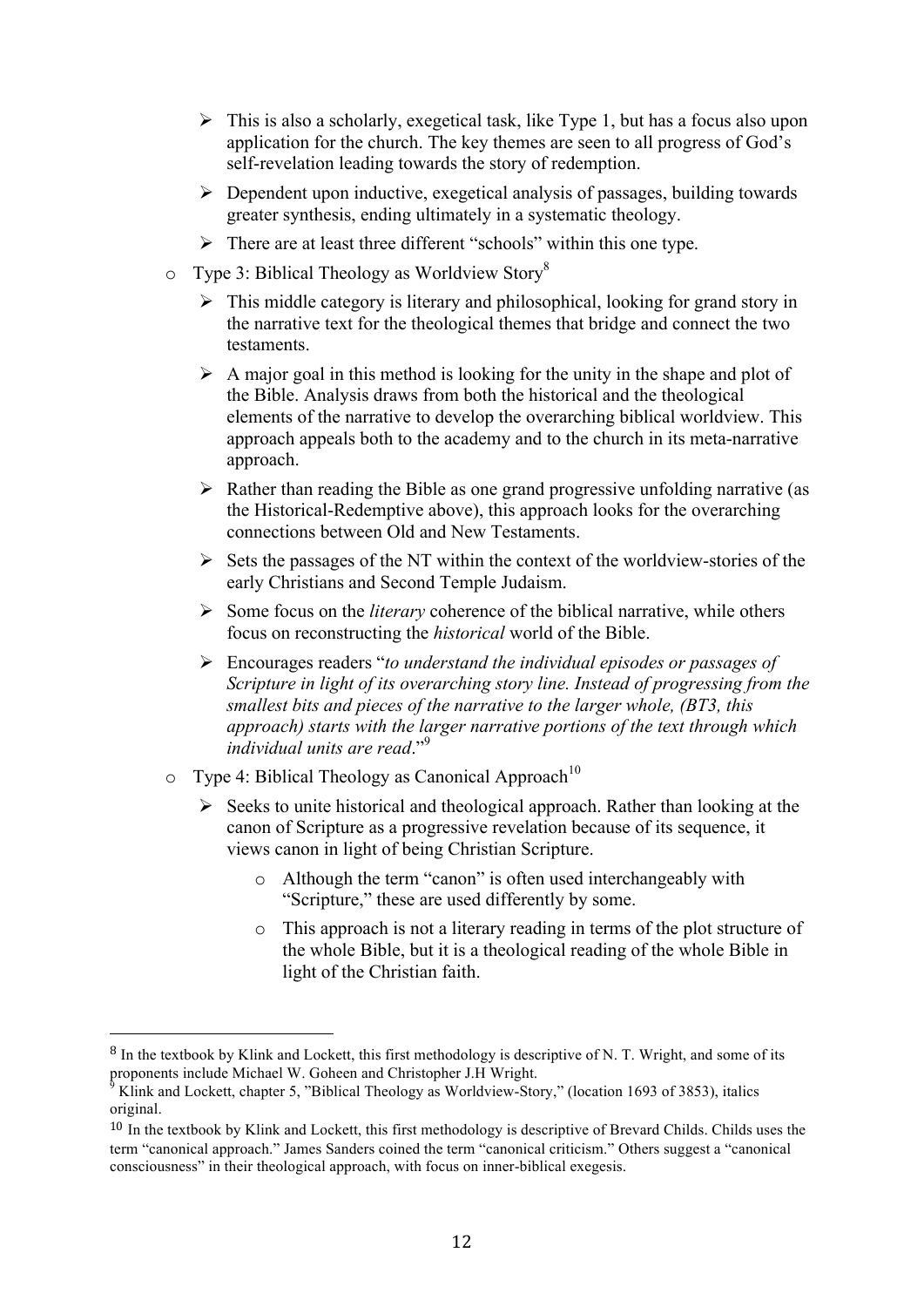- $\triangleright$  Can be considerable overlap between Type 3 and 4, since this approach also considers both the historical and the theological elements of the narrative. The emphasis here, however, is to join the historical significance of the text with contemporary application for the church.
- $\triangleright$  Blends academic rigor of what the text meant "back then" along with a modern contextualization. This approach produces more of a cross-canonical blending towards the identification and development a theological theme or motif.
- $\triangleright$  Important to this methodology is recognition of the shaping of the canon into its final form. The canon itself becomes the overarching frame for the historical and theological interpretations of the Bible. Both academy and church are necessary in this process of establishing biblical theology.
- $\triangleright$  This approach is both academic, but also focused upon application by the confessing community, the church. It is therefore both descriptive (historical) and prescriptive (theological), which is supposed to be lived, not just studied.
- $\circ$  Type 5: Biblical Theology as Theological Construction<sup>11</sup>
	- $\triangleright$  This is a prescriptive approach that fits postmodern concerns.
	- $\triangleright$  There is no interest or concern for the biblical passage's ancient location or circumstance.
	- $\triangleright$  The predominant focus of this methodology is application by the church for the confessing community, outside of the academy.
	- $\triangleright$  Three basic approaches: the "revelational" approach, in which the text is read for eternal truths regardless of the original context; the "textual" approach looks for the symbolic world of the Bible as a framework for understanding the contemporary world; and the "functional" approach places the interpretation of the text into the hands of the contemporary believing community – reader-response methodology – to give the text significance.
	- $\triangleright$  Problems with this approach is subjectivity, and opening the door to individual interpretations that may be far removed from the intent of the author or contextual purpose of the text.

#### **3. Material for Doing Theology**

#### ! **Authority of Scripture**

- o The biblical text itself, both Old and New Testaments, as well as ancient sources and traditions attest to the authority of Scripture, and continual regard for The Book as a unified piece of divine inspiration, set apart from all other literature.<sup>12</sup>
- o Recognition of the unity of the biblical text, and its source of divine inspiration is required in order to form a truly Christian biblical theology.
- o The many methodologies that are used leads to a diversity of emphases. Nevertheless, as long as the foundation of approaching the Bible as divinely

<sup>&</sup>lt;sup>11</sup> In the textbook by Klink and Lockett, this methodology is descriptive Francis Watson.<br><sup>12</sup> See R. Beckwith, *The Old Testament Canon of the New Testament Church* (Grand Rapids, MI: Eerdmans, 1984.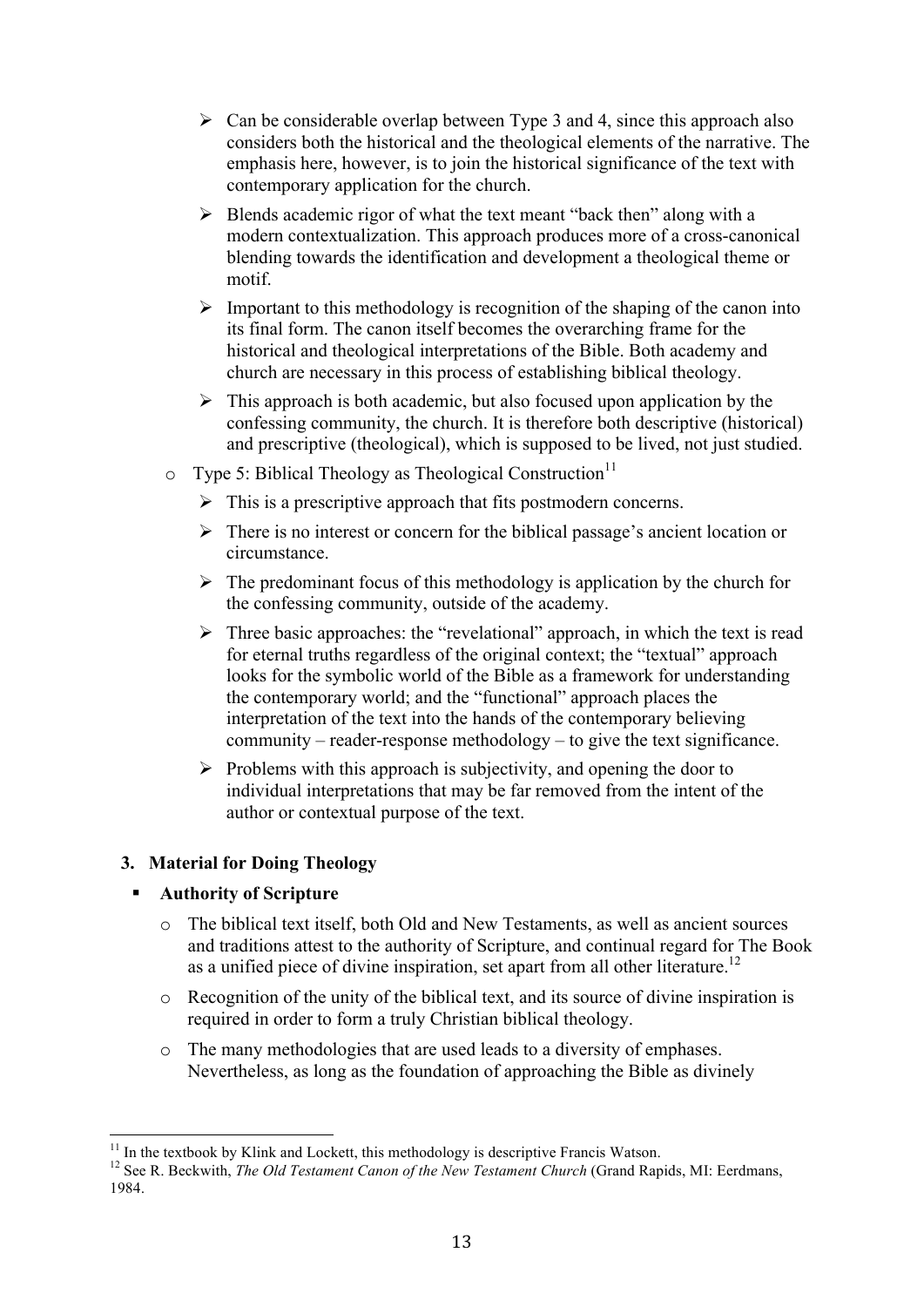inspired unified text is present, the diversity of methodologies will form a mosaic to appreciate the application of the biblical text to our personal lives and mission.

! *Problems with historical criticism and reasons to incorporate literary reading*.

Is the Bible a whole book or a "rag-bag" collection?<sup>13</sup>

- o The historical-critical method created a "hermeneutic of suspicion" toward the Bible.
	- $\triangleright$  Scholarship claimed that the Bible, especially the Old Testament, was simply a cut-and-paste collection of multiple sources, compiled by Jewish people with ideological motives for their own political or religious agendas.
	- $\triangleright$  People became highly skeptical or cynical about the Bible as the authoritative Word of God.
	- $\triangleright$  This has led many to wrongfully believe that the Old Testament is full of errors, and was corrupted along the centuries of rewriting so that we cannot trust what is written.
	- $\triangleright$  Furthermore, for many decades, the idea of the Bible as a unified work was lost, and people in both the academy and in the church succumbed to reading the text of Scripture as isolated sound bites, a collection of disjointed writings and recorded sayings that contradicted each other, forming into a confusing, nearly unreadable or indiscernible mess, lacking a coherent message.
- o In the last decades, parts of scholarship turned to looking at the individual books of the Bible as a whole through the literary approach, and also to looking at the Bible as a whole through the canonical approach.
	- $\triangleright$  These methods have proven the unity of the books of the Bible, and their inter-relationships to one another, while pointing out some of the errors in the historical critical approach.
	- $\triangleright$  This brought a corrective to the historical critical method.

#### ! *Literary Approach to Biblical Theology*

- o Better able to grasp the big picture, the *Drama of Scripture*.
- o By analyzing plot and theme we can more clearly see the grand theological narrative, retold and re-envisioned through the span of theological texts.
- o Literary studies in more recent decades have demonstrated through multiple methodologies that while recognizing that sources were used in writing and compiling the Old Testament, that there is a clear unity, a cohesive story, and a consistent messages. The grand narrative, and major themes artfully weave through the various books of the Bible.
- o Related patterns of creation-uncreation-recreation, of rebellion-exile-return, and of sin-repentance-redemption recur throughout Scripture. The interweaving of biblical texts, and the interplay of imagery and story, create a grand narrative of the mission of God from opening chapter to close: the drama of redemption.

 <sup>13</sup> Dempster, "Chapter 1," *Dominion and Dynasty.*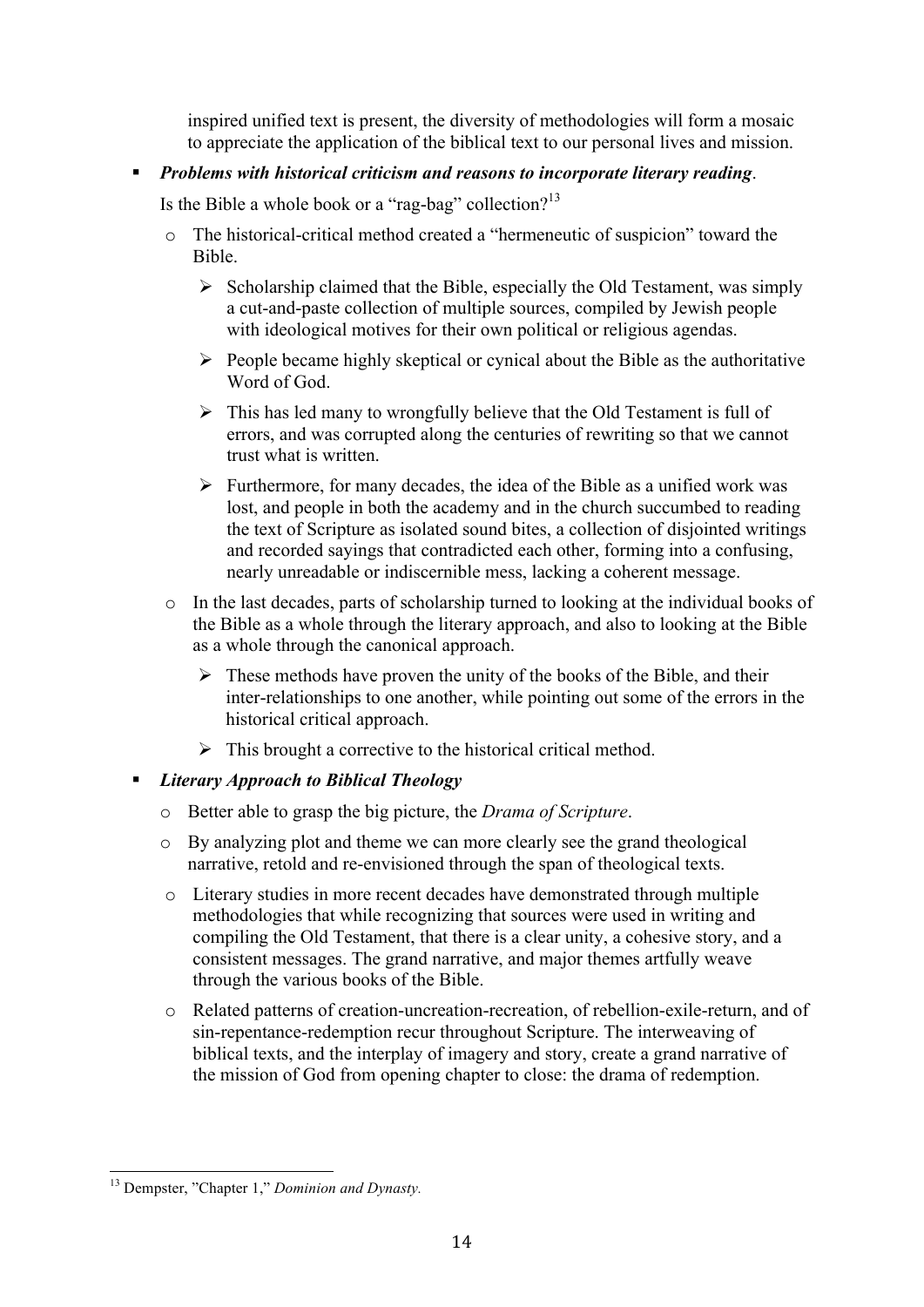#### ! **The Canon**

- o We will be using the Jewish organizational structure of the Hebrew Bible, as used in *Dominion and Dynasty*. As Rendtorff notes, Christians rarely read the Old Testament in its final Jewish order, even though this was likely the one that Jesus and the early church read.<sup>14</sup>
- o Brevard Childs notes that "the 'story of faith' was largely preserved in historical sequence (Genesis through Ezra) along with a variety of 'commentary' (Psalms, Prophets, Wisdom)."<sup>15</sup>
- o The Christian arrangement emphasizes eschatology, The Jewish arrangement emphasizes ethics and return to the Land (the restored Jewish community).
- o The sequence from the Former Prophets (Historical Books) followed by the Latter Prophets (Major and Minor Prophets), builds a perspective of a historical events being "the outworking of the divine word within history."<sup>16</sup>

#### **4. Perspective for Doing Old Testament Theology**

- ! Old Testament Law and the Christian
	- o The meaning of "Law"
		- " The Hebrew word, *torah* (תוֹרה (most likely comes from the root *yarah* (ירה ( "in the sense of stretching out the finger, or the hand, to point the way, to point out a route" (*HALOT*); instruction.
		- " The Greek word *nomos,* used for the Hebrew word *torah* and translated "law" according to a leading Greek Lexicon (BDAG) "The primary meaning relates to that which is conceived as standard or generally recognized rules of civilized conduct esp. as sanctioned by tradition . . . . a system of conduct "
		- $\triangleright$  Western culture has read "judicial, codified statutes" into the word "law"
		- $\triangleright$  There is a range of uses in both OT and NT as: the whole OT canon, the Pentateuch, Deuteronomy, the Decalogue, legal genre. (See, for example, Gen 26:5; Exo 12:49; Prov 1:8; Matt 7:12; John 8:5)
	- o Uses of the Law Historically in Protestantism
		- $\triangleright$  According to Luther, there were TWO USES OF THE LAW (i.e. 10) commandments – he did not want to import the Law into the Christian life. He was suspicious of "merit theology."
			- First Use of the Law Moral Convicts sinners or Condemns unbelievers
			- $\overline{\phantom{a}}$  Second Use of the Law Civil Purpose restrains wicked men

 

<sup>14</sup> Dempster, *Dominion and Dynasty*, 38

<sup>15</sup> B. Childs, *Biblical Theology of the Old and New Testaments: Theological Reflection on the Christian Bible*. Minneapolis, MN: Fortess, 1992, 97), as quoted in Dempster, 39.<br><sup>16</sup> Dempster, 42.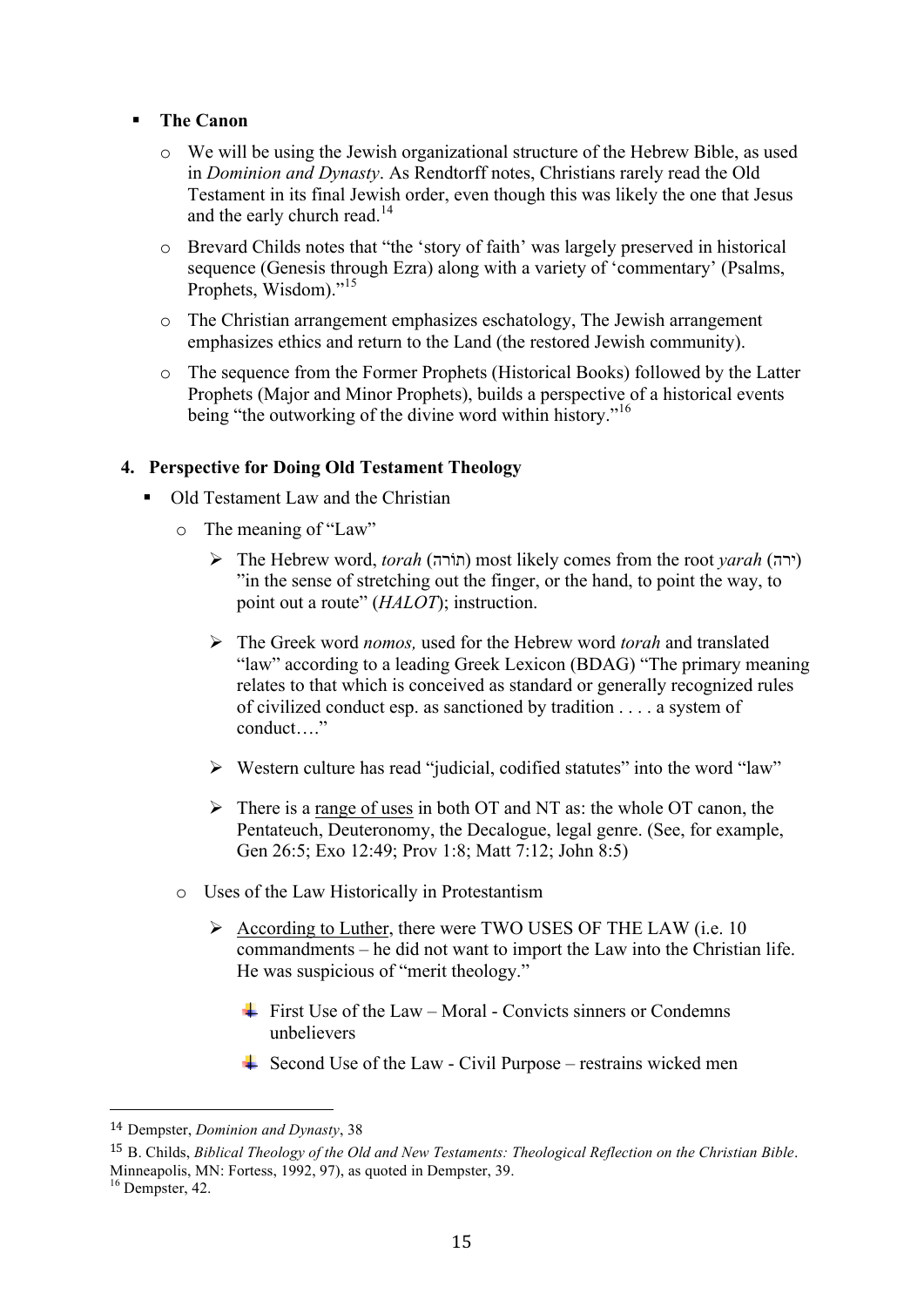- $\triangleright$  Calvin disagreed with Luther believed there were THREE USES OF THE  $LAW -$ 
	- $\overline{\phantom{a}+}$  Third use of the Law Moral -- the Law is a Guide for Godly Living we need Law, esp. the 10 Commandments to provide guidance for us as to how we are to live.
- $\triangleright$  Luther thought the OT Law was no longer binding for the Christian
	- $\frac{1}{\sqrt{1}}$  In Lutheran catechism, the 10 commandments come under the first part – of convicting of sin.
	- $\ddot{\text{I}}$  In the Reform Catechism (Heidelberg) it comes under rules for godly living
- $\triangleright$  Both saw the ritual, or ceremonial, laws as essentially not applicable to the Christian
- $\triangleright$  Stereotypes & Danger in the extremes Luther v. the Reform tradition, there is a reason for slightly different means of practical living evident between the two traditions. There are dangers with any extremes:
	- **•** Danger in Reform tradition tends to lean toward legalism
	- ! Danger in Lutheran tradition is to lean toward anti-nomianism (freedom from ethics)
	- " LEGALISM <--------------------------------------------------# Antinomianism (I can do whatever I want)
- o "The problem with the traditional approaches, which see significant discontinuity between law and grace, and between works and faith, is the difficulty of answering why God gave the law to the Jews in the first place  $\ldots$ <sup>17</sup>
	- $\triangleright$  "... there is no place in the OT or in the NT where such a distinction is made in this way and with such implications… i*n essence, we need to shift our thinking about this subject away from the "limit" or "extent" of application of the law to the "level" or "kind" of application. The issue is not how much of the law applies, but how it applies. 18*
- o Relationship between Old Testament and the Christian: Three Main Points:
	- $\triangleright$  The covenant provides the context for the law, not vice versa. The overall relational commitment of the covenant is the context for the obligations of the relationship. Therefore, application of the OT law outside of a redemptive covenantal context does not work biblically.
	- $\triangleright$  The OT law was never intended to function outside of a redemptive relationship with the God of the covenant within which it is embedded.
		- $\pm$  The Covenant through Moses is a natural extension of the Abrahamic Covenant and carries the promises and obligations of the Abrahamic Covenant forward into the future of Israel as a nation. *As children of*

<sup>&</sup>lt;sup>17</sup> A. Kuruvilla, *Privilege the Test: A Theological Hermeneutic for Preaching, Chicago: Moody, 2013, 155.* <sup>18</sup> Richard E. Averbeck, "The Whole Law as Ethical: The Unity of the Law and Its Ethical Significance in the New Testament, in the Church, and in Society," presented at ETS, in the Biblical Law Group, Nov 14, 2001, 20- 21.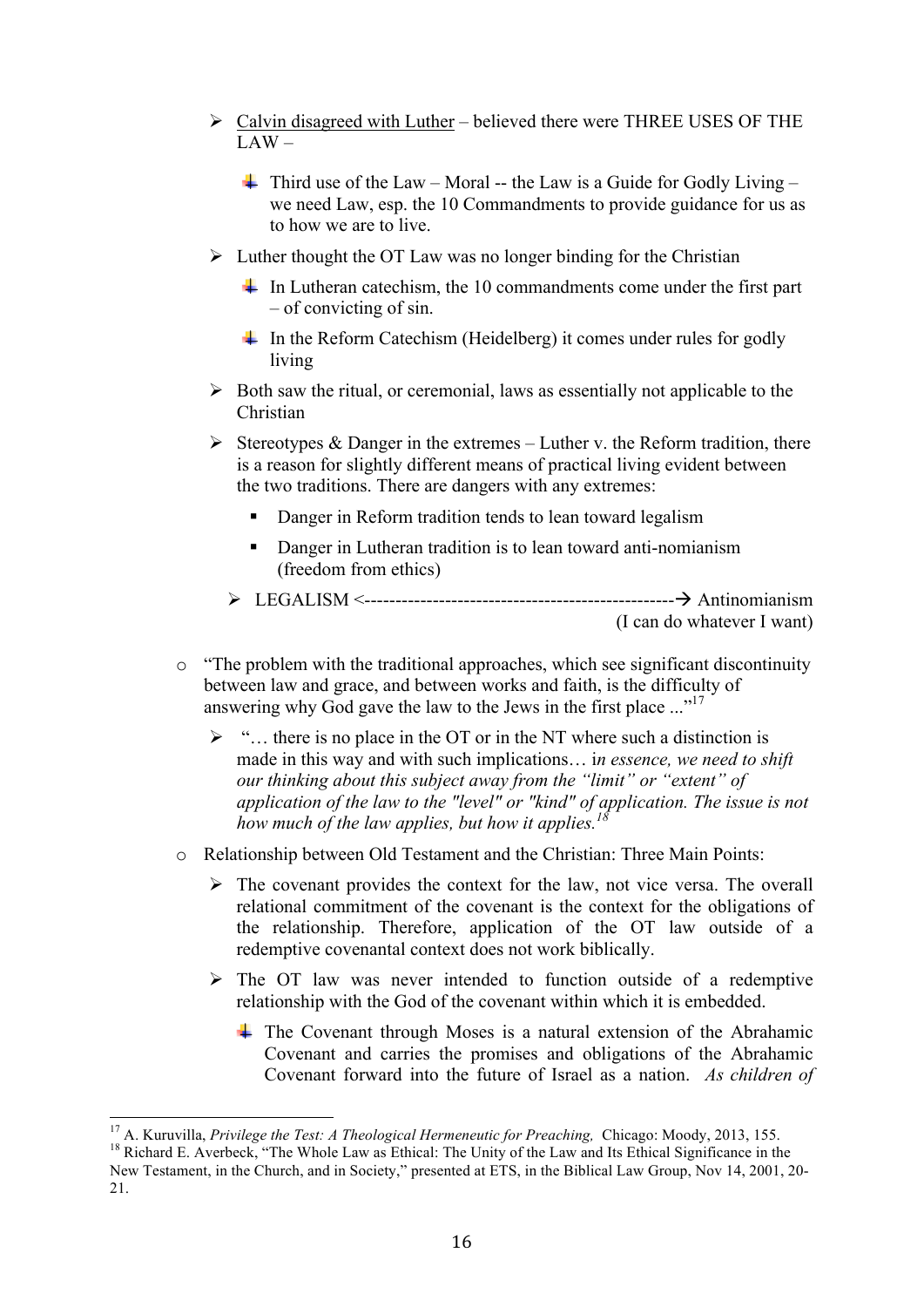*Abraham by faith in Christ who fulfilled the Law perfectly, we fulfill the law in the same sense and in the same way Abraham did – by faith*. But this too carries promises and obligations for us as Christ followers.

- $\overline{\phantom{a}}$  Accordingly, absolutely no part of the OT Law has "passed away" even today. "Not the smallest letter, not the least stroke of a pen, will by any means disappear from the Law " (v. 18b
- $\triangleright$  Two greatest commandments that embody the whole Law: Mat 22:36-39; Mk 12:28-34; Lk 10:25-28; Because - Love is the fulfilling of the Law (Rom 13:8-10; Gal 5:14; Jam 2:8)
- o *Three legitimate USES* of the law according to NT scripture (The Law is good if you use it lawfully):
	- $\triangleright$  The 1st use of the law -- to regulate the nation of Israel (Jews) Acts 15 : the law was an essential part of God's original intention in regulating his relationship with Israel as a nation. It is *not* transferable to the church in this way -- it is not to be used to regulate the church as it had been used to regulate the Jewish nation. See Acts 15:5 (note what is meant by this according to 21:20-21, 23-24) in contrast with 15:19-21 (cf. 21:25).
	- $\triangleright$  The 2nd use of the law -- 1 Tim 1:9 law made for lawbreakers & rebels (not to convict believers): the law was effective at showing people they were sinners. This is a good thing, not a bad thing! This is one of the ways the law is still "good" (see, e.g., Rom  $3:19-20$ ; 7:7, etc.) -- it leads to repentance.
	- $\triangleright$  The 3rd use of the OT law -- the law is still useful as a guide for the Christian life  $(1 \text{ Tim } 1:5)$  – the positive point in I Tim (Lutherans do not believe in the  $3<sup>rd</sup>$  use of the Law.)
- o Ultimately, according to Paul, the purpose for teaching the Word of God, including the OT law "is *love*, which comes from a *pure heart* and a *good conscience* and a *sincere faith*" (1 Tim 1:5) -- cf. Jesus' two great commandments (Matt 22:34-40) as well as Paul in Rom 13:8-10, Gal 5:13-14, 22-23 (see esp. v. 23b; cf. also James 2:8). This is the *positive point* in 1 Tim. 1:3-11!
	- $\triangleright$  The OT law was then and still *presently* today is "good" (Rom 7:12-14, "So then, the law *is* holy, and the commandment *is* holy, righteous and good. . . . We know that the law *is* spiritual . . .") -- -we must *never* compromise on this principle!
	- > In fact, it is not only "good," but it is also *useful* for the Christian: "... *from infancy* you have known the holy Scriptures, which are *able to make you wise for salvation* through faith in Christ Jesus. All Scripture is God-breathed and is *useful for* teaching, rebuking, correcting and training in righteousness, so that the man of God may be *thoroughly equipped for every good work*." (2 Tim 3:15-17).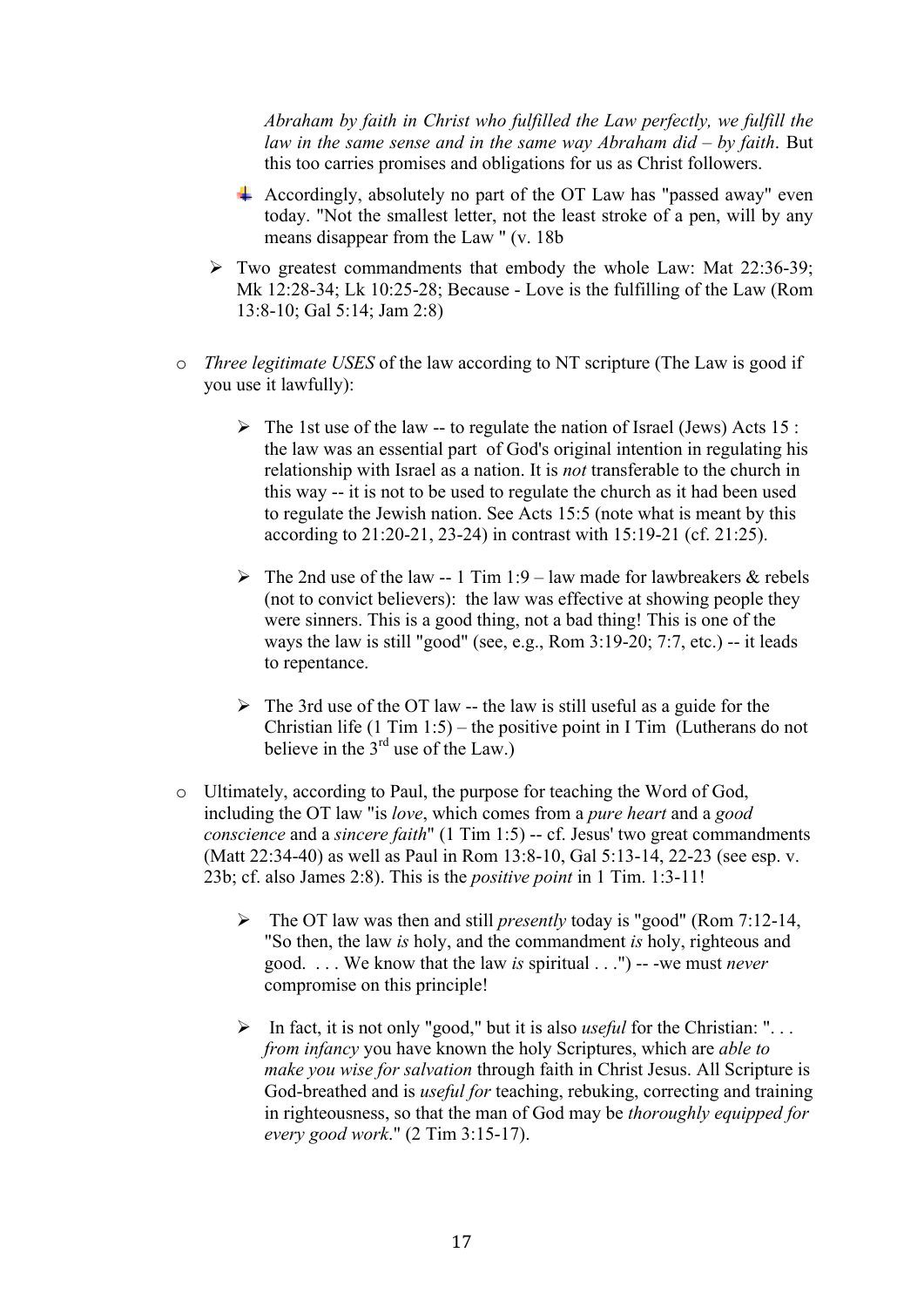- $\triangleright$  It applies directly to the life of the Christian today in a New Covenant "written on the heart" sense so that we live it from *a transformed "heart"* (or "spirit") and, therefore, manifest it in the way we live (Jer 31:31-34, Rom 8:4, 6, 2 Cor 3:3, 6-8).
- $\triangleright$  God sent His own son to eliminate sin as a problem (Rom 8:1 and 3b) "in order that the righteous requirements of the law might be fully met in us, who do not live according to the sinful nature but according to the *Spirit*" (Rom 8:4).
- ! Reading the Prophetic Message
	- o Always contains a warning:
		- $\triangleright$  "Yet the LORD warned Israel and Judah by every prophet and every seer, saying , Turn from your evil ways and keep my commandments and my statues, in accordance with all the law which I commanded your fathers, and which I sent to you by my servants the prophets."  $(2 \text{ kings } 17:13)^{1/2}$
	- o Followed by Judgment and/or Promise
	- o Goal is always personal and/ corporate salvation or deliverance
	- o Key Literary Features
		- $\triangleright$  Content of Prophetic Genre:
			- Foretell (what will happen if)
			- Forthtell (declare the current situation and God's assessment of it)
			- $\overline{\phantom{a}}$  Visionary
			- $\leftarrow$  Call to Repentance
			- $\overline{\phantom{a}}$  Prophet's life part of their message– Intercession between God and humanity
	- o Common Structure:
		- $\triangleright$  Specified event, time, place and/or people
			- $\ddot{\text{ }}$  "The vision of Isaiah the son of Amoz, concerning Judah and Jerusalem, which he saw during  $" (1:1)$
		- $\triangleright$  Introductory phrase or prophetic call introducing the unit, i.e. "hear now" "thus says the Lord" "then the word of the Lord came to me ..."
			- $\ddot{+}$  "Listen O heavens, and hear, O earth, For the LORD speaks" (Isa 1:2).
		- $\triangleright$  Argument
			- "An ox knows its owner, And a donkey its master's manger, *But* Israel does not know, My people do not understand" (Isa 1:3-4).
		- $\triangleright$  Call
			- $\overline{\text{F}}$  "Bring your worthless offerings no longer ... Wash yourselves ... Learn to do good ... Come now, let us reason together ... (Isa 1:13-17)
		- $\triangleright$  Conclusion resulting threat or promise, "therefore" "thus"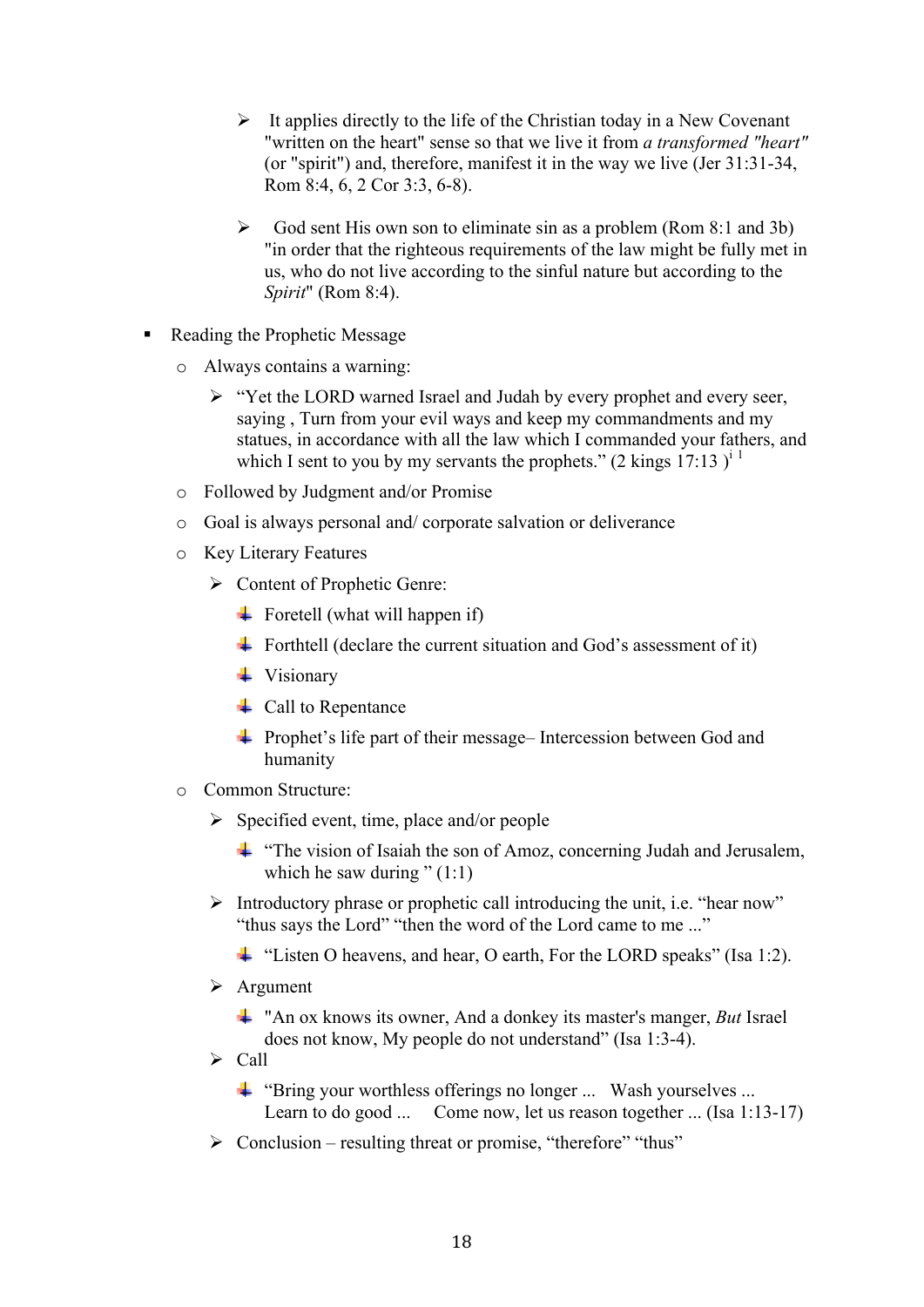- $\ddot{+}$  "But if you refuse and rebel, you will be devoured by the sword ..." (Isa 1:20)
- $\triangleright$  Episode marker: next introductory phrase or change in event, time, place and/or people.

Group Discussions:\* How does the Old Testament apply to the Christian life? Presentation of summary from discussion groups

#### **5. Overview of the Old Testament: Plot and Major Themes**

#### ! **Plan, purpose, and plot**

- The storyline contains facts about: people, places, dates, and events
- o Real key is an understanding of God and his plan, the "plot" (or "plotline") of the Bible
	- $\triangleright$  Plot " a meaningful or purposeful arrangement of incidents or events in the text from beginning to end."<sup>19</sup>
- o The Old Testament lays the foundation for the NT. Every page of the NT contains a reference to the Old.
- o Our main purpose, our ultimate goal, for studying the OT is to know God better, not just facts about God, but to know Him in a personal, meaningful, relationship. The result of knowing God better, should impact who we are – as a person made in His image; how we think and act – like God's own children and representatives; and how we treat others – as people of dignity and worth; and how we care for God's creation
	- $\triangleright$  The OT contains God's story, in which God reveals himself to humanity.
	- $\triangleright$  The story of God begins with creation
	- $\triangleright$  But quickly turns to history:
	- $\triangleright$  From the beginning, God's plan is reveal Himself to us.
- ! Introduction to Major Themes
	- $\circ$  Creation is the first important theme God uses to teach about Himself and us.
	- o The role of humanity is the next important theme, introduced in the creation narrative.
	- o However, man's **sin** disrupted the relationship, and man was driven away from God's presence. The rest of the Bible records God's initiative to restore the broken relationship.
	- o The theme of **exodus and exile** quickly become important themes in God's story of redemption. Over and over again, the relationship between God and Israel is disrupted by the people's sin in turning to other gods to worship, and to deliver them from their troubles.
	- o God's **presence** is another important theme in the history of redemption. God has been present in the earth from creation, in the Garden, and He has never left.

 <sup>19</sup> Dempster, *Dominion and Dynasty,* 45.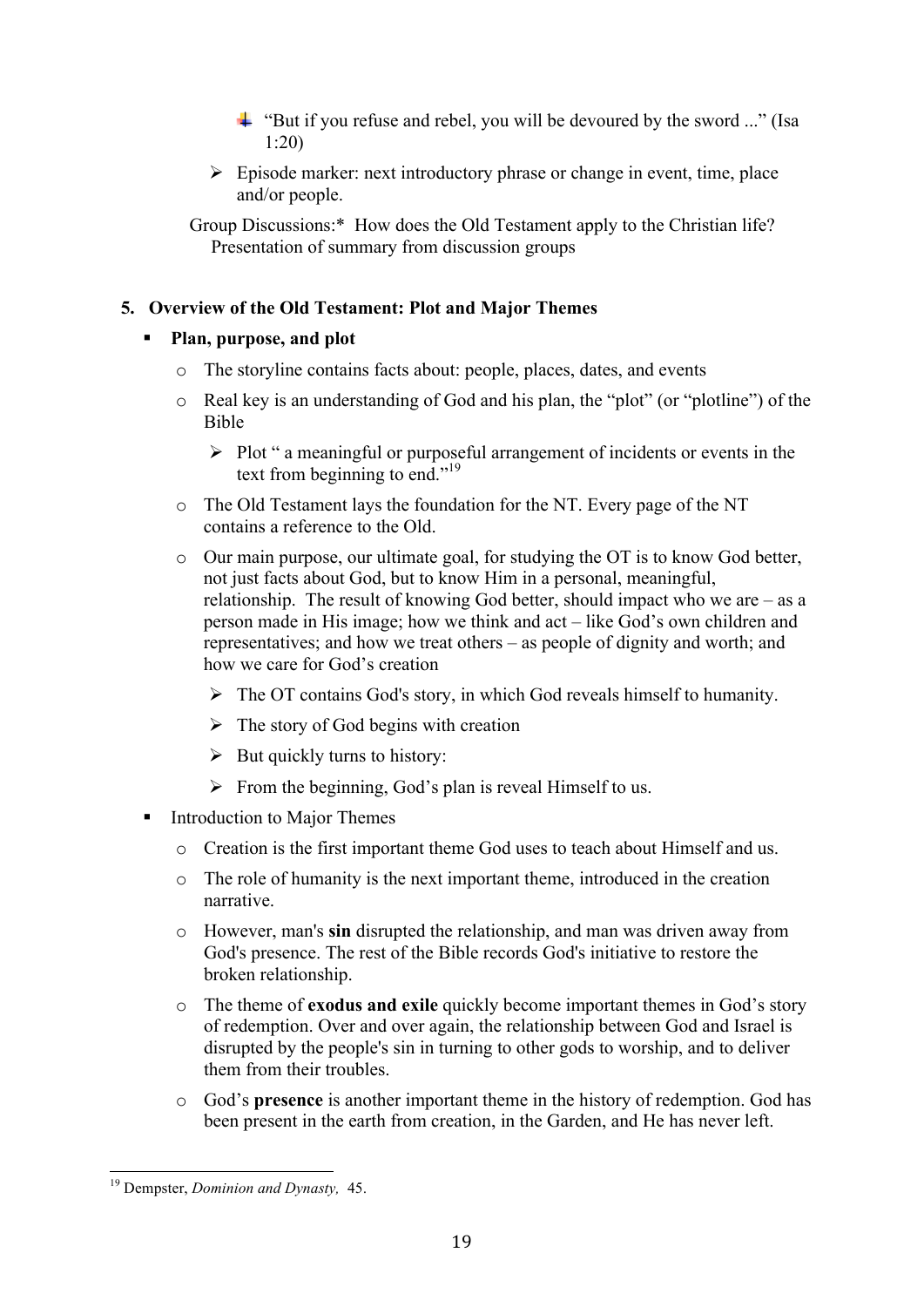- $\triangleright$  The Scripture foretells a time when relationship and presence will be established at a yet-deeper level in the new creation, when Christ returns.
- o Another important theme in relationship to God and the story of redemption is **Covenant**
	- $\triangleright$  The word Testament (Latin) = Covenant (from Hebrew word, *brit*)
	- $\triangleright$  Through covenant God reveals himself and commits himself to a plan that involves humanity
	- $\triangleright$  *Hesed* = Covenant love
	- $\triangleright$  In the history of God's relationship with humanity, God made several covenants:
		- $\triangle$  Covenant with Noah and creation
		- Covenant with Abraham and his offspring
		- $\overline{\phantom{a}}$  Covenant with Moses people and promised land
		- $\overline{\phantom{a}}$  Covenant with David for kingship that kings would come from him, and eventually a king who would have an everlasting kingdom
		- $\overline{\text{L}}$  Covenant through Jesus Christ a new covenant in His blood,
	- $\triangleright$  In order to experience God's presence and His covenant, we need to accept the authority of his word, as revealed foremost in the Bible.
- ! How to Read and Study the Old Testament
	- o Because the OT contains God's self-revelation, we must approach the text seeking to determine God's intended message. Above all, we must be careful not to manipulate the text for our own purpose or subordinate the intent of the Bible to what we think as readers. To interpret the text properly, we must investigate the genre of the text, establish the intended audience, and their historical situation, and determine the intention of the author/editor.
	- o First, Prayerfully as the Word of God
	- o Set aside own presuppositions
		- $\triangleright$  Let the Bible speak for itself listen for what the author intends to communicate: what's the message
		- $\triangleright$  Recognize presuppositions you may have or have heard and be willing to set them aside as you "hear" the text
		- $\triangleright$  Evaluate validity of presuppositions
		- $\triangleright$  Subordinate presuppositions to Scripture
	- o Interpretation of specific text being read
		- $\triangleright$  Determine genre (narrative, song, poetry, legal, lament, etc)
		- $\triangleright$  Discover information about intended audience and circumstances of writing
		- $\triangleright$  Identify authors purpose
	- o Application of the Old Testament
		- $\triangleright$  Avoid "proof texts," role model, typology, and "word for the day"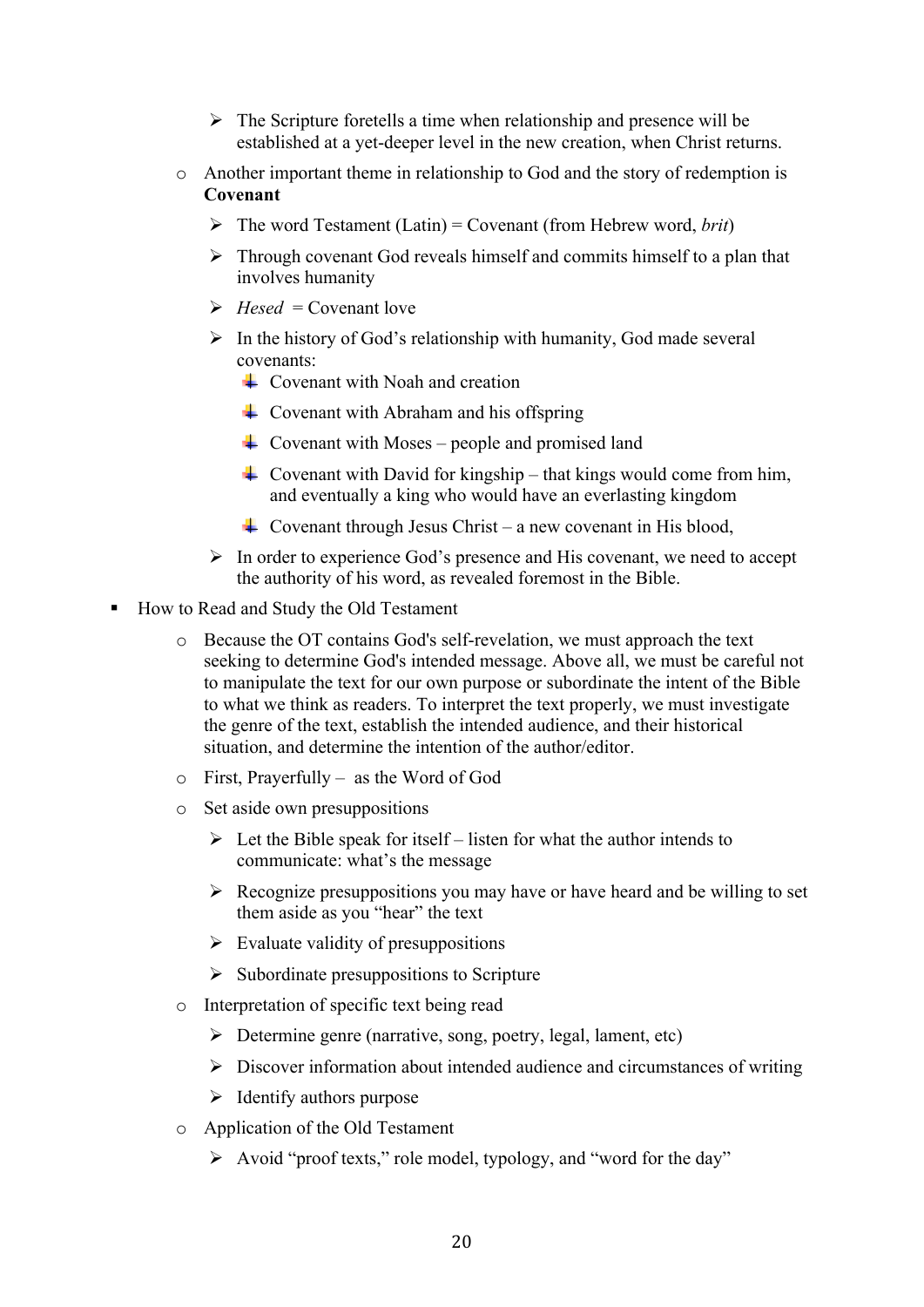- $\triangleright$  Keep in mind how the interpretation ties in with the rest of the Bible ("canonical approach")
- $\triangleright$  Application is tied to interpretation
- $\triangleright$  "What questions do I have?"
- $\triangleright$  "What can I learn from what from what the text is teaching?"
	- $\overline{\phantom{a}}$  About God
	- $\overline{\phantom{a}}$  About myself
	- $\overline{\text{4}}$  About others and the world

#### **B. Thematic Approach: Major Theological Themes of the Old Testament**

*A theme is "an idea which is part of the value-system of the narrative."20*

#### **6. God**

Apostles' Creed (ca. AD 140), the oldest creed of the church that preserved the 'rule of faith' transmitted from the first apostles. "I believe in God, the Father Almighty, the Maker of heaven and earth ... (and affirms the Trinity).

Nicene Creed (AD 325) begins, I believe in God, the Father Almighty, Maker of heaven and earth, of all that is seen and unseen … (and affirms the Trinity)

- Creator, Monotheism
	- $\circ$  Judaism was the first known faith to believe that there is only one God. The *shema* of Deut 6:4 states that the LORD our God, is a unique God. There is no power, no source, no idol, none to match, and nothing like the LORD God.
		- $\triangleright$  Other gods are described as worthless (Jer 2:5, 11; 10:8, 14:22), they are not gods (Jer 2:11), and are only made by humans (Isa 40:18-20; 44:9-20; Jer 2:26-28)
		- $\triangleright$  God is creator; Lord of history as told and fulfilled through prophecy:
			- $\ddot{+}$  "I am God, and there is no other; I am God, and there is none like Me. I make known the end from the beginning, from ancient times, what is still to come." (Isa 46:9-10)
	- o Bible begins with God, Elohim, in the beginning.
		- $\triangleright$  Concept of God v. gods as creator in comparing biblical view of Creation with other cultures of their time (Isa 40:12-26)
			- $\overline{\phantom{a}}$  Egypt
			- $\blacksquare$  Mesopotamia
			- $\overline{\phantom{a}}$  Genesis creation account is unique compared with all other creation accounts:
				- God both speaks into the prevailing cultures, and against them
				- Unlike the cultures around Israel, the God of creation could not be

 <sup>20</sup> Robert Alter, Art of Biblical Narrative, 95.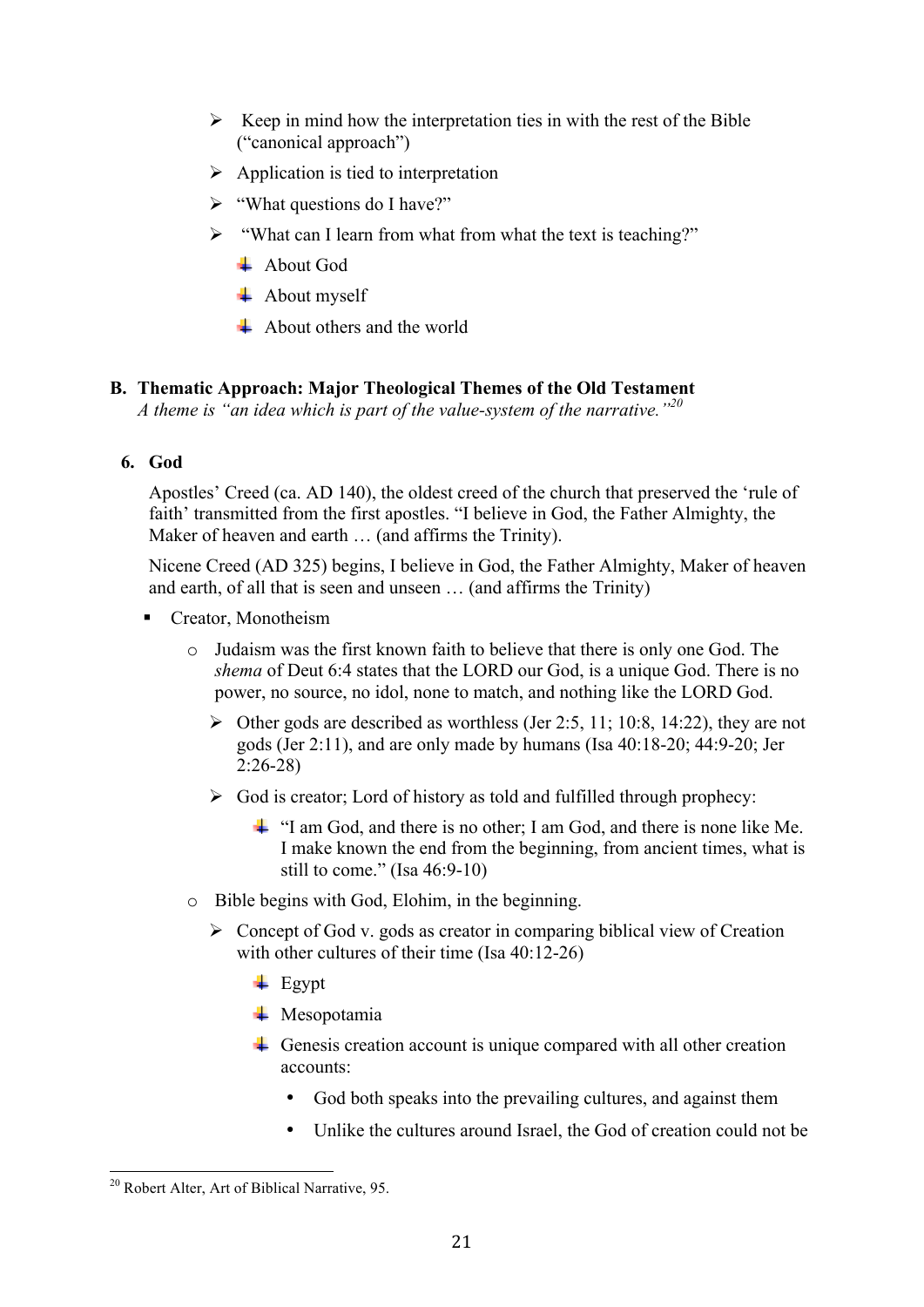manipulated by magic or rites

- He makes order, not chaos
- No other powers to rival God
- Everything He does is good
- o Some names of God in the Old Testament
	- $\triangleright$  Elohim (Gen 1)
	- $\triangleright$  El Shaddai (God Almighty; Gen 35:11; 28:3; 35:11; 43;14; 48:3; Exod 6:3)
	- $\triangleright$  El Elvon (God Most High; Gen 14:18-19)
	- > Yahweh Elohim Emet (LORD God of Truth; Jeremiah 10:10
	- $\triangleright$  El Gibor (The Mighty God; Isa 9:6)
	- $\triangleright$  El 'Olam (The Everlasting God; Gen 21:33; Isa 40:28)
	- $\triangleright$  El Qannah (The Jealous/Zealous God; Deut 6:15 will not tolerate us serving any god but Him)
	- $\triangleright$  Father (Isa 9:6 Everlasting Father; Psalm 68:5)
	- $\triangleright$  Adonai (Lord, Master; Psalm 8:1)
	- $\triangleright$  Melek, Melek Olam (1 Sam 8:7 Israel rejected God as being king over them; King of the Universe; Jer 10:10)
	- > Yahweh Elohim (LORD God; Genesis 2:4; Deut 6:4-9)
	- > Yahweh (LORD, Covenant God; Exodus 3:11-15)
		- $\overline{\text{+}}$  -Nissi (The LORD my Banner; Exod 17:15)
		- $\ddot{+}$  -Roi (- Who Sees /provides; Gen 22:14; earlier Hagar in the wilderness identified El Roi in Gen 16:13, the God Who sees me)
		- $\leftarrow$  -Ro'iy (- my Shepherd; Psalm 23:1)
		- $\ddot{\text{+}}$  -Tzidkenu (-our Righteousness; Jeremiah 23:6)
		- -Meqoddishchem (-Who Sanctifies you: Exod 31:13; Leviticus 20:8)
		- $\ddot{+}$  -Yireh (-Who Sees, or Who will Provide; Gen 22:14)
		- $\ddot{+}$  -Tsebaoth (-of Hosts/Armies/Heavenly hosts: Isa 22:14; Zechariah 1:3; Haggai 2:9)
	- o Character of God:
		- $\triangleright$  Holiness: idea of separation, "otherness" (Exod 15:11; Lev 10:3; 1 Sam 2:2; Isa 6:3; 8;13)
		- $\triangleright$  Righteousness: right behavior, especially in terms of a relationship; associated with justice
		- $\triangleright$  Jealous: since God is God, He expects the sole loyalty and allegiance of His people
- God-Spirit-Word
	- o Preliminary understanding of the Trinity begins in Gen 1:1-3.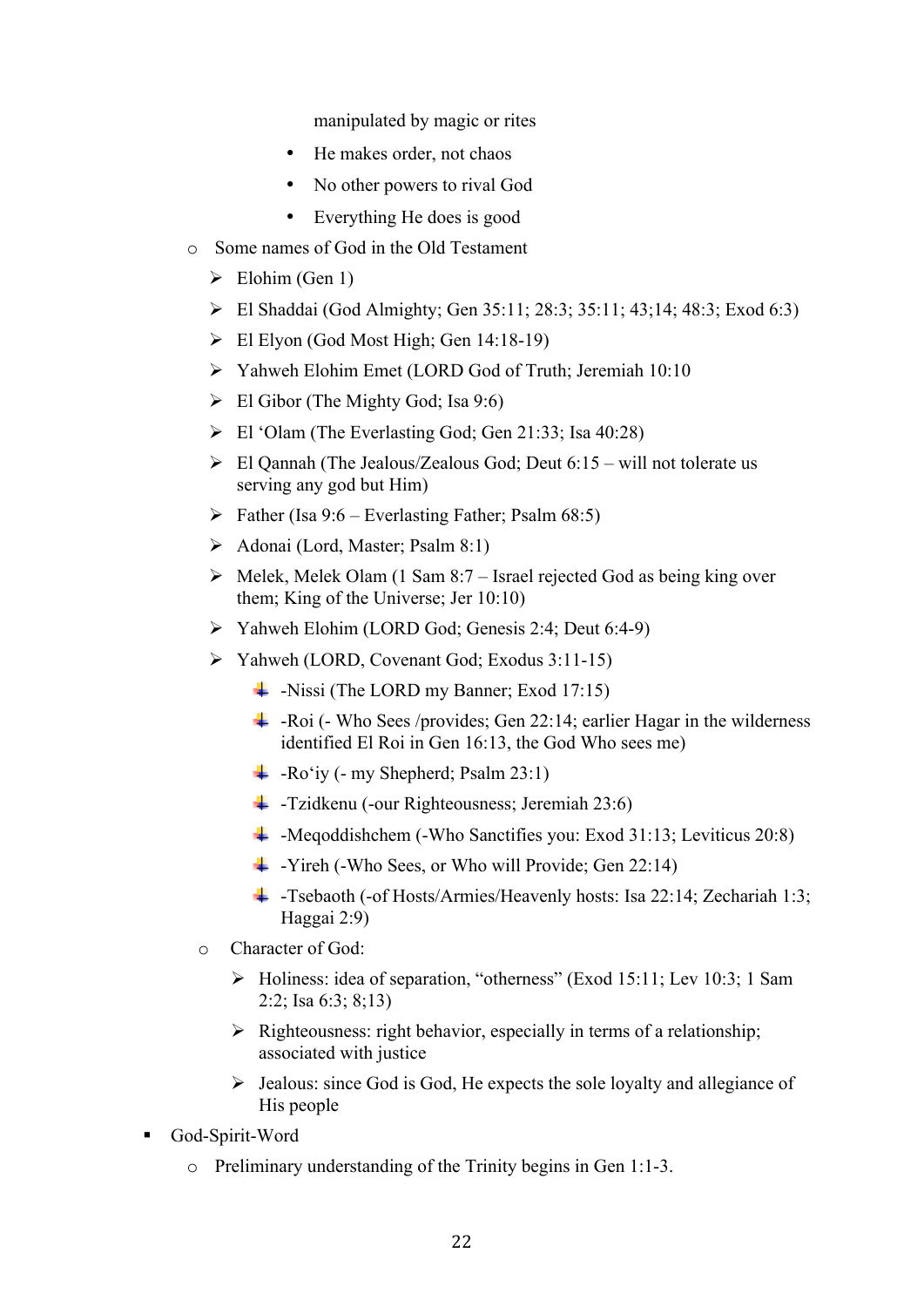- o Word, also begins in Gen 1:1-3. John picks up this understanding in the opening of his gospel record (John 1:1-14)
	- $\triangleright$  Talk about the Messiah and bridge to New Testament on Friday
- o Spirit: *ruah* means spirit, Spirit, breath, and wind.
	- $\triangleright$  First reference to the *ruah elohim* is Genesis 1:2. The activity of the Spirit is the activity of God. God's presence is associated with His Spirit (Pss 51:11; 143:10; Hag 2:4-5; Zech 4:6; Eze 37).
	- $\triangleright$  God's Spirit gives divine life. (Gen 2:7)
	- $\triangleright$  God alone is "the God of the spirits of all flesh" Num 16:22
		- $\overline{\phantom{a}}$  Connection and contrast between breath and dust, spirit and flesh: Humans are filled with the divine breath. Gen 6:3 in the Flood narrative may provide indication that humans are "kept alive by the spirit of God within." In the Flood narrative we see themes from the Garden of Eden. There the breath of God breathed into Adam is in contrast to the dust of which Adam was made: giving spiritual life and divine connect to the dust. It is the very combination of these two that makes us uniquely human, in contrast to all other creatures.
	- $\triangleright$  In the OT, the Spirit "is 'put upon' people (Num 11:29), 'comes upon' them (e.g., Num 24:2; Judg 3:10; 1 Sam 10:6; 16:13), 'clothes' them (Judg 6:34), 'rests upon' them (Isa 11:2), and is 'put within' them (1 Kgs 19:7).
	- $\triangleright$  Also the Spirit comes to "fill/filled/fulfilled"– with a sense of completion, fullness, and fulfillment. It does not refer to an initial endowment or one time event. Rather, to a state of wholeness, fullness, fulfillment, fruition or completion
	- $\triangleright$  Working of the Spirit within people: The Spirit is given for a purpose
		- $\ddagger$  Interpret dreams: Joseph was "one in whom is (the) spirit of God" according to Pharaoh (Gen 41:38).
		- $\ddot{+}$  Enable with special wisdom and skills: Bezalel is "filled with (the) spirit of God" (Exod 31:3) -- skill in constructing the tabernacle; Exodus 28:1-3 – language of being filled with the spirit – translated "skilled workers"... "who have ability ..." they are "filled with a spirit of wisdom" ... (52-53)
		- Empower for leadership with courage: Joshua is "one in whom was (the) spirit" (Num 27:18) and "full of (the) spirit of wisdom" (Deut 34:9); later Saul, and David.
		- $\overline{\phantom{a}}$  Prophecy: Ezekiel prophecies to the dry bones in the valley in Eze 37:4-6, "I will cause *spirit* to enter you, and *you shall live.*.. and put *spirit* in you, and *you shall live"*
		- $\ddot{\text{+}}$  Power: Micah "I am filled with power, with (the) spirit of the Lord, and with justice and might (Mic 3:8) -- to prophecy, filled with Spirit and power
		- $\overline{\phantom{a}}$  Multiple gifts: Daniel had the spirit in him (Dan 4:8, 9, 18 [MT 5, 6, 15]; 5:11, 12, 14; 6:3) Daniel for knowledge, wisdom, dreams and interpretation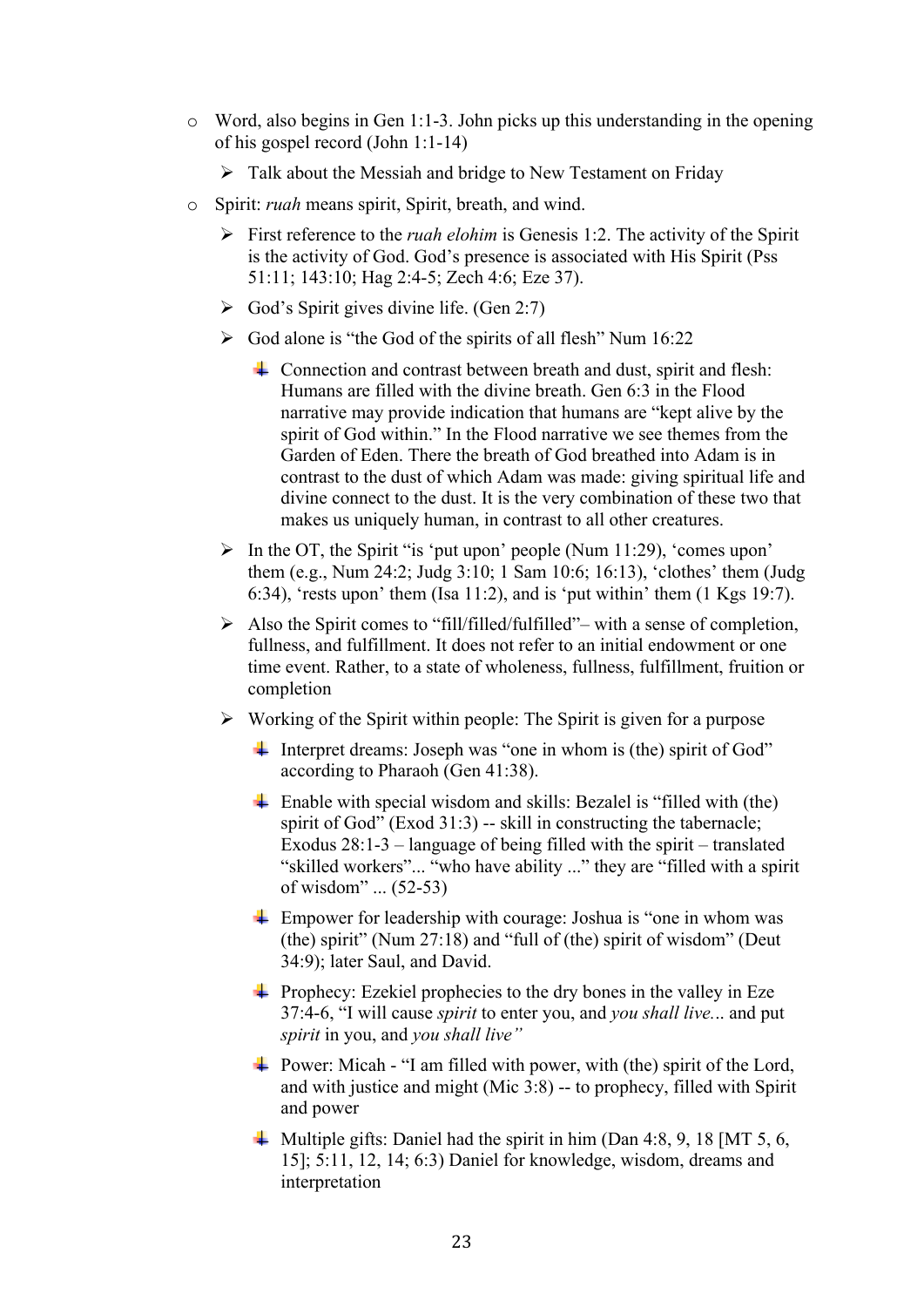- $\triangleright$  The distinction is made between Micah and Samson: there are those in whom the quality and character of God has been inscribed into the character of their lives who are filled with the spirit of God, yet, there are those who merely give way to temporary spurts of spirit empowered activity to accomplish God's justice in spite of the narrowness of the person's character. (45)
- ! Presence: Garden, Theophanies, Tabernacle, Temple, Immanuel

#### **7. Creation**

- $\blacksquare$  Creation by God's Word and Wisdom (also Pss 33:6, 9: 148:5-6; Isa 55:11; Proverbs 8:22-31)
- ! Creation as God's Sanctuary (Psalm 104)
	- o Genesis 1 as the account of the earth as God's cosmic temple, or sanctuary, prepared as a physical place for His presence.<sup>21</sup> Correspondence between Gen 1 and the construction of the Tabernacle in Exod 35-40.<sup>22</sup>
	- o Garden as the Holy of Holies, with humanity as God's royal priests: Aside from Gen 2:15 "the use of *( bd* and *šmr* to describe Adam's work in the garden of Eden suggests that he functioned not only as an administrator of the kingdom but also, on some level, as a royal priest of Yahweh's 'sanctuary' in Eden $^{323}$
	- o Tabernacle and Temple filled with creation imagery
		- $\triangleright$  Trees carved into the walls and woven into the design
		- $\triangleright$  Menorah (lamp stand) in the shape of a tree with 7 branches and blossoms
		- $\triangleright$  Angels embroidered into the curtain separating the Holy Place from the Holy of Holies.
		- $\triangleright$  Gold in the Garden in Havilah, which is good, and precious stones, and use of gold in the Holy of Holies and precious stones on the high priest's breastplate
		- $\triangleright$  Angels hovering over the Mercy Seat.
		- Symbolizes that God is with us; sacred space<sup>24</sup> (Exod. 29:42-45)
- Creation as humanity's nest (Gen 1:2 and Gen 2)
- $\blacksquare$  Creation linked with redemption in Isa 40-55 God as creator points to his power to fulfill His covenant promise to redeem his people

 <sup>21</sup> Levenson, *Creation and the Persistence of Evil*, 86, "**the sanctuary as a world, that is, an ordered, supportive, and obedient environment, and the depiction of the world as a sanctuary, that is a place in which the reign of God is visible and unchallenged, and his holiness palpable, unthreatened, and pervasive"**; likewise, Raymond C. Van Leeuwen, "Cosmos, Temple, House: Building and Wisdom in Ancient Mesopotamia and Israel" in *From the Foundations to the Crenellations: Essays on Temple Building in the Ancient Near East and Hebrew Bible* (ed. Mark J. Boda and Jamie Novotny; Münster: Ugarit-Verlag, 2010), 399-421. <sup>22</sup> Mark J. Boda and Jamie Novotny, eds., *From the Foundations to the Crennellations: Essays on Temple* 

*Building in the Ancient Near East and Hebrew Bible* (Alten Orient und Altes Testament: Veröffentlighungen zur Kultur und Geschichte des Alten Orients und des Alten Testaments 366; Münster: Ugarit-Verlag, 2010).<br><sup>23</sup>Ibid

<sup>&</sup>lt;sup>24</sup> Waltke, OTT, 458, 7.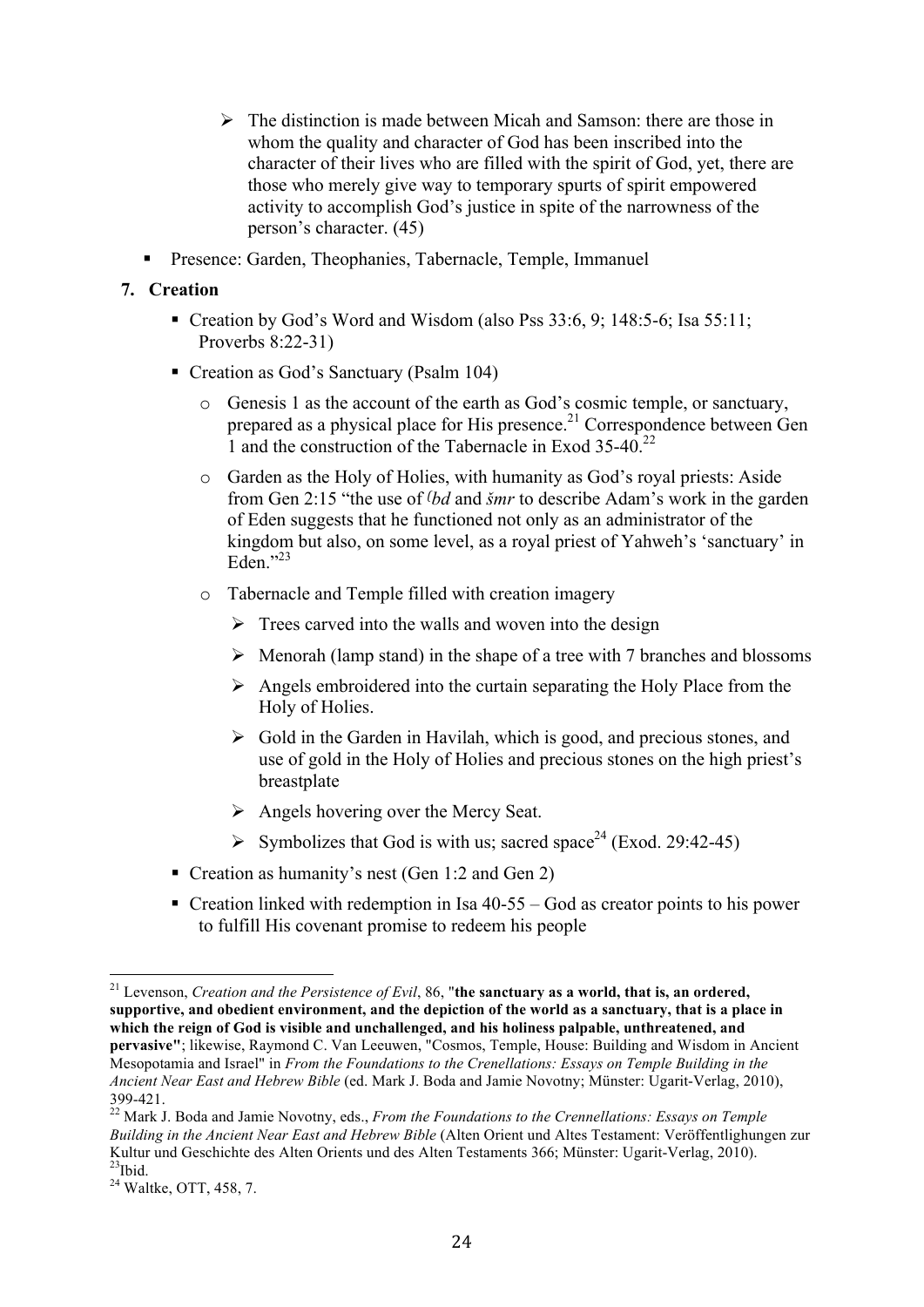#### **8. Humanity**

- Image of God (Genesis 1 and 2, Psalm 8)
	- o What does it mean to be created in the *image and likeness* of God?
	- o Biblical View: Royal Representative, Child of God, and Priest
		- $\triangleright$  Gen 1:26-28, and 2:7-24 -- When God formed the adam, placed the adam in the Garden (Gen 2:7), and gave purpose (Gen 2:15)
		- $\triangleright$  God gave clear instructions regarding the scope and the limitations of the authority and responsibility given to his appointed representative.
- **Three major points** of Gen 1:26-28 are: (1) our identity, (2) our purpose before God, and (3) our responsibility before God and to the world.<sup>25</sup>
	- o **The first point which speaks to our identity is the image and likeness terminology itself:** According to v. 26, God began the creation of human beings by proclaiming, "Let us make humankind in our *image* (Hb. *tselem*) as our *likeness* (Hb. *de mut*), . . ." (v. 26a).
		- $\triangleright$  The term "likeness" appears 21 times in the Old Testament in addition to the three times it refers to our "likeness" to God (Gen 1:26; 5:1, 3).
		- $\triangleright$  From Egypt through Mesopotamia, statues of kings and governors have been found at the entrance of their cities or lands. Where ever the statue was, that represented the rule, the land, the laws, and the authority of the ruler.
		- $\triangleright$  Similarly, where ever we are, as God's living statues, we are to be representing His rule, establishing His land, laws, and upholding the authority of God's kingdom.
		- $\triangleright$  The statue itself functioned to represent the king before his god in the place where the statue was set up.
		- $\triangleright$  We have been set up in the midst of God's creation to represent him and his interests. It is not that we look like God physically, but that we are physical beings who stand within the physical creation as God's stewards. We stand before God to serve as his authoritative representatives on this earth "in his image as his likeness." We have been put in charge and made responsible for how things go here."
	- o **The second major point speaks to our purpose before God.** It is related to the first, and arises from the grammar of the second clause in v. 26: "Let us make humankind in our image as our likeness, *so that they may rule* over the fish of the sea, the birds of the sky, the livestock, all the (wild animals of the) earth, and all the crawling animals that crawl on the earth." The second clause gives the purpose for our creation in the image and likeness of God.
		- $\triangleright$  Our understanding of our image and likeness needs to be seen in direct connection with our purpose, which is to rule over all the earth on God's behalf (i.e., as God's "image") in a way that is somehow similar to the way God rules over all of everything (i.e., as God's "likeness").

 

<sup>25</sup> The following on image of God contains excepts from*,* Richard E. Averbeck, "Having a Baby the New-Fashioned Way: An Old Testament Perspective," Deerfield: Trinity Evangelical Divinity School, *draft 4-21-09.*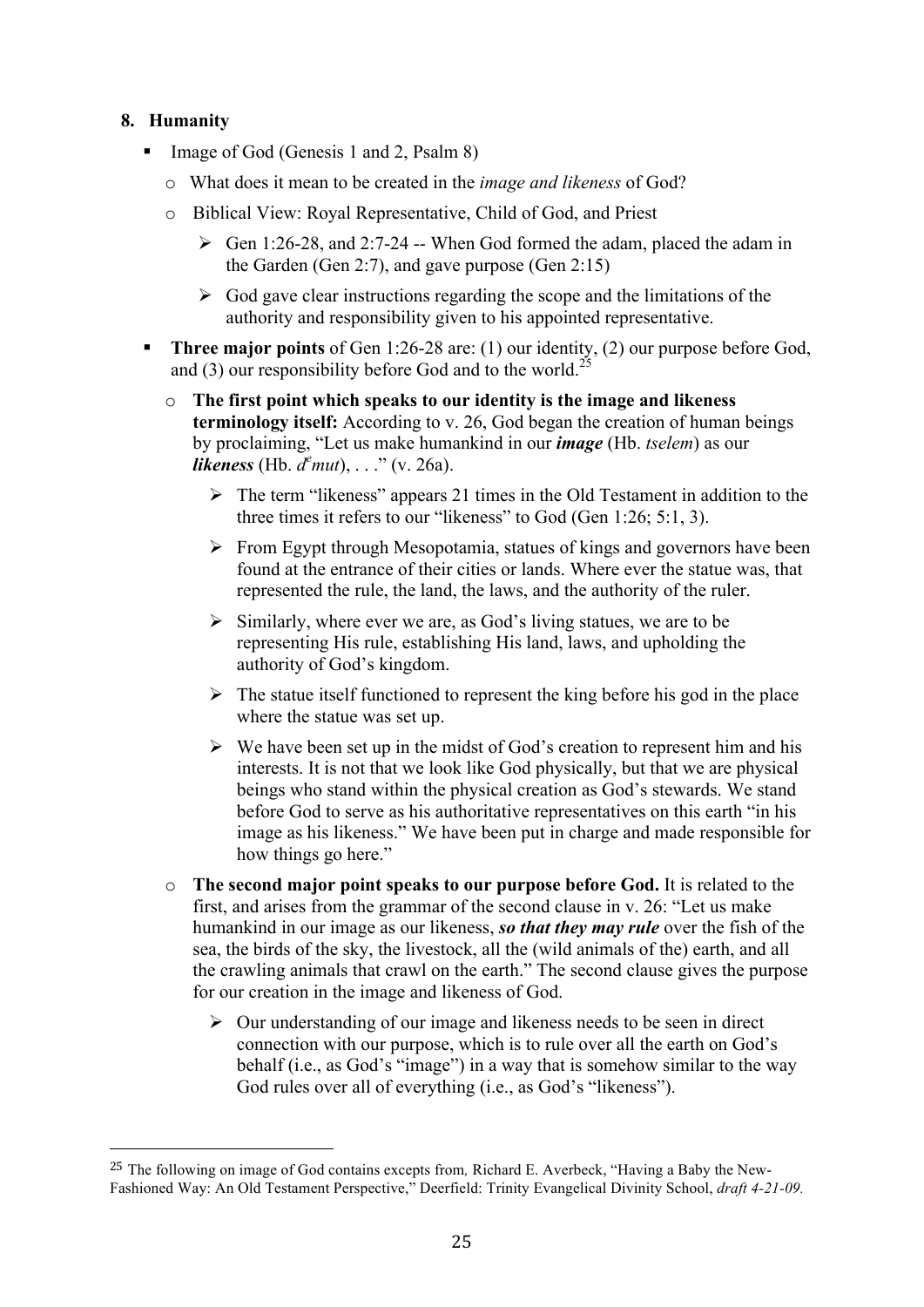$\ddot{+}$  Thus, image (and likeness) goes through two cycles in these verses (i.e., v. 26 and then vv. 27-28). The conspicuous fact is that both cycles end with the mandate for us to "rule" over the other creatures.

- We are God's image and likeness his statue.
- As the *Imago Dei* we have a particular function. In terms of function, the primary correspondence between us and God is that he is the supreme ruler over all creation, and we are designed to rule on his behalf from within his creation as a supremely important part of it (cf. Psalm 8:6-8).
- o **The third major feature speaks to our responsibility before God and in the world:** 
	- $\triangleright$  All humanity created in the image of God
		- $\overline{\text{L}}$  We were created as relational beings by a relational God.
		- Genesis 9:6 makes this clear when God declares us once again to be those made by him in his own image
		- $\pm$  To disrespect the image is to disrespect the one whom the image represents.
- ! **In Summary**, God's created design for us humans is
	- o **Physical**: being created in God's image as his likeness is primarily a physical matter, not in terms of looking like God in some physical way, but rather that we are physical beings who stand within the physical creation as God's "statue."
	- o **Actively representational**: as God's "statues" our purpose is to stand for him, his authority, and his divine purposes amid the whole creation. We are called to "rule" as managers of his creation. We represent him in this world. This is our function. It is our responsibility to do this, and to do it well; that is, according to God's character and creative design.<sup>26</sup>
	- o **Relational**: God made us to represent him not just individually, but together, as male and female, and in the ways we relate to one another.

The first unit of Genesis (Gen 1:1-2:3) closes then, with God resting, not because he was tired, but because he had completed the "very good" work of creation, unopposed, having appointed his royal regents, male and female, and given them the authority, and presumably the power, to take their position of carrying out God's plan and purposes in the earth.

- o **God holds us accountable to Himself for the way we treat one another.** Our 'image of God,' as cited in Gen 1:26-28, was not lost after the 'Fall.' The image of God remains, as shown by Gen 5:1-2, and 9:6. To strike another human is to strike at God. On this basis, all wrongs done to others, God takes personally..
- o **God knew that we humans would fail.** That we would not represent God well, or use our power rightly. He knew that we would need someone to show us how to do this! Someone to help us carry out God's plan. God knew that we would make a royal mess of things, a mess so huge, that only God in His own Person

  $^{26}$  Richard E. Averbeck, "Having a Baby the New-Fashioned Way: An Old Testament Perspective," Deerfield: Trinity Evangelical Divinity School, *draft 4-21-2009,* 19.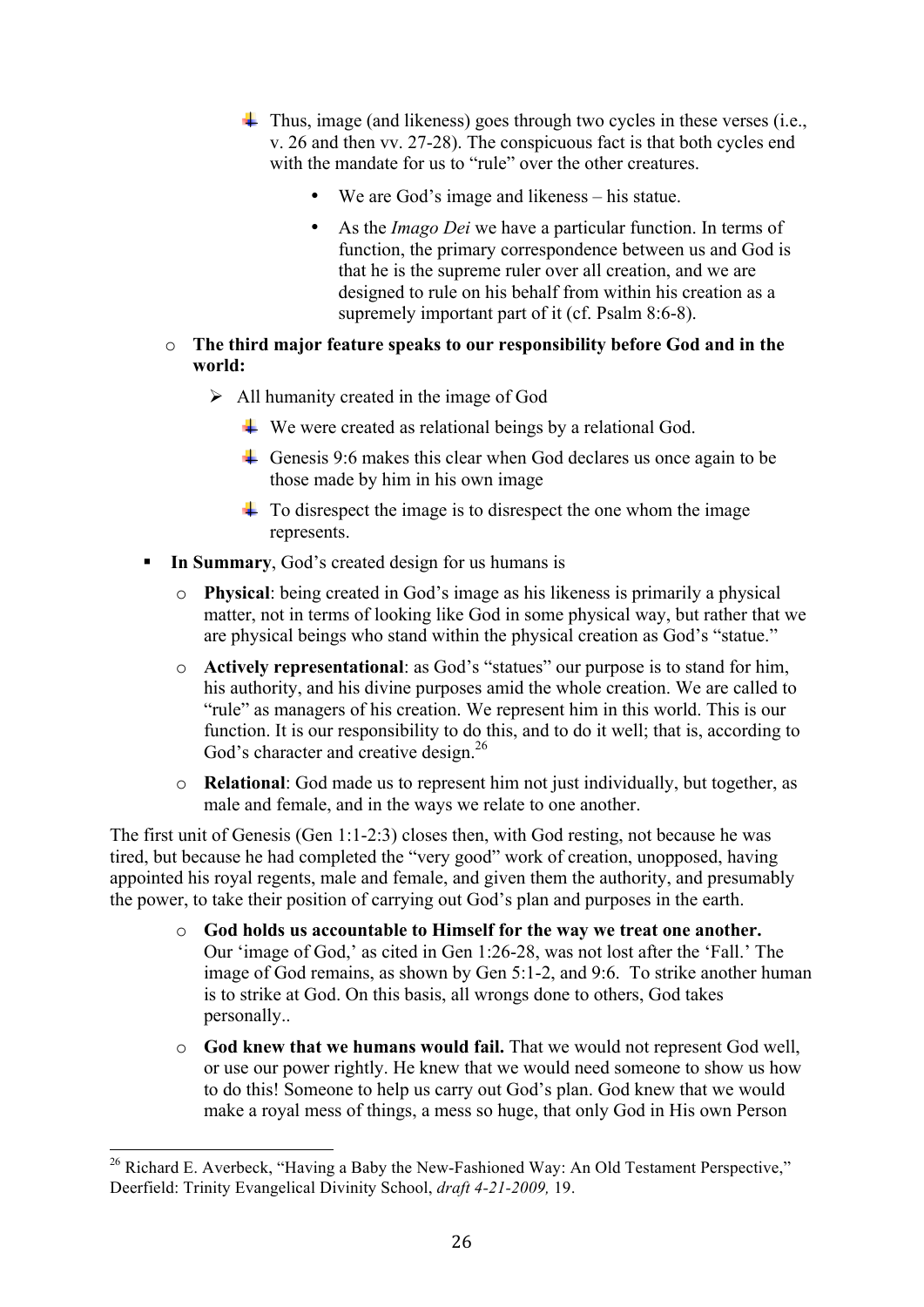and Power could solve for us. Even before humanity's first big mess,

- o **God knew that His provision for us would be Himself**.
- ! **Sin, Distorting the image of God** ("brokenness"): Cause and consequences
	- o Even after the "Fall," humanity still bears the image of God.
		- $\triangleright$  At the end of the Flood, creation continues anew with additional directives given by God concerning food and human relationships. (Gen 9:1-13).
		- $\triangleright$  Distinction between predominant Jewish and Christian understanding of the origin of evil.
			- $\perp$  In Christianity, the origin of evil enters the scene in Gen 3 rather than in Gen 6.
			- In Judaism, there is no *fall* and no *original sin*, but humans have a disposition to both good and evil: sin is our propensity, but also our choice. $27$
		- $\triangleright$  However, both Judaism and Christianity look to repentance, forgiveness, redemption, and a new heaven and new earth.

#### **9. Redemption**

- ! Election (Noah, Abraham-Israel, Moses, David, Jesus, Church):
	- o Chosen for representation, not for isolation.
	- o Blessed to be a blessing
- ! Covenant and Relationship: the Covenants of God (Noah, Abraham-Israel, Moses, David, Jesus, Church)
	- o Definition: A covenant is a means of expressing and/or a method of establishing and defining a relationship.
		- $\triangleright$  The most common terminology for making a covenant in the Old Testament is "to cut (*karat*) a covenant (*berit*)" (e.g. Gen. 15:18).
			- $\ddot{\textbf{u}}$  = to establish (or determine) the obligations (or stipulations) of a relationship between two persons or groups of persons.
			- $\overline{\phantom{a}}$  Our focus is on biblical covenants between God and man (vertical). But the same customs and terminology are used in the Bible to establish relational obligations between men (horizontal)
		- $\triangleright$  Customs associated with making a covenant:
			- $\overline{\phantom{a}}$  Swearing an oath focuses on the relational commitment
			- $\overline{\phantom{a}}$  Eating a meal together -- focuses on relational involvement
			- $\overline{\phantom{a}}$  All covenants have promises and obligations
	- o Major covenants of God
		- $\triangleright$  Noah: Universal covenant (Gen 9:1-17) includes Noah, his descendants, and all living creatures of every kind (v. 16),

<sup>&</sup>lt;sup>27</sup> Davies, "The Origin of Evil," 43.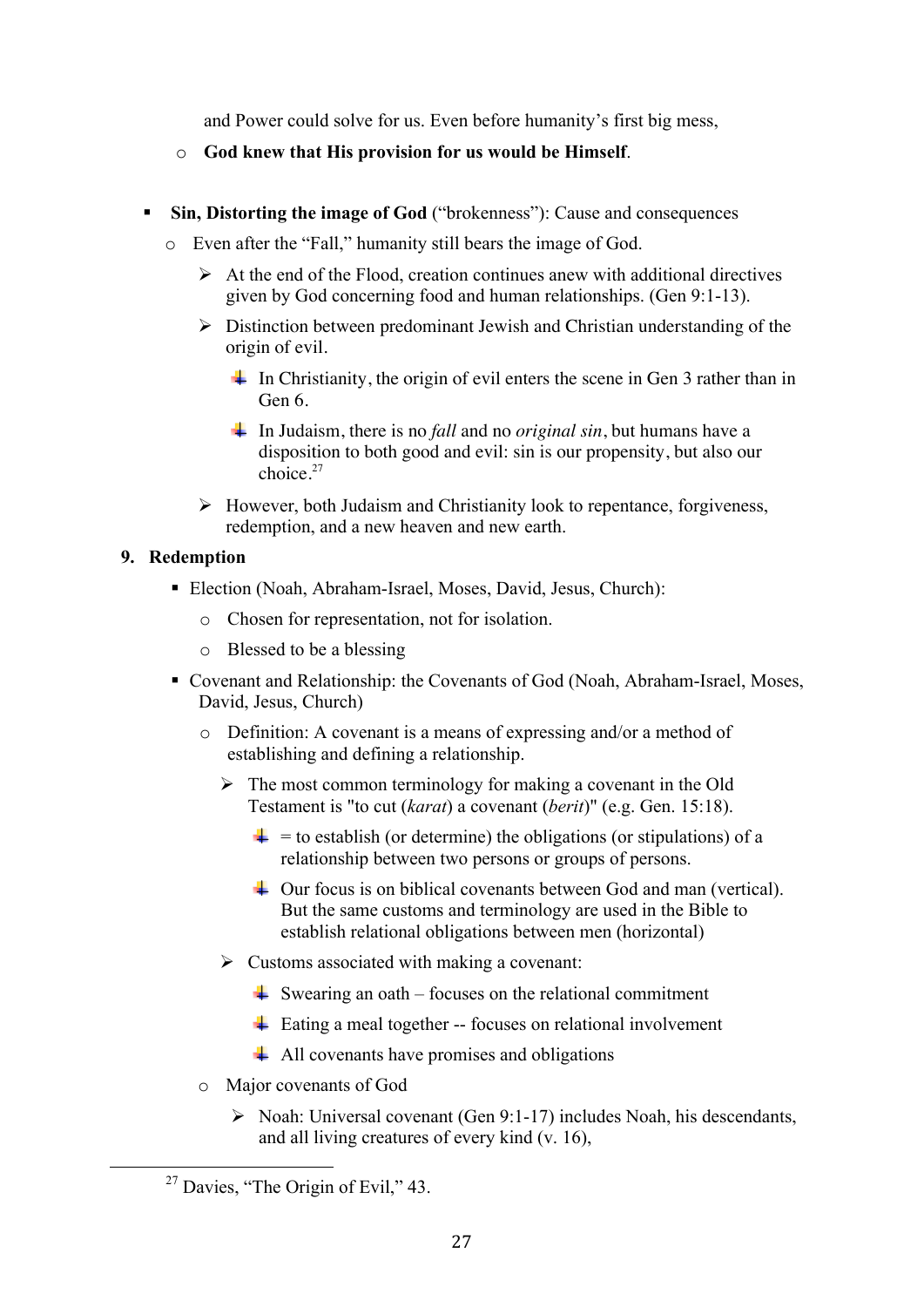- $\frac{1}{\sqrt{2}}$  Sign for the Noahic Covenant is the rainbow
- $\overline{\phantom{a}}$  God's promise to not destroy the earth again with a flood.
- $\overline{\phantom{a}}$  Obligation not to shed human blood.
- Abraham: Personal and Family covenant (Gen 17:1-27; Gen 12:1-3; 15:1-21):
	- God's promise included land, offspring, and blessing (Gen. 12:3).
	- $\downarrow$  Obligations: faithfulness and circumcision
- $\triangleright$  Moses: National covenant (a holy nation, a kingdom of priests; Exod 19).
	- $\overline{\text{F}}$  Functions "under the umbrella" of the Abrahamic Covenant
		- Many promises Ex. 19:5b-6, Lev. 26:40-45, Dt. 30:1-10 (cf. Jer. 32:36-44 and Ezek. 37)
		- Many obligations Ex. 19:5a, 8, 24:3, 7, Lev. 26:46, 27:34, Dt. 28:1 and 15, 29:10ff, 30:15-20, and all the commandments, statutes, and judgments in Ex. 20-23 etc. and esp. Dt. 4-11.
- $\triangleright$  David: Dynastic covenant, a royal lineage to the Messiah (2 Samuel 7:8-17)
	- $\overline{\text{F}}$  Functions "under the umbrella" of both the Abrahamic and Mosaic Covenants
		- Promise  $-2$  Sam. 7:12-16, 1 Chr. 17:11-14 (note the distinction), Psalm 89:3-4, 28-29.
		- Obligation 1 Kgs. 2:1-4. 9:3-9, Psa. 89:30-37, 132:11-12.
- $\triangleright$  Jesus: the New Covenant (includes and fulfills all of the covenants)
	- **+** Predicted in Jer. 31:31-37, 32:36-44 (cf. 33:14-26 in MT [not in LXX] on Davidic and priestly covenants) and Ezek. 11:14-21 (esp. vv. 19- 20), 36:22-38 (cf. 34:20-31), etc.
	- Initiated and ratified in the sacrifice of Christ on the cross (Lk. 22:19-20 and 1 Cor. 11:23-26)
- Sacrifice and Atonement:
	- o Always about access to the presence of God by grace through faith
	- o Views of Sacrifice:
		- $\triangleright$  Sacrifice as a Gift: giving thanksgiving as a means of approaching God.
		- $\triangleright$  Sacrifice as Communion: communion with the Lord and with others through the peace offering.
		- $\triangleright$  Sacrifice as Consecration: through animal sacrifice, often with laying on of hands upon the offering to identify with the offering.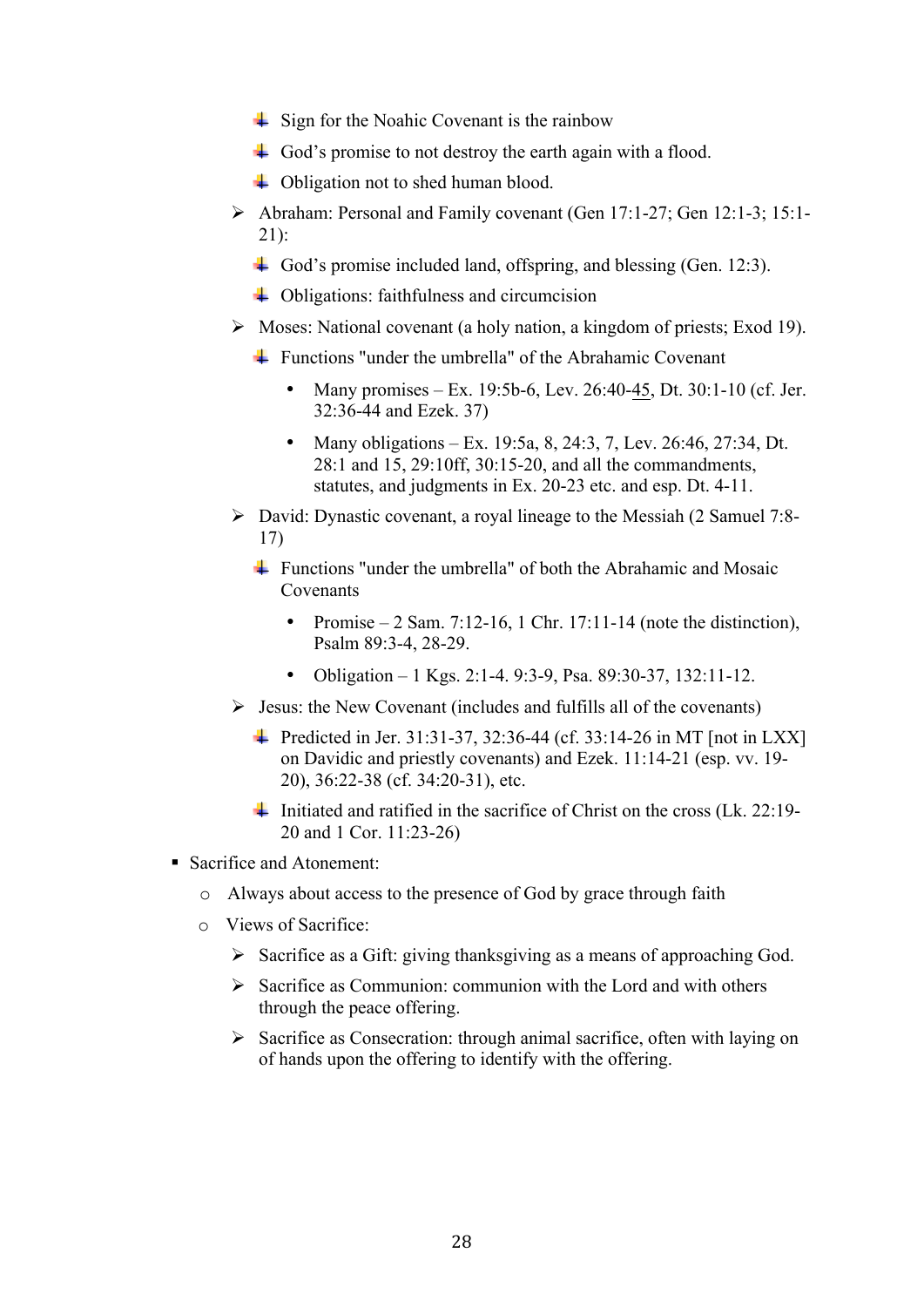#### o Five Major Kinds of Sacrifices

| <b>Offerings and Sacrifices in the Old Testament</b>     |                     |                                                                 |                        |  |  |  |  |
|----------------------------------------------------------|---------------------|-----------------------------------------------------------------|------------------------|--|--|--|--|
| Freewill (voluntary) Offerings                           |                     |                                                                 |                        |  |  |  |  |
| Act of worship toward God                                |                     |                                                                 |                        |  |  |  |  |
| <b>Burnt Offering</b>                                    | Grain Offering      |                                                                 | Fellowship (Peace)     |  |  |  |  |
| an expression of                                         |                     | often accompanied a                                             | Offering               |  |  |  |  |
| worship and total                                        | burnt offering or   |                                                                 | person making offering |  |  |  |  |
| commitment to God                                        | fellowship offering |                                                                 | shared a meal with God |  |  |  |  |
| Required Offerings (after giving of the Law)             |                     |                                                                 |                        |  |  |  |  |
| Atonement for unintentional sins                         |                     |                                                                 |                        |  |  |  |  |
| Sin Offering                                             |                     | Guilt Offering                                                  |                        |  |  |  |  |
| made as an atonement of a specific,<br>unintentional sin |                     | made as atonement of unintentional sin<br>requiring restitution |                        |  |  |  |  |

- Reconciliation<sup>-</sup>
	- o The purpose of redemption is reconciliation
	- o Redemption and reconciliation with God is always supposed to be just the first step.
	- o Redemption and reconciliation leads us back to our identity and purpose, to be ambassadors, "ministers of reconciliation" (2 Cor 5:16-21):
- **New Creation:** 
	- o Definition: Apocalypse comes from the Greek word meaning, "revelation" the Greek name of the last book of the New Testament. Eschatology comes from the Greek word meaning, "end, last, farthest."
	- o Mostly in Daniel, Isaiah, Ezekiel, Zechariah, and Joel.
	- o Apocalyptic, or end time prophecies provide the following purposes:
		- $\triangleright$  Exhortation and comfort
		- $\triangleright$  Resistance against oppression: encourages the challenging powers of wickedness, because God is a warrior who will bring ultimate justice.
		- $\triangleright$  Perseverance in suffering: encourages the 'long view' that this life is but temporary and short in light of an eternity with God.
		- $\triangleright$  Hope in the future eternity: foresees a time of complete shalom, peace and harmony, a new heavens and a new earth (Isaiah 65)
		- $\triangleright$  The problem of evil will be solved once and for all: all evil will be conquered for eternity.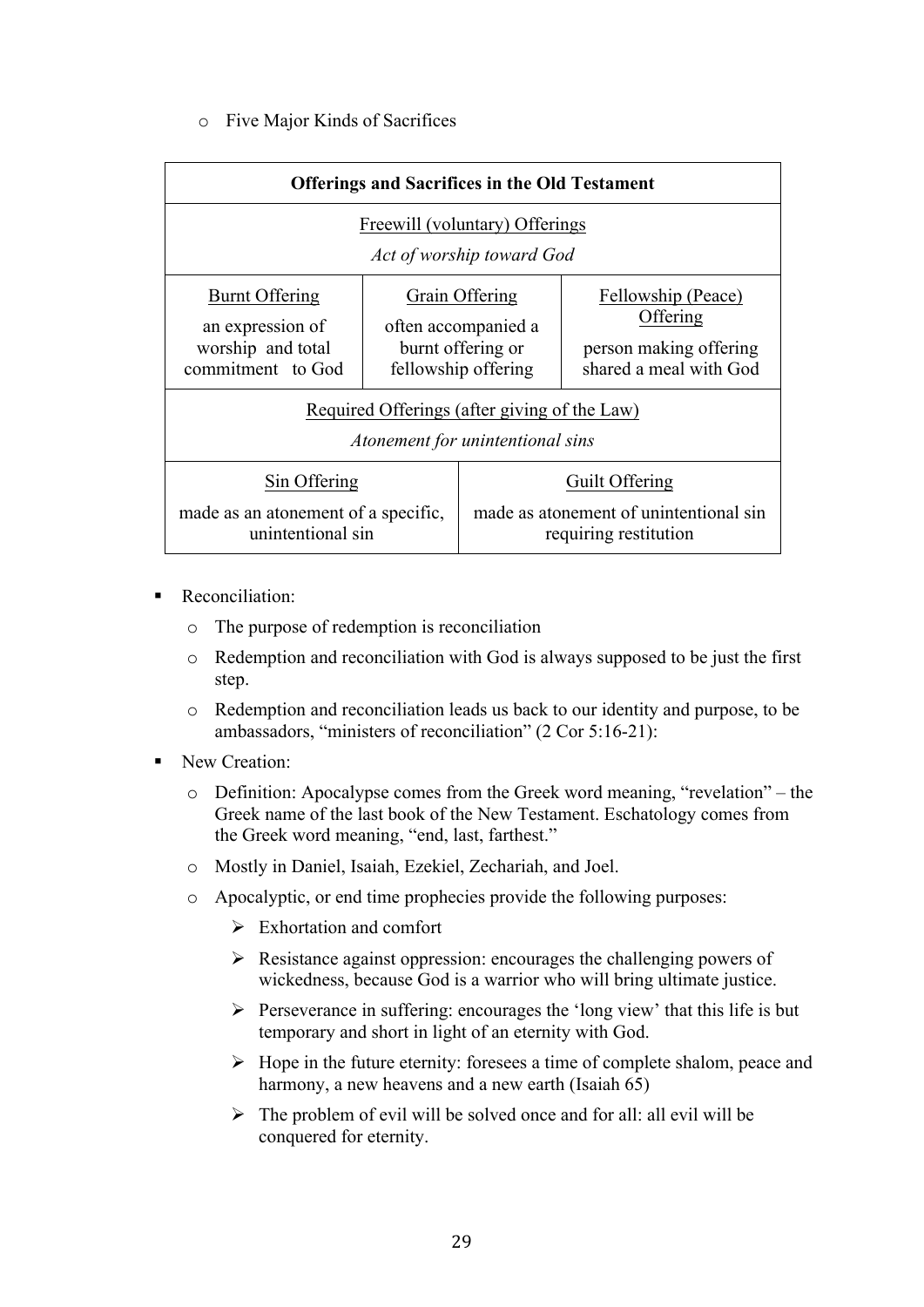**Group Discussions:\*** What is our responsibility as humans created in God's image? Presentation of summary from discussion groups

#### C. **History of Redemption Approach: The Mission of God through the Old Testament**

*"God is acting in history for the salvation of the world."<sup>28</sup> Who am I? Where did I come from? Why am I here? Where am I going?* 

#### **10. Genesis: Creation through the Patriarchs**

- ! Key Ideas: The biblical story of redemption takes the creation of humanity and our identity as the image and reflection of God through four stages:
	- o Our original identity in creation as the image of God (Genesis 1-2)
	- o The loss of our divine identity through our identification with the world (Genesis 3)
	- o Beginning of God's program of redemption and restoration: covenant relationship
	- o Ultimate Goal: redemption and restoration
		- $\triangleright$  The restoration of our identity in Christ, the perfect image of God
		- $\triangleright$  The transformation our lives as God's representatives through our new life, and renewing of our minds to this new life in Christ (2 Corinthians 3:17-5:21)
- Major theological themes
	- o Monotheism
		- $\triangleright$  One God, no others
		- $\triangleright$  Goodness of God
	- o Creation
		- $\triangleright$  Heavens and earth
		- $\triangleright$  Humanity
			- $\overline{\mathbf{u}}$  Wonder and splendor of all creation is eclipsed by the creation of humanity.
			- $\downarrow$  Jewish tradition: creation of humanity marks the beginning of time (Rosh HaShanah).
	- o Humanity as image of God
		- $\triangleright$  Rightly represent God in close relationship with Him and with one another
		- $\triangleright$  Serve and protect God's creation as family, and royal priests
	- o Sin
		- $\triangleright$  Not believing God, doubting His character and word

 <sup>28</sup> Bartholomew and Goheen, *The Drama of Scripture,* 22.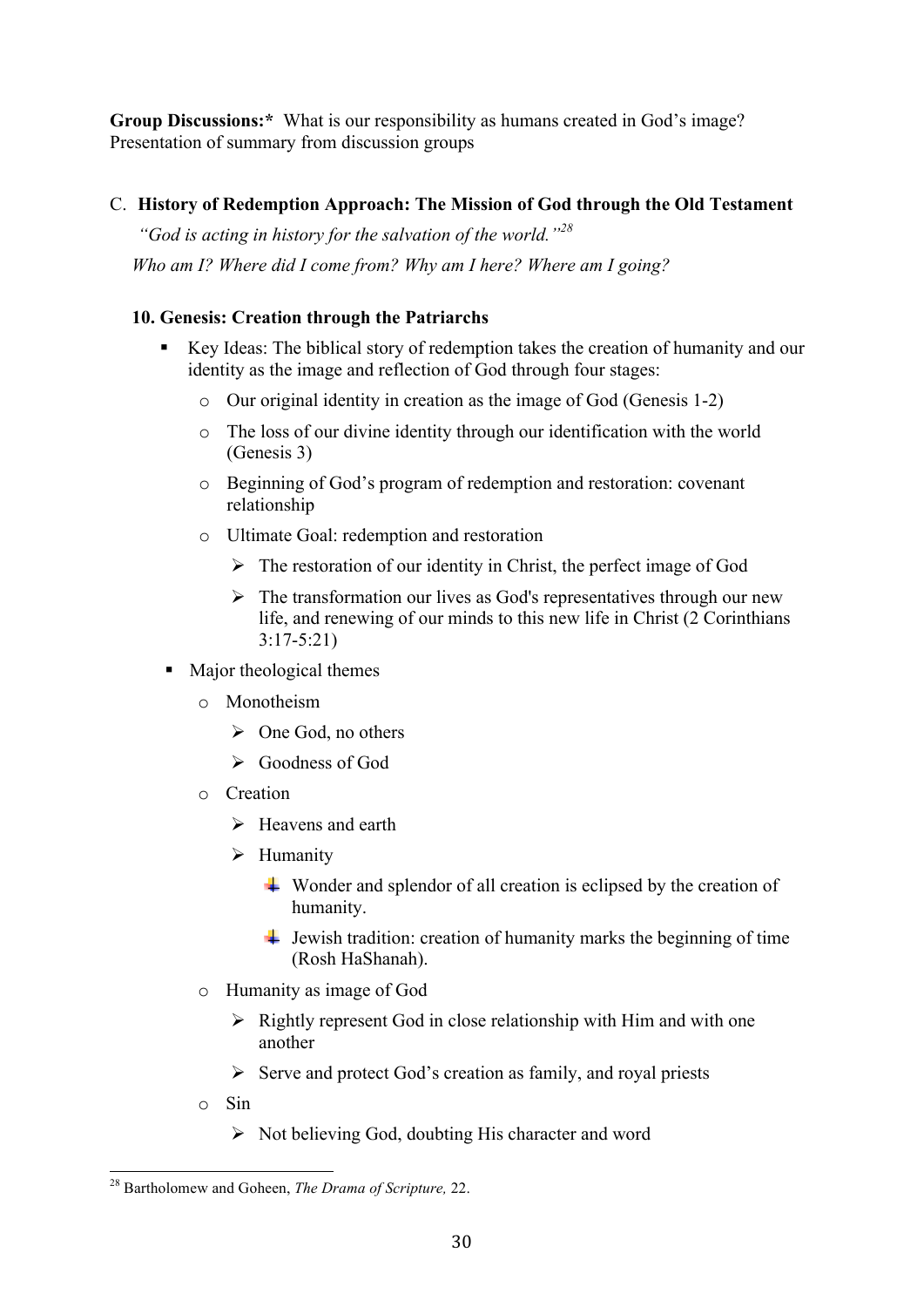- $\triangleright$  Not obeying God, autonomy and rebellion
- o Covenant and election
	- $\triangleright$  God's outstretched hand to humanity (no other Lord)
	- $\triangleright$  Humanity's choice of faith or faithlessness (Who will you serve?)
- "Image of God" serves as a Frame for Genesis 1-11, which is picked up in Abraham in the chapter 12
	- $\circ$  Gen 1:26; 5:1-2; 9:5-6 Gen 1:1-2:4 is therefore the first part of the frame the image of God is picked up from here.
	- o Idea of God as Father is built into the first chapter of the Bible (as Gen 1, 4, 5)
	- o Our Identity: Rooted in God's Perspective and Purpose

Introduction: Have you ever thought about the fact that none of us has ever really seen our own face? The best idea we've got of what we look like is a reflection of our face. Of course now we have high magnification mirrors with super bright lights so we can see in great detail every crevice and imperfection, while at the same time magazine and computer images of others are air-brushed to eliminate all flaws. But think of it, throughout thousands of years, the best image one could see of themself was perhaps reflected in still water, in glass, in a metal plate, or through the eyes and opinions of others. How we look and how we appear to others is part of the way we form our selfidentity.

God always intended our purpose and identity to be rooted in who He is, in His image. While our outer identities change through time and circumstances, our core identity can remain solid through life's changes.

- ! Abraham continues Frame:
	- o Fulfilling "image of God,"
	- o Promise and covenant:
		- $\triangleright$  father of a multitude,
		- $\triangleright$  blessed to be blessing to the nations.
		- $\triangleright$  and having land sacred place.
- Land Theology

"The fate of the land is the focal point of biblical historiography."<sup>29</sup>

"The prominence of land in biblical theology arises from the deep and moving yearning in the human spirit to have a home, to be in a safe place."<sup>30</sup>

"In his grace God gives the earth to humankind but reserves the heavens exclusively for himself (Ps. 115:1-16) and reserves his right to control the earth according to his good pleasure."<sup>31</sup>

 

<sup>29</sup> Moshe Weinfeld, *Promise of the Land*,

<sup>30</sup> Waltke, OTT, 534

<sup>31</sup> Waltke, OTT, 536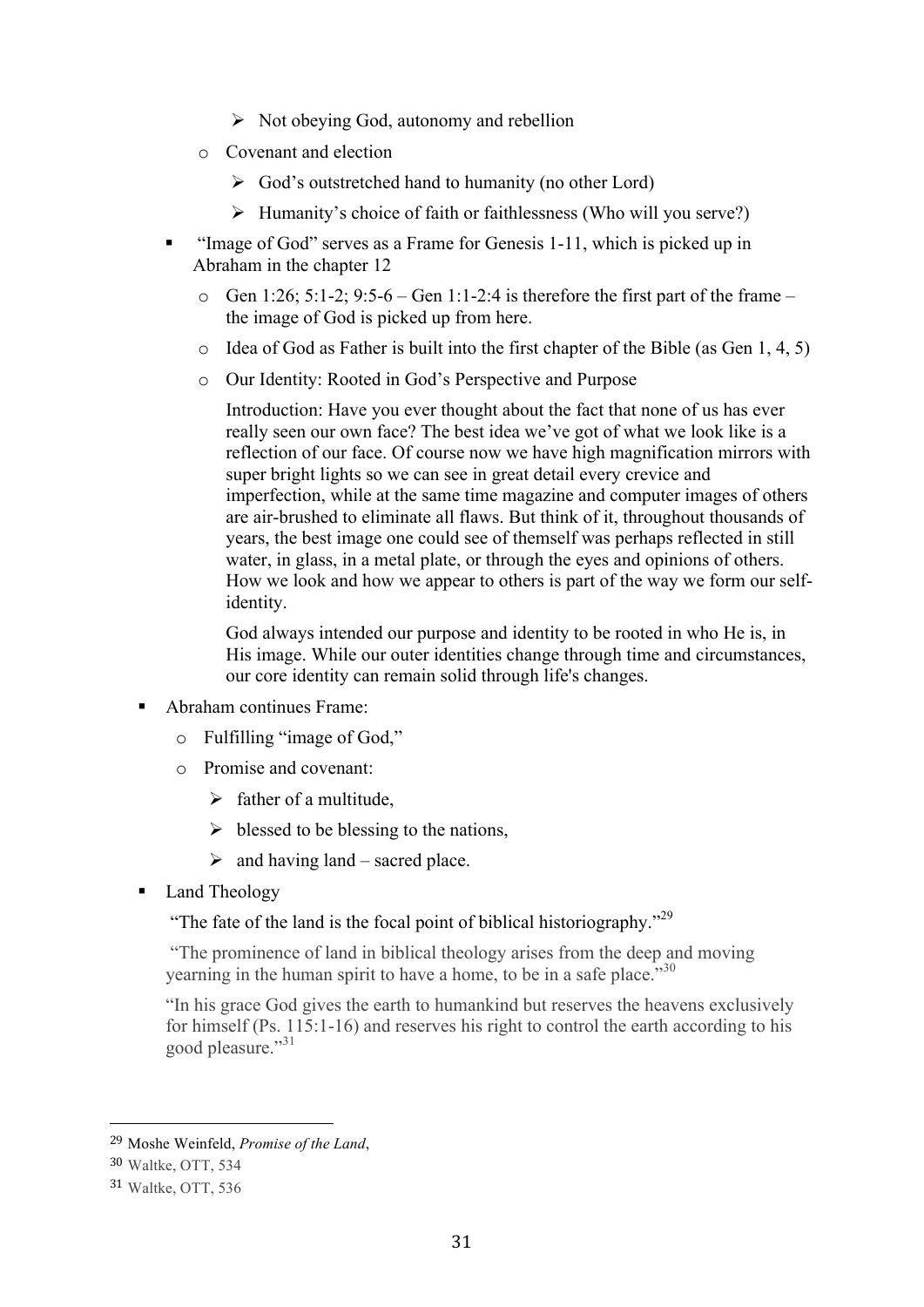- o Threefold meaning of "Land" (*eretz*) in New Testament, comes from Waltke's commentary on the Old Testament<sup>32</sup>
	- $\geq 1$ . Earth in NT: present world, organized kingdom of Satan; future delivered and Abraham as heir of entire earth
	- $\geq$  2. Land as geopolitical territory literally fulfilled in Messiah's passion and resurrection; spiritual fulfillment for glory after resurrection (church and consummation)
		- $\overline{\phantom{a}}$  Galilee as locus of beginning of new age
		- $\overline{\phantom{a}}$  Jerusalem as locus of end of the old age
		- $\ddot{\text{I}}$  "Implicitly, then, Old Testament prophecies about Jerusalem's future glory must find their fulfillment in ways that conform to the transmutation of the kingdom of God from an earthly kingdom into a spiritual kingdom."
- $\geq 3$ . Land as spiritual territory in NT
	- Land as "Christified" land of Canaan Christified; Jerusalem temple redefined as living, spiritual stones of the church
	- $\overline{\text{ }+ \text{ } }$  Therefore, temple as living stones, and land as rest (
	- $\ddot{\text{+}}$  "The promises are fulfilled several times but have never been consummated." (

#### **11. Exodus-Deuteronomy: Slavery and Exodus through the Wilderness**

"Israel is called to mediate between the LORD and all nations … to be 'a display-people, a showcase to the world of how being in covenant with Yahweh changes a people' … 'The history of Israel from this point on is in reality merely a commentary upon the degree of fidelity with which Israel adhered to this Sinai-given vocation.'"33

- **EXECUTE:** Key Ideas:
	- o Know the LORD
	- o Exodus as a redemptive event
	- o Covenant commitment and renewal
	- o Holiness of God and implication for His people
	- o Wilderness as a testing event, Tabernacle as God's presence (with pillar of fire and cloud cover), Priesthood and representation
- ! Major theological themes:
	- o Who is the LORD (protector, provider, holy, only God)
	- o Presence of God and Human Representation (image and intercessor)
	- o Reversal of sin (faith, sacrifice, obedience) and redemption

#### **12. Joshua-Judges: Promised Land through the Judges**

Key Ideas:

 <sup>32</sup> From Waltke, OTT, 567, 578, 539

<sup>33</sup> Bartholomew and Goheen, *The Drama of Scripture,* 66 (Dumbrell, *Covenant and Creation,* 80).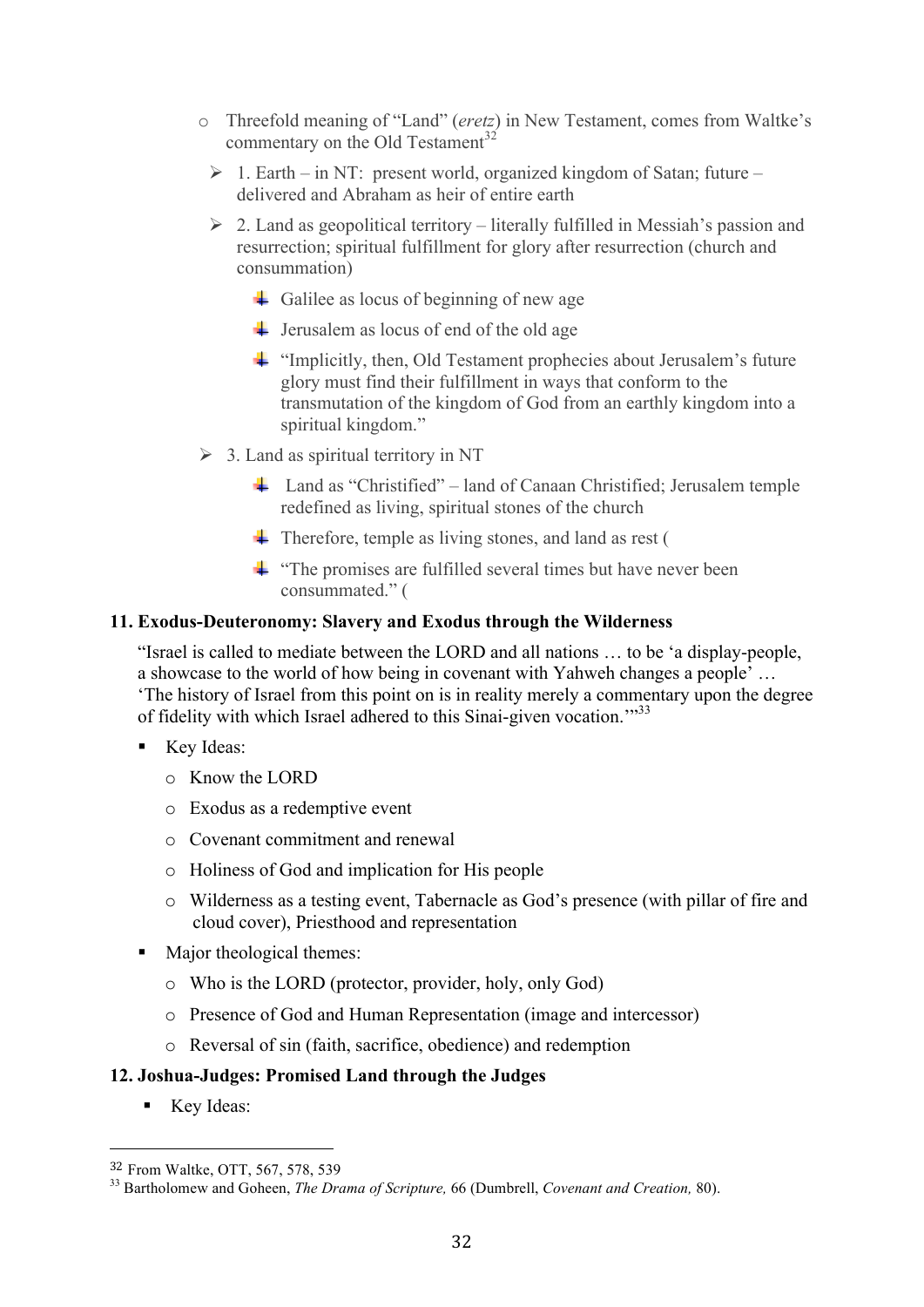oGod's faithfulness in fulfilling His covenant promises,

- oConquest of the land, Obedience and Failure,
- oGod's justice and grace,
- oRole of the Spirit of the Lord
- ! Major theological themes:
	- oCovenant and Land,
	- oPresence of God (God's involvement in history),
	- oConflict of Good and Evil (Doing evil or right in the eyes of the Lord)

#### **13. Samuel and Kings: Monarchy through the Exile**

"OT worship was heavy with its future. The temple made the Hebrew long for the day when at last God's dwelling place would be with men (Rev. 21:3). (Dyrness, 146)

- **EXECUTE:** Key Ideas:
	- oDivine kingship,
	- oHuman kingship (good and evil),
	- oWorship of the LORD versus Baal (and other gods),
	- oCovenant blessings (through repentance and restoration) and curses (judgment and exile from the Land)
- Major theological themes:
	- oCovenant (Ark of the Covenant, and Davidic Covenant),
	- $\circ$ Kingship,
	- oPresence of God,
	- oCharismatic Leadership,
	- oPre-classical and Classical Prophecy

#### **14. Major and Minor Prophets: History through the Eyes of the Prophets**

! Isaiah

oKey Ideas:

- $\triangleright$  LORD alone is God,
- $\triangleright$  Trustworthiness of the Lord.
- $\triangleright$  Divine sovereignty in judgment and deliverance
- oMajor theological themes:
	- $\triangleright$  Holy One of Israel,
	- $\triangleright$  Servant of the Lord,
	- $\triangleright$  Redeemer
	- $\triangleright$  Eschatology
- ! Jeremiah,
	- oKey Ideas: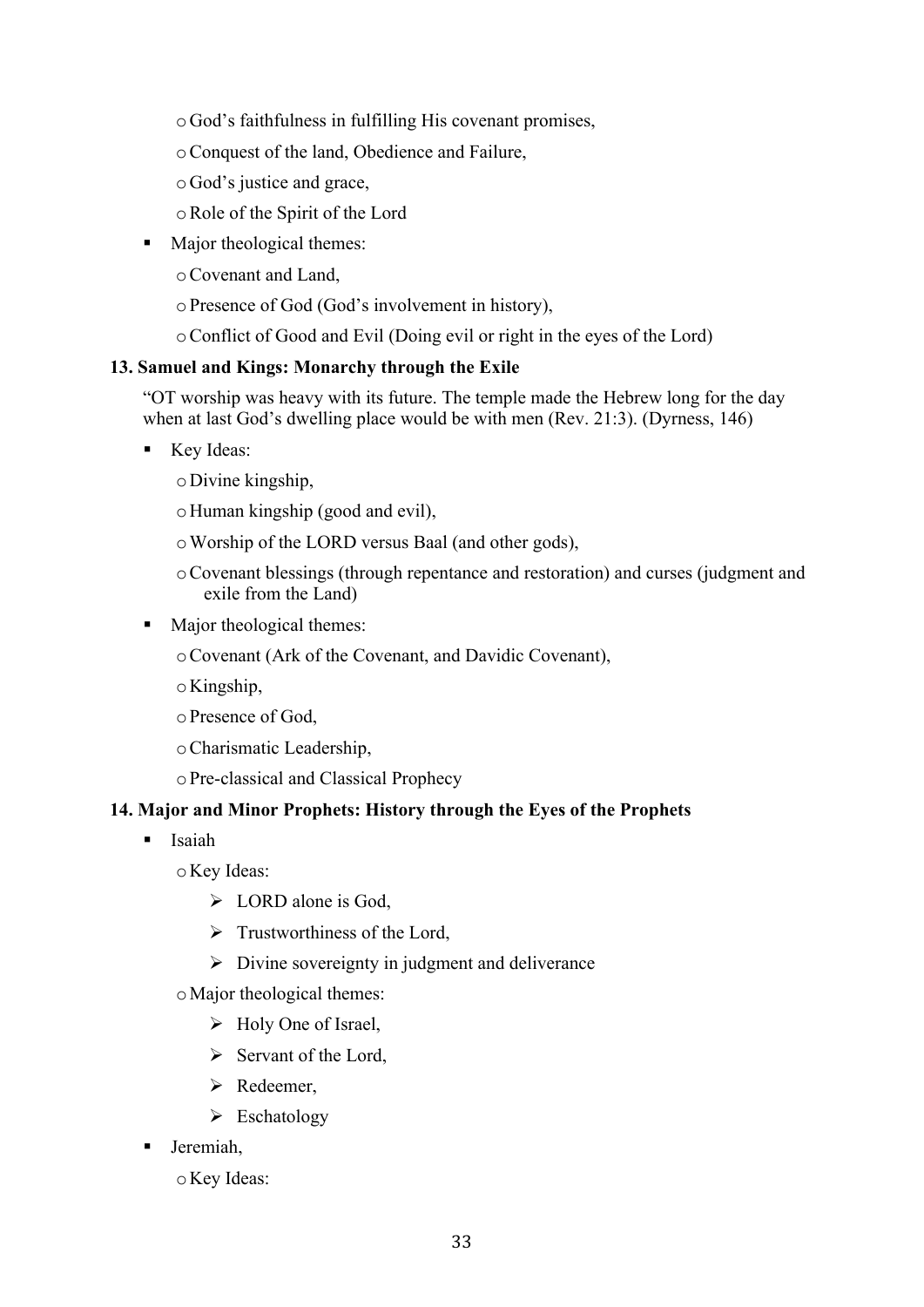- $\triangleright$  Law in the heart,
- $\triangleright$  God as potter,
- $\triangleright$  Exile
- oMajor theological themes:
	- $\triangleright$  God's presence,
	- $\triangleright$  God's justice and righteousness,
	- $\triangleright$  New Covenant,
	- $\triangleright$  False Prophets
- Ezekiel: God's Eye View of History
	- oKey Ideas:
		- $\triangleright$  Lord's sovereignty over the nations,
		- $\triangleright$  Divine judgment and human responsibility,
		- $\triangleright$  Exile,
		- $\triangleright$  Restoration of New Israel under Davidic king
	- oMajor theological themes:
		- $\triangleright$  "Son of Man."
		- $\triangleright$  Human Responsibility,
		- $\triangleright$  Apocalypse and Eschatology
- ! Minor Prophets: Echoes and Visions of That Day
	- oKey Ideas:
		- $\triangleright$  God's faithfulness and justice,
		- $\triangleright$  Social justice (justice, righteousness, and shalom)
		- $\triangleright$  Judgment on Israel and all nations (all nations held accountable to God),
		- $\triangleright$  Remnant will be saved.
		- $\triangleright$  Restoration of Israel
		- $\triangleright$  Pouring out of the Spirit,
		- $\triangleright$  Day of the LORD,
	- oMajor theological themes:
		- $\triangleright$  Covenant,
		- $\triangleright$  Justice, Faith, and Righteousness,
		- $\triangleright$  Redemption and Restoration

#### **15. Psalms and Wisdom Books: Living and Reflecting on the Faith**

- ! Psalms: David, Torah, Kingdom
	- o Key Ideas:
		- $\triangleright$  Blessing of Torah faithfulness,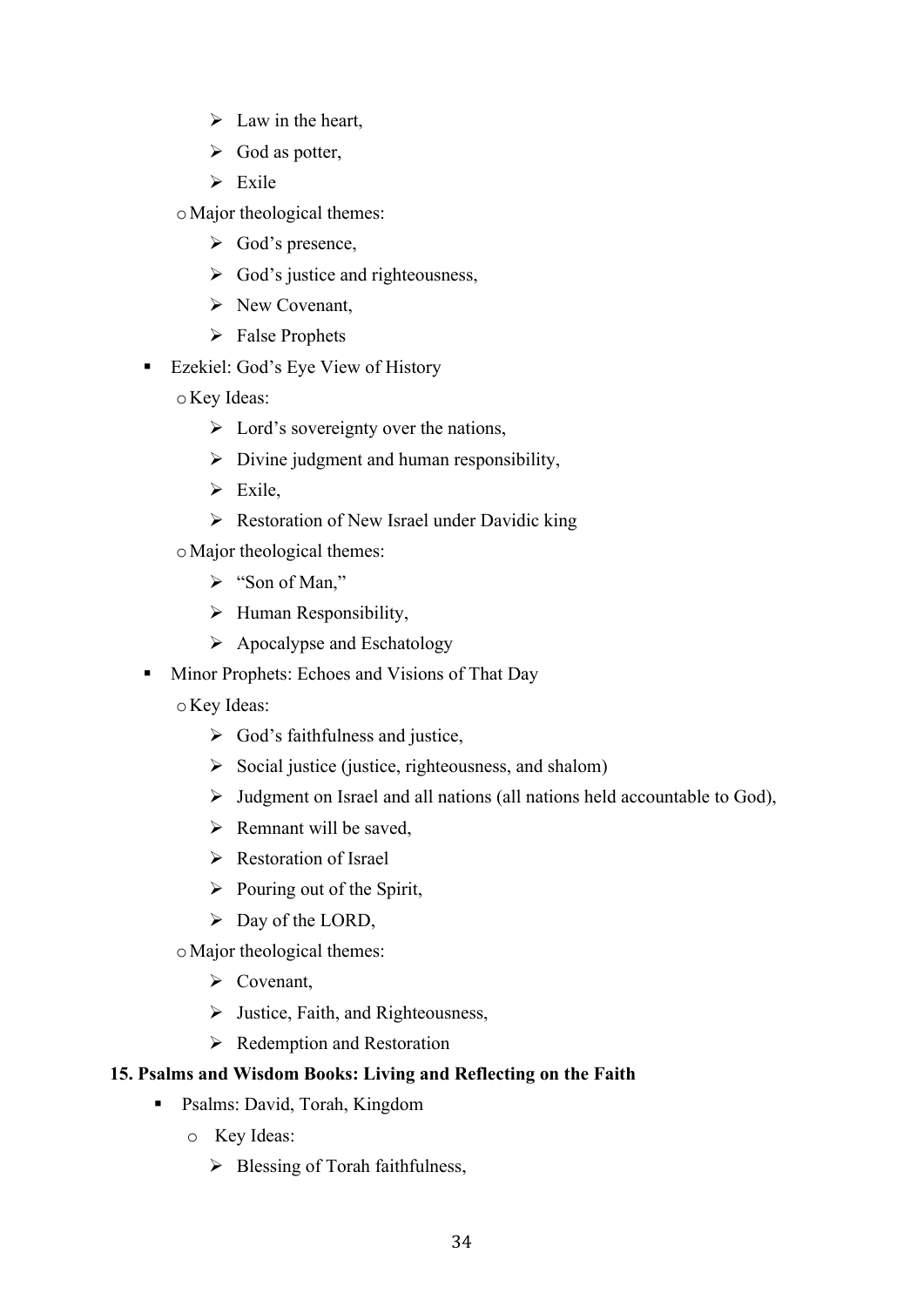- $\triangleright$  Kingship of God,
- $\triangleright$  Praise and Worship of God,
- $\triangleright$  Creation revealing God.
- o Major theological themes:
	- > Davidic Kingdom,
	- $\triangleright$  Kingdom of God,
	- $\triangleright$  Creation,
	- $\triangleright$  Worship,
	- $\triangleright$  Ultimate victory of God over evil
- ! Job
	- o Key Ideas:
		- $\triangleright$  Suffering and Sovereignty,
		- $\triangleright$  Fear of the Lord and Wisdom
		- $\triangleright$  Justice and Goodness of God
	- o Major theological themes:
		- $\triangleright$  Creation.
		- $\triangleright$  Problem of evil
- ! Proverbs, Ruth, Song of Songs, Ecclesiastes, Lamentations
	- o Key Ideas:
		- $\triangleright$  Wisdom,
		- $\triangleright$  Covenant love and Faithfulness,
		- $\triangleright$  Person of Excellence,
		- $\triangleright$  Vanity,
		- $\triangleright$  Practical theology
	- o Major theological themes:
		- $\triangleright$  Fear of the Lord,
		- $\triangleright$  Trust in the Lord.
		- $\triangleright$  Love the Lord,
		- $\triangleright$  All other pursuits other than covenant faithfulness are vain
- ! Esther, Daniel, Ezra, Nehemiah: Endings and New Beginnings
	- o Key Ideas:
		- $\triangleright$  God working in history even when seems hidden,
		- $\triangleright$  Endings and New Beginnings,
		- $\triangleright$  Leadership in Crisis,
		- $\triangleright$  Spirit empowerment,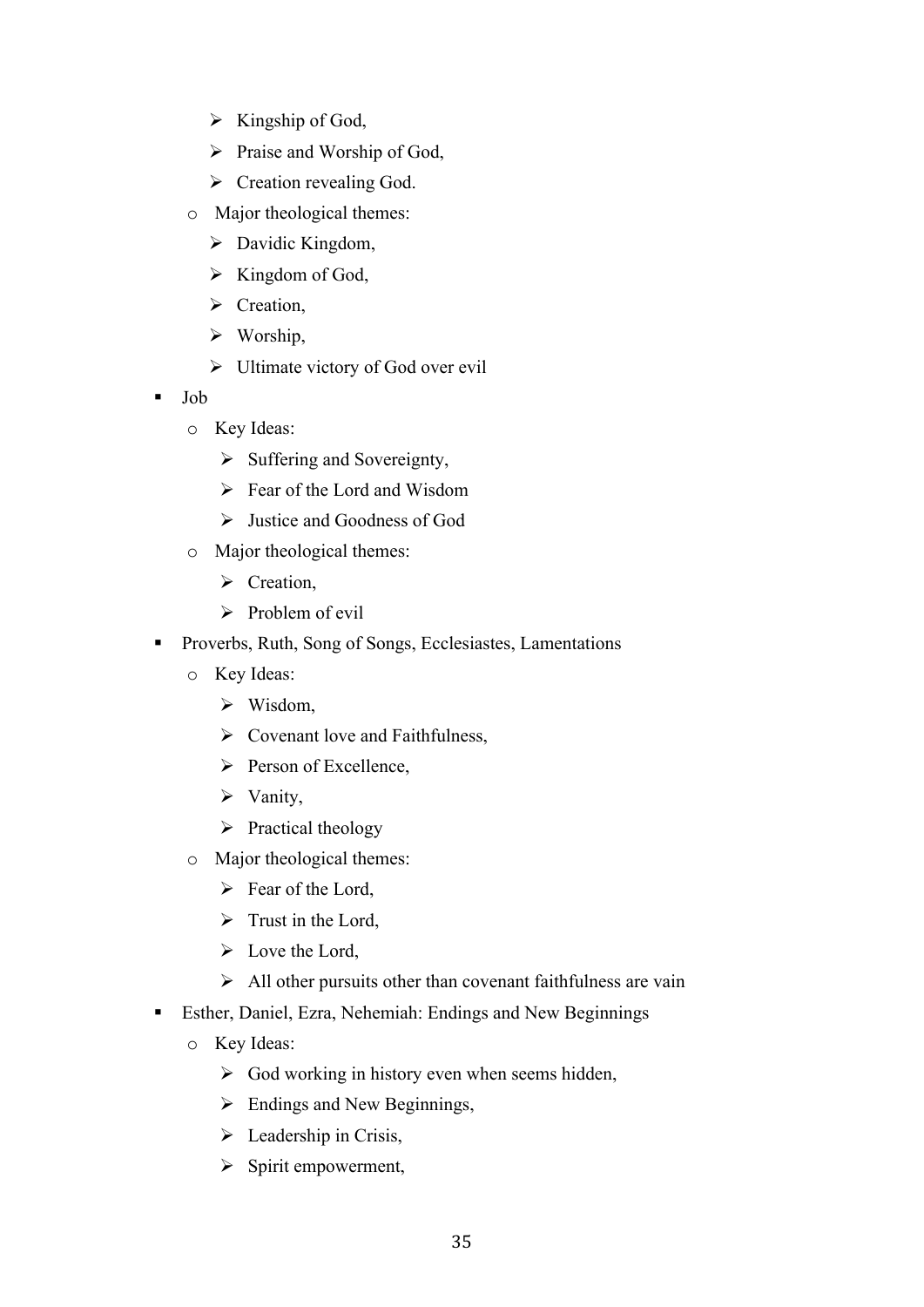- $\triangleright$  Practical and spiritual wisdom
- o Major theological themes:
	- $\triangleright$  Exile and Return,
	- $\triangleright$  Coming Kingdom
- Chronicles: "Let them go up!"
	- o Key Ideas:
		- $\triangleright$  Centrality of Temple worship,
		- $\triangleright$  Role of Priests and Prophets in the kingdom,
		- $\triangleright$  Evaluation of kings
	- o Major theological themes:
		- $\triangleright$  Worship,
		- $\triangleright$  Faithfulness,
		- $\triangleright$  Exile and Return

#### **D. Worldview Approach: How to live in a fallen world**

#### **16. God's Mission through Humanity: The Plot Conflict of Good and Evil**

- ! Problem of evil is a major theological issue, and extremely personal one
	- o Theodicy: philosophical defense for the goodness and omnipotence of God in the face of the existence of evil
	- oMain reason given by atheists for not believing in God
	- oProblem for many Christians, a cause of confusion, anger, and falling away
- ! Goal: provide a framework for facing, evaluating, and responding to evil, pain, and suffering
	- $\circ$  Prevent simplistic answers or speaking false theology (e.g. Job's comforters, etc)
	- oPrevent passivity towards evil
	- oAffirm the goodness and justice of God
- ! Biblical theology, beginning in Genesis, offers (at least) four major principles

#### **17. Principle of Action-Consequence**

- Biblical imagery: seed
- ! Principle: actions have consequences, unless there is intervention to alter their outcome
- ! Part of natural law God built into creation
	- oUnderstood by all people and cultures
	- oEmbedded into the language of the Bible
	- oCorrection to "retribution theology"
	- oContributes to understanding of justice and law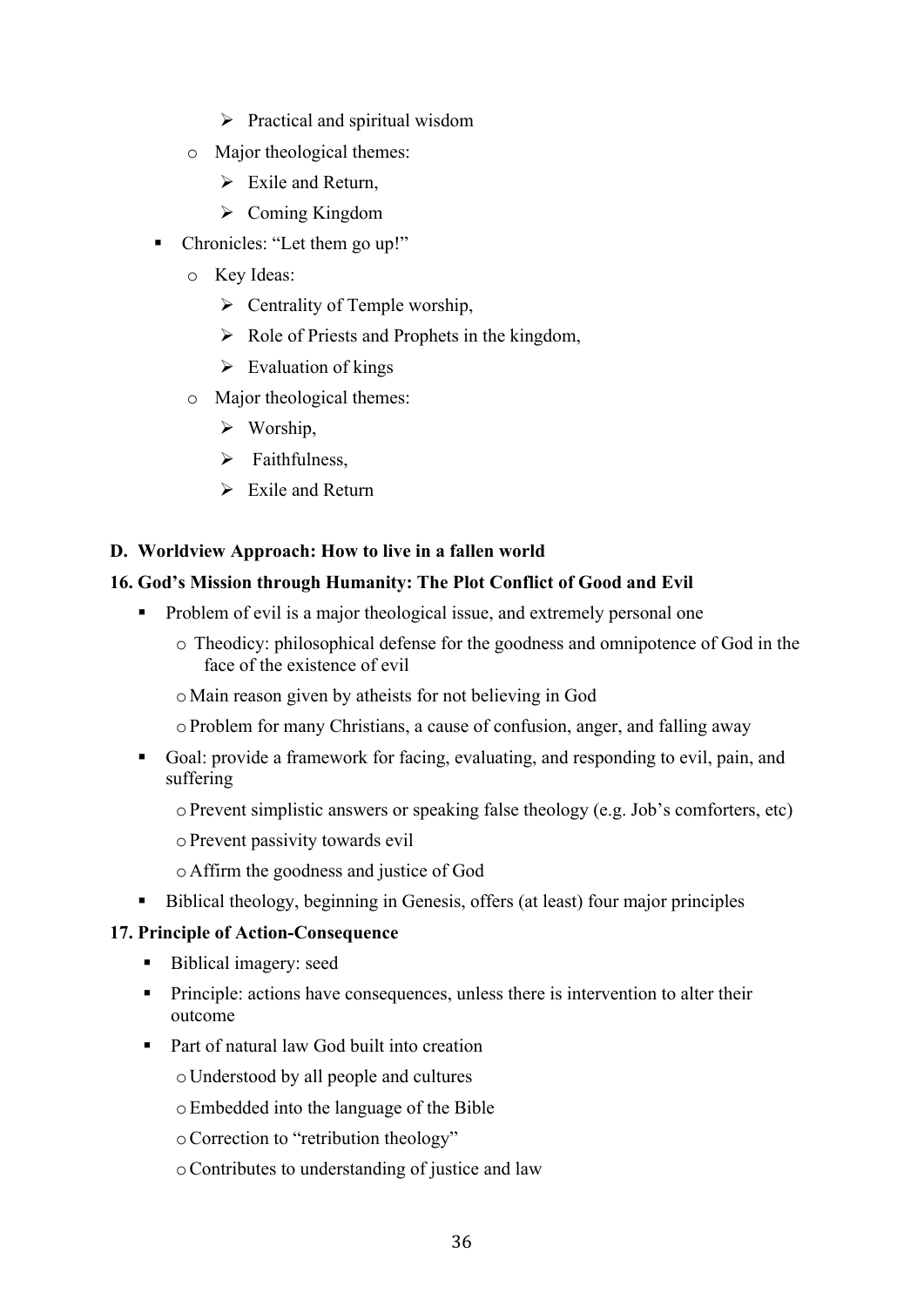oBasis of argument in Job

#### **18. Principle of Authority and Responsibility**

- ! Biblical imagery: the image and likeness of God
- ! Principle: humanity given key authority and responsibility to uphold God's rule in all realms of life in this universe
- ! Given by God, betrayed and yielded to Satan, image and choice remain, restored through Christ, available by being transformed into the image of Christ
- ! Vital key to fighting evil
	- oUnderstood in Jewish theology
	- oLost in much Christian theology
	- oDemonstrated by Jesus, early church, and various streams of Christianity
	- oEmpowering
	- oRequires knowing our identity in Christ and the fullness what He accomplished on the cross, in his resurrection, ascension, and seated in heaven

#### **19. Principle of Natural Law and Malevolent Forces**

- Biblical imagery: sea monster (Gen 1:21) and serpent (Gen 3:1)
- ! Principle: some things are part of natural law that are good but can cause harm, others are part of dark spiritual forces with evil intent
	- oNatural Law: part of God's good creation, but can cause harm without evil intent, as simply being part of nature.
	- oMalevolent Forces: spiritual forces of darkness in rebellion against God hate the image of God more than anything in the physical universe. This is the enemy, the liar who is actively at work to kill and destroy, and the dominions of evil that do Satan's will, often demonic powers working through people or other factors in the natural realm.
- When natural law, natural disasters, "wild" animals, or other environmental factors threaten:
	- oKnow your authority as a believer (Jesus took authority over fish, wind, waves, natural forces, all health problems, maimed limbs to grow, multiplied food; God commanded plants, big fish, a donkey)
	- oDo not over-spiritualize, do not be afraid
- ! When beyond natural law, recognize the source behind the evil coming through human or spiritual entities
	- oJesus took authority over all forces of darkness, Satan and all demonic manifestations, and gave His disciples and all who believe in His Name to have the same authority (Matt 10:1-8; Mark 16: 15-18; John 17:20-21; Eph 1:15-23)
	- oOnly two kingdoms God's kingdom, and anything else
	- $\circ$  How the serpent works (Gen 3:1-6)
		- $\triangleright$  The process of temptation
		- $\triangleright$  Twisting God's Word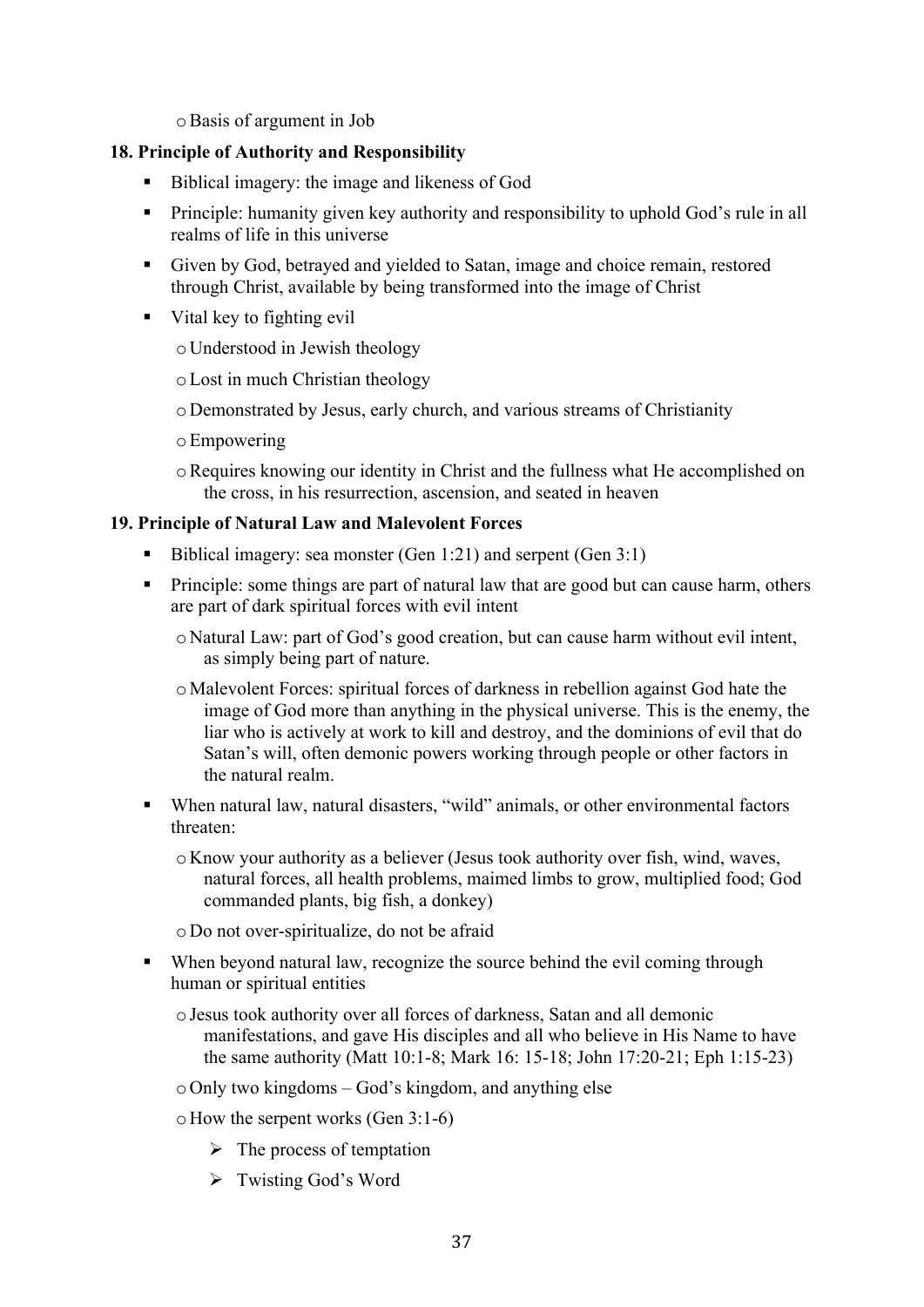- oHow humans respond, rightly and wrongly
	- $\triangleright$  Adam-Eve: Blame, hiding, fear, shame,
	- $\triangleright$  Cain: Anger, religious spirit
- oSatan in the Hebrew as executioner
- oImportance of our response and choice
	- $\triangleright$  Watch how we hear
	- $\triangleright$  Guard what we see
	- $\triangleright$  Stand together in unity
	- $\triangleright$  Trust God's goodness, believe and obey

#### **20. Principle of Mercy and Grace**

- ! Biblical imagery: a covering (*kutonet*), a covenant, and a sign
- ! This principle trumps (overrules) the other three: God gives mercy to the repentant, and grace to the faithful
- ! From Genesis 3 through the rest of Scripture, this principle is foundational to the character and will of God, to bring salvation, redemption, and reconciliation
	- oGod intervenes and redeems even the most evil intentions
	- oGod beautifully restores the lives of the faithful, even when marred by pain and evil done against them
	- oGod works through His human representatives to speak, act, save, and deliver
	- oThis principle is portrayed again and again through Scripture: in the Joseph narrative, through the Judges, to David, and through the Prophets and Writings, and into the New Testament, where His mercy and grace are extended to us all through Jesus Christ

#### **21. How Then Should We Live: Restoring the Image of God**

Group Discussions:\* How do you see your mission (and/or the mission of your church) as God's image-bearer. Presentation of summary by group representatives

#### **E. Messianic Approach**

#### **22. Bridge to the NT**

- ! The Old Testament is the "Holy Scriptures" in the New Testament
	- $\circ$  2 Timothy 3:15-17
		- $\triangleright$  You, however, continue in the things you have learned and become convinced of, knowing from whom you have learned them, 15 and that from childhood you have known the sacred writings which are able to give you the wisdom that leads to salvation through faith which is in Christ Jesus. 16 All Scripture is inspired by God and profitable for teaching, for reproof, for correction, for training in righteousness; 17 so that the man of God may be adequate, equipped for every good work.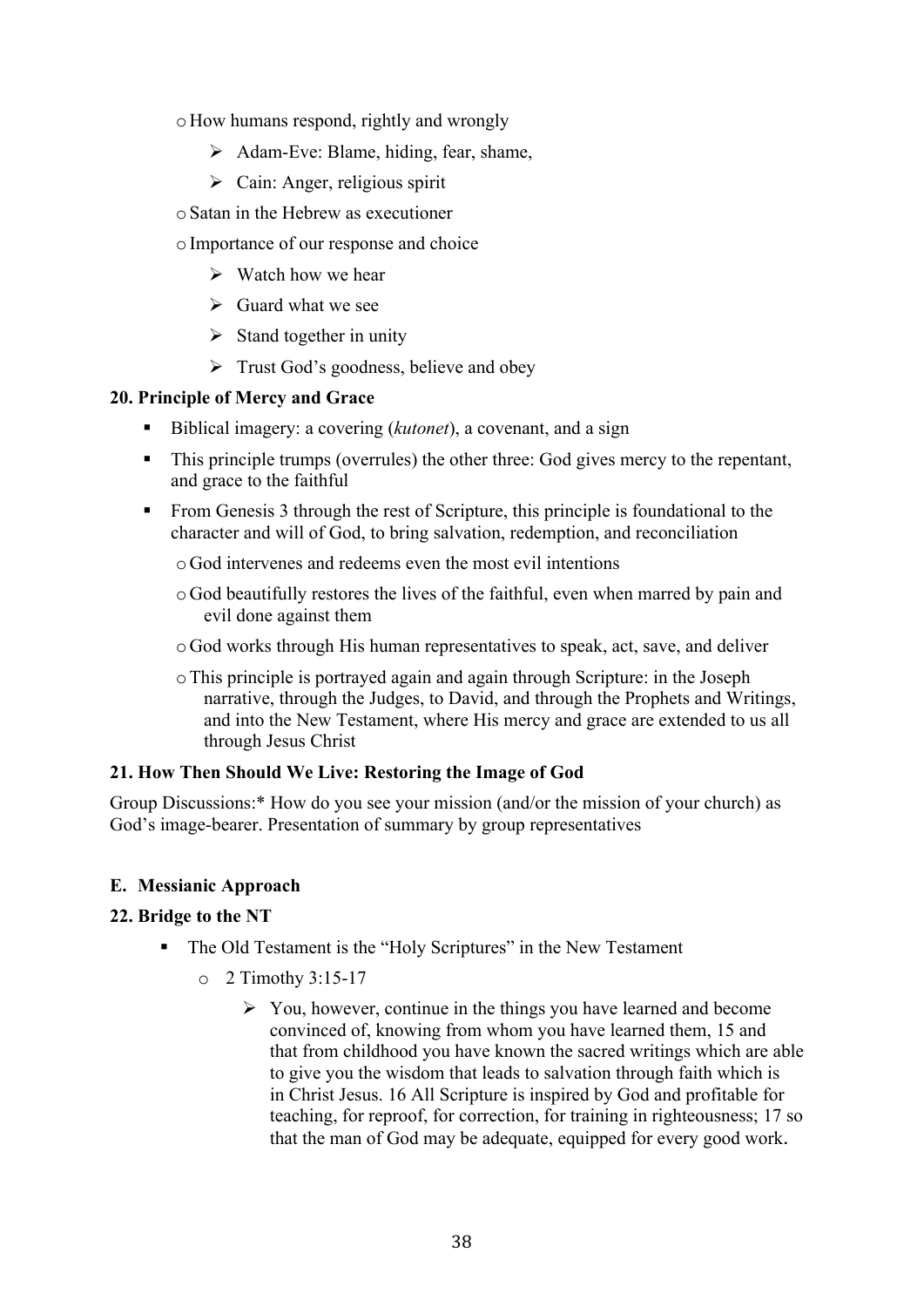- o Romans 1:1
	- $\triangleright$  Paul, a bond-servant of Christ Jesus, called as an apostle, set apart for the gospel of God, 2 which He promised beforehand through His prophets in the holy Scriptures, 3 concerning His Son, who was born of a descendant of David according to the flesh, 4 who was declared the Son of God with power by the resurrection from the dead, according to the Spirit of holiness, Jesus Christ our Lord, 5 through whom we have received grace and apostleship to bring about the obedience of faith among all the Gentiles for His name's sake, 6 among whom you also are the called of Jesus Christ
- $\Omega$  Romans 15:1-13
	- $\triangleright$  Now we who are strong ought to bear the weaknesses of those without strength and not *just* please ourselves. **<sup>2</sup>** Each of us is to please his neighbor for his good, to his edification. **<sup>3</sup>** For even Christ did not please Himself; but as it is written, "THE REPROACHES OF THOSE WHO REPROACHED YOU FELL ON ME." **<sup>4</sup>** For whatever was written in earlier times was written for our instruction, so that through perseverance and the encouragement of the Scriptures we might have hope. **<sup>5</sup>** Now may the God who gives perseverance and encouragement grant you to be of the same mind with one another according to Christ Jesus, **<sup>6</sup>** so that with one accord you may with one voice glorify the God and Father of our Lord Jesus Christ.

<sup>7</sup> Therefore, accept one another, just as Christ also accepted us to the glory of God. **<sup>8</sup>** For I say that Christ has become a servant to the circumcision on behalf of the truth of God to confirm the promises *given* to the fathers, **<sup>9</sup>** and for the Gentiles to glorify God for His mercy; as it is written,

"THEREFORE I WILL GIVE PRAISE TO YOU AMONG THE GENTILES, AND I WILL SING TO YOUR NAME."

**<sup>10</sup>** Again he says,

"REJOICE, O GENTILES, WITH HIS PEOPLE."

**<sup>11</sup>** And again,

"PRAISE THE LORD ALL YOU GENTILES,

AND LET ALL THE PEOPLES PRAISE HIM."

**<sup>12</sup>** Again Isaiah says,

"THERE SHALL COME THE ROOT OF JESSE,

AND HE WHO ARISES TO RULE OVER THE GENTILES.

IN HIM SHALL THE GENTILES HOPE."

**<sup>13</sup>**Now may the God of hope fill you with all joy and peace in believing, so that you will abound in hope by the power of the Holy Spirit.

- o Hebrews 10:1-2 (and Colossian 2:16-17)
	- $\triangleright$  For the Law, since it has only a shadow of the good things to come and not the very form of things, can never, by the same sacrifices which they offer continually year by year, make perfect those who draw near. 2 Otherwise, would they not have ceased to be offered, because the worshipers, having once been cleansed, would no longer have had consciousness of sins? 3 But in those sacrifices there is a reminder of sins year by year.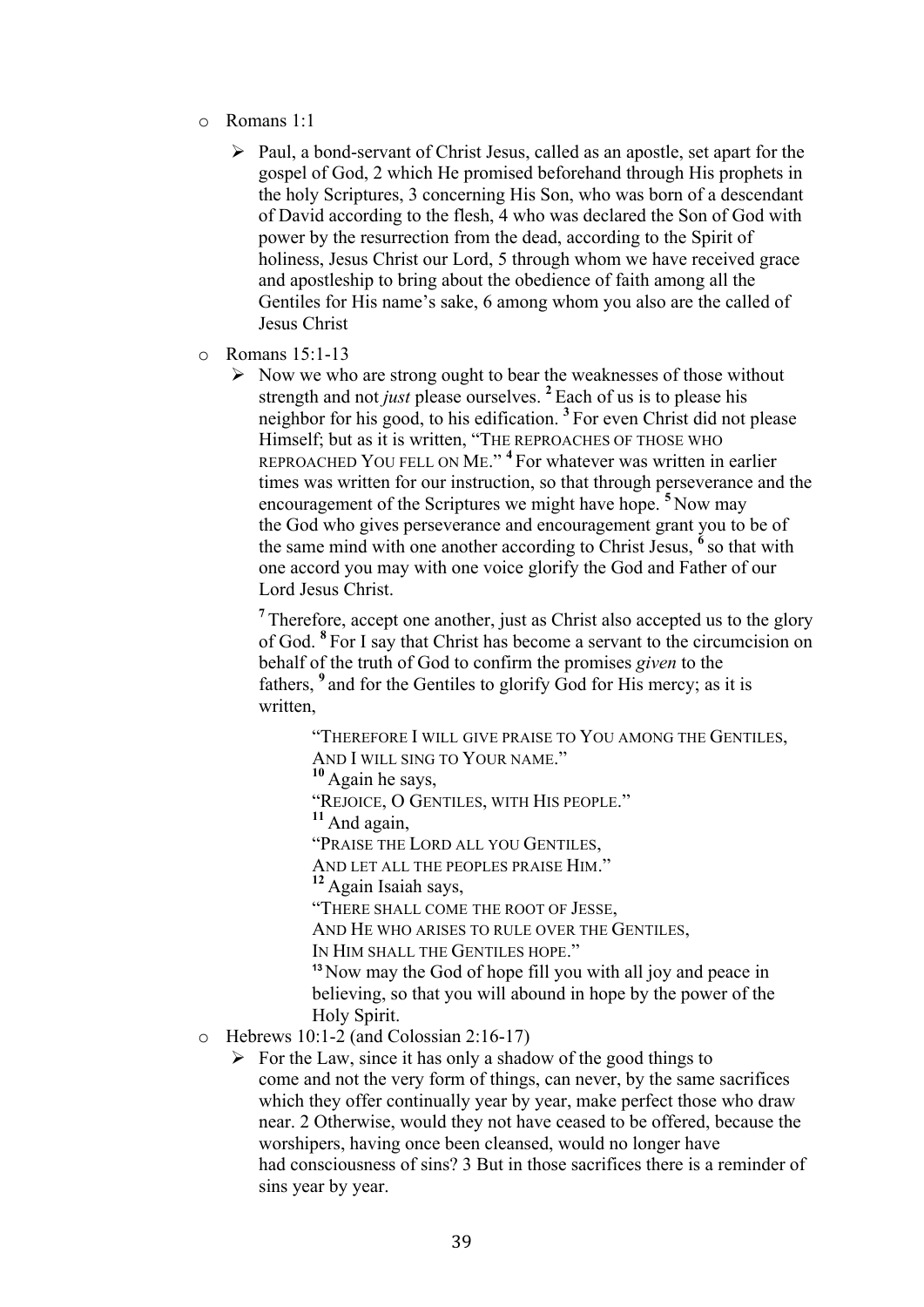#### 23. **Jesus: Lord and Messiah**<sup>34</sup>

- Genesis 1-3 and Jesus
	- o The Word and Seed of God
		- $\triangleright$  God sends His Word, Light, Life (John 1:1-5)
			- $\div$  Seed of the woman (Gen 3:15)
			- $\ddot{+}$  The Word of God and seed (Mark 4:14 and John 1:14; Isa 55:10-11)
			- Word becomes Flesh, Tabernacles among us
				- Luke 1:31-38 "be done to me according to your word"
				- John 1:14 (skeno-ow "tabernacle, to pitch a tent")
			- $\overline{\text{4}}$  Accomplishing What He Has Sent
			- $\perp$  Light of the world
	- o The Image of God
		- $\triangleright$  Made manifest in Jesus Christ
		- $\triangleright$  Seeing the Father
		- $\triangleright$  The Glory of God
- In Genesis, Foreshadowed by:
	- o Noah
	- o Abraham
	- o Judah
- ! Predicted by Balaam
- Exodus and Jesus
	- o One like Moses
	- o Victory over the serpent
	- o Power over all (Plagues, Know the LORD)
	- o Passover and Atonement
	- o Wilderness
	- o Promised Land
- **Exercise Exercise Exercise Server** Foreshadowed in the Davidic Monarchy
	- o Hannah, Eli, and God's Anointed
	- o Nathan and God's Dynasty
	- o David's Dynasty and the Psalms
		- $\triangleright$  Psalms 110 and 2
		- $\triangleright$  Rejection of the Messiah (Psalm 118)

 <sup>34</sup> see Walter C. Kaiser, *The Messiah in the Old Testament* (Grand Rapids, MI: Zondervan, 1995).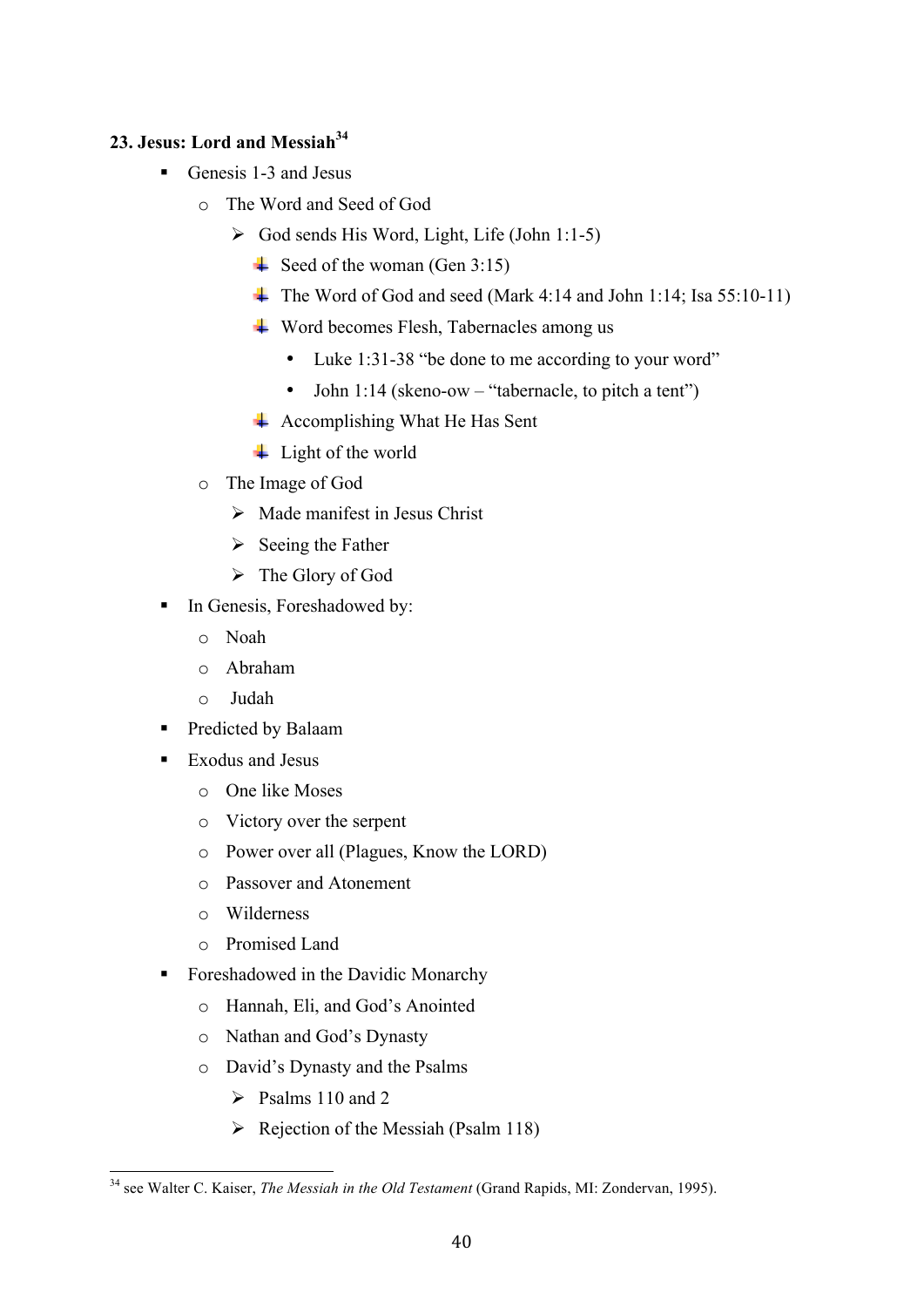- $\triangleright$  Betrayal of the Messiah (Psalms 69 and 109)
- $\triangleright$  Suffering of the Messiah (Psalm 22)
- $\triangleright$  Triumph of the Messiah (Psalms 68 and 72)
- ! Messiah in Ninth and Eighth century prophets
	- o Messiah as Teacher (Joel 2:23)
	- o Messiah in Davidic Dynasty (Hosea 3:4-5; Amos 9:11-15)
	- o Messiah as Coming Ruler (Micah 5:1-4; also Micah 2:12-13))
- ! Messiah in Isaiah (Eighth century prophet)
	- o Messiah as Presence of God
	- o Messiah as King
	- o Messiah as Servant and Suffering Messiah
	- o Messiah as Anointed One and Conqueror
- ! Messiah in Jeremiah, Ezekiel (seventh century prophets)
	- o Messiah as the LORD our Righteousness (Jer 23:5-6)
	- o Messiah as Priestly King (Jer 30:9, 21)
	- o Messiah as Rightful King (Eze 21:25-27)
	- o Messiah as Good Shepherd (Eze 34:23-31)
	- o Messiah as Reviver of Israel and Ruler over the Nations (Eze 37:15-28)
- ! Messiah in Daniel (sixth century prophet)
	- o Messiah as the Son of Man (Dan 7:13-14)
	- o Messiah as Coming Ruler (Dan 9:24-27)
- ! Messiah in Zechariah and Malachi
	- o Messiah as High Priest (Zech 3:8-10)
	- o Messiah as King and Priest (Zech 6:9-15)
	- o Messiah as Rejected (Zech 11:4-14)
	- o Messiah as Pierced (Zech 12:10-14)
	- o Messiah as Returning Ruler of the Nations (Zech 14)
	- o Messiah as Messenger of the Covenant (Mal 3:1)
	- o Messiah as Sun of Righteousness, Healer (Mal 4:2)

#### **24. New Covenant fulfillment of the Old Covenant**

- ! The **Abrahamic Covenant** is fulfilled in the New Covenant personal or family level covenant
	- o Christ is the ultimate "seed" of Abraham (Gal. 3:16)
	- o All who are members of the New Covenant are also necessarily "children of Abraham" (compare John 8:31-59, Rom. 4:9-16, Gal. 3:7, 29, etc.) – they have "Abrahamic faith."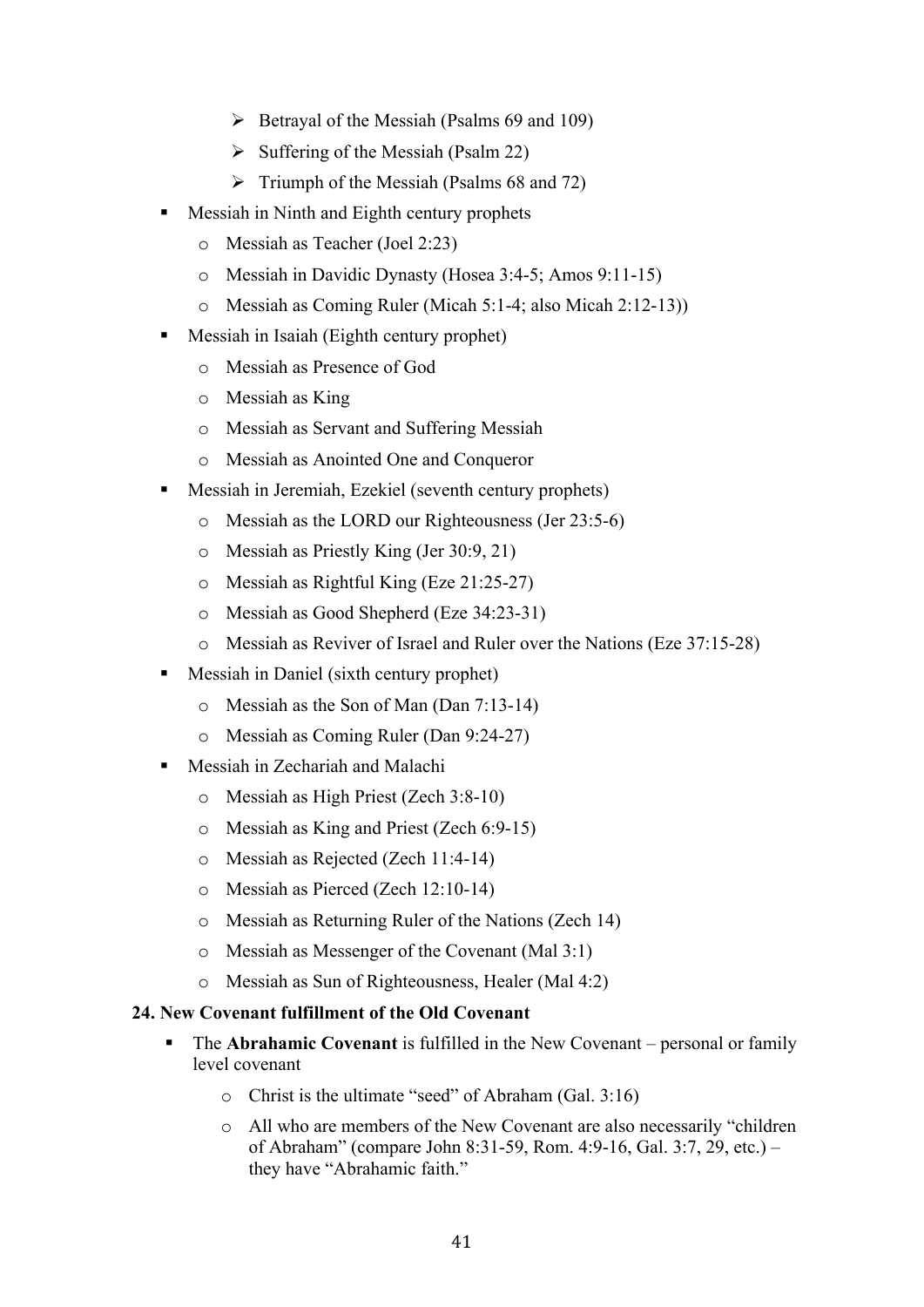- $\triangleright$  The motif of "circumcision" (Gen. 17:9-14) is also used in regard to this current fulfillment, that is, in terms of "circumcision of the heart" (Rom. 2:27-29; cf. Lev. 26:41, Dt. 10:16, 30:6, Jer. 4:3-4, 6:10, 9:25, and Ezek. 44:7). Deut 30:6 – circumcised heart, means humble, loves God. Jer 5:4; 9:22- 25 – boast that he understands Me… Jer 31 – Law written on heart
- ! The **Mosaic Covenant** is fulfilled in the New Covenant national level covenant, need civil law. Exodus 19 – conditional statement 19:5-6; Lev 26 – curses and blessings (context is Sabbatical year) Says, you're going to rebel, and you'll be taken into exile (for rebelling) 26:34; 26:40 – if they confess their iniquity in exile (their chastisement) … and circumcise their hearts … I'll remember My covenant (circumcised heart = humble heart)  $\ldots$  26:43-44
	- o Jesus called for and lived out the fulfillment of the law (Matt. 5:17ff, Rom. 10:4 [telos "end" or "goal"?], etc.). To have the law "written on the heart" (Jer. 31:33) is to "live it from the heart" (Matt. 5-7, 22:34-40, 23:23, Rom. 13:8-10, 2 Cor. 3:1-11, etc.).
	- o **NOTE:** this includes all aspects of the law, even the so-called "civil law"(e.g., 1 Cor 9:7-14 the "ox" and the "preacher") and "ceremonial law" (see, e.g., Rom 12:1 our person, 15:16 our service, Heb 13:15-16 our worship and communal fellowship; cf. more on this below in the discussion of the OT law and the Christian life)
	- o Through the sacrifice of Himself Jesus fulfilled all the requirements for our atonement and, therefore, our acceptance by grace before God. In fact, much of our understanding of the significance of Jesus' death on the cross is dependent upon how well we understand the Old Testament sacrificial system. The New Testament writers often assumed this as a foundation.
	- o Fulfillment of Levitical Laws in the NT: Did Jesus fulfill only the moral law? Civil law? Ceremonial law? Or all three … How is this applied IN the NT? What's the purpose of each law within the Law, and what's the corresponding niche in the NT. We'll look at categories. See, for example:
		- $\triangleright$  Christ as our peace offering died as the New Covenant ratification sacrifice – cf. Ex. 24:5 and 11 with Lk. 22:19-20 and 1 Cor. 11:23- 25, etc. Jesus is both our Passover and our Peace Offering.
		- $\triangleright$  Christ as our passover lamb (Ex. 12:1-15) died as the lamb of God (cf. John 1:29 and 36), whose blood was shed (cf. 1 Pet. 1:17-21), to create an unleavened community (cf. **1 Cor. 5:6-8** and Mishnah Pesahim 1-3).
		- $\triangleright$  Christ as our mercy seat, perhaps sin offering (Lev. 4:1-5:13, esp. 4:27-31 [50 times in Leviticus]; made atonement on our behalf (compare with all the ransom terminology in Rom. 3:25, Matt. 20:17- 19, 28, Rom. 3:25, Eph. 1:7, etc.), and brought forgiveness to those who trust in Him (cf. 1 John 1:9, etc.). I Peter 2:18ff. suffer for doing the right thing … for Christ also suffered for you (Is 53 – suffering Servant applied to followers of Jesus. The sacrificial system flows not only into Jesus, but into our lives too, Col 1:13)